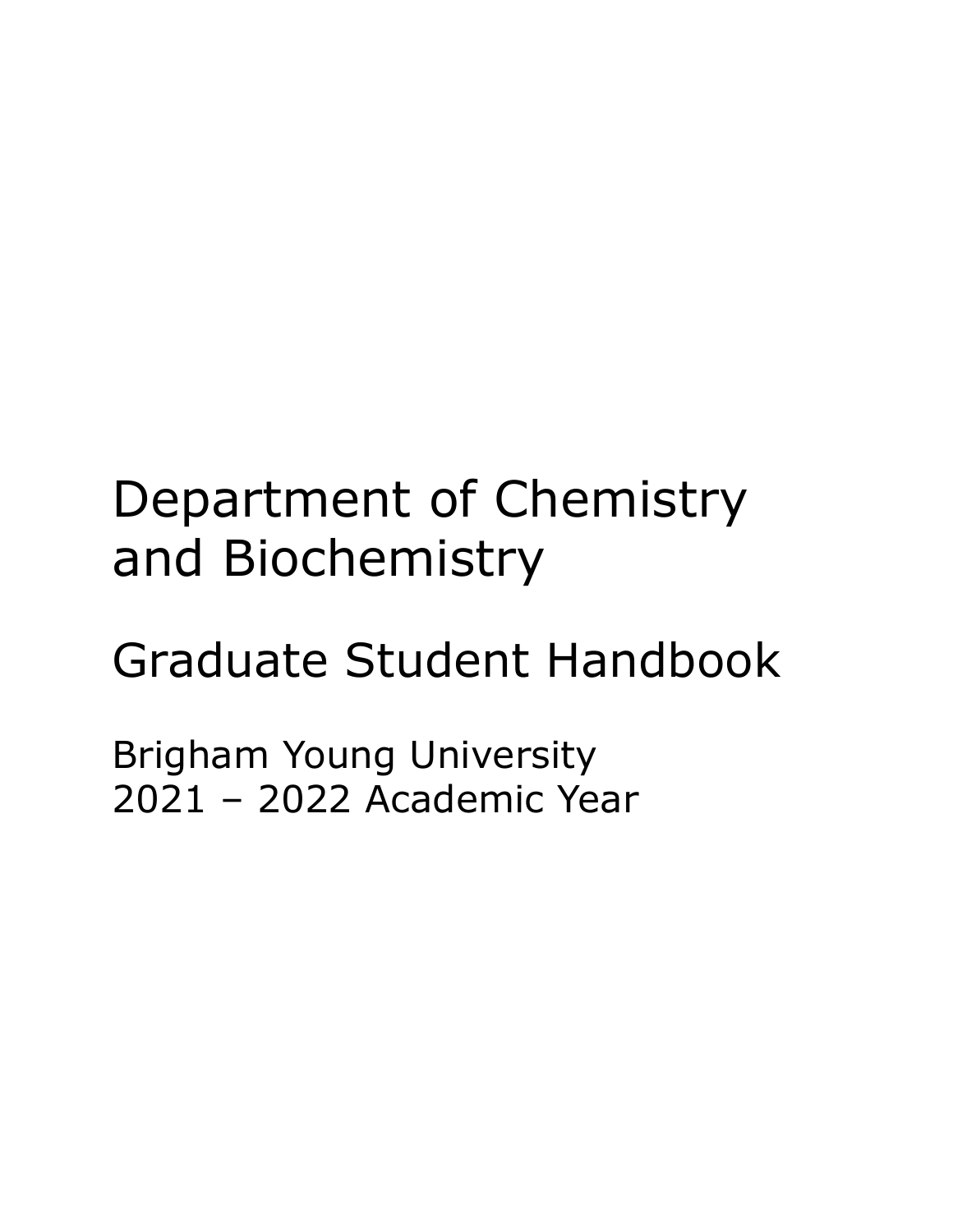# **Department of Chemistry and Biochemistry**

**Main Office - Graduate** (801) 422-9794 C100 BNSN chemgradsec@chem.byu.edu

**David Dearden** Department Chair [david\\_dearden@byu.edu](mailto:sdg@stat.byu.edu)

**Kenneth Christensen** Graduate Coordinator kenc@chem.byu.edu

**Amy Royer** Graduate Program Administrator amy@chem.byu.edu 801-422-4845

# **Office of Graduate Studies**

**Main Office - Front Desk** (801) 422-4091 105 FPH [gradstudies@byu.edu](mailto:gradstudies@byu.edu)

**Adam T. Woolley** Dean of Graduate Studies awoolley@chem.byu.edu

**Logan Gillette** Graduate Admissions logan\_gillette@byu.edu

**Denise Stanton** Graduate Advisement denise\_gibbons@byu.edu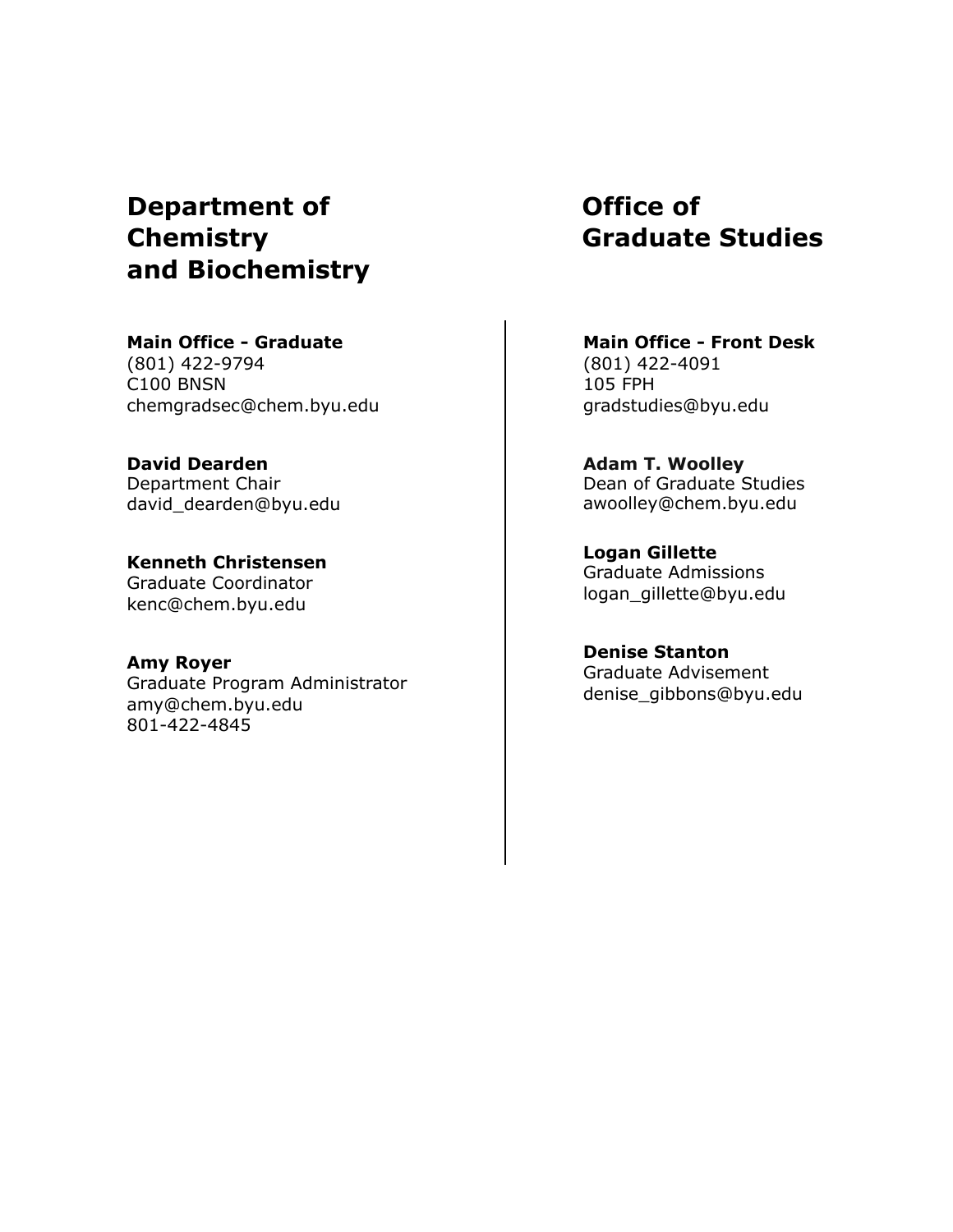# **Table of Contents**

| Welcome                                 | 4  |
|-----------------------------------------|----|
| Introduction                            | 5  |
| <b>Mission Statement</b>                | 6  |
| Expectations                            | 7  |
| 1st-Year Checklist                      | 9  |
| <b>Proficiency Exams</b>                | 11 |
| Curriculum & Requirements               | 14 |
| Procedures                              | 30 |
| Financial Assistance & Health Insurance | 37 |
| <b>Department Resources</b>             | 40 |
| Awards & Recognition                    | 45 |
| <b>Rules of Conduct</b>                 | 48 |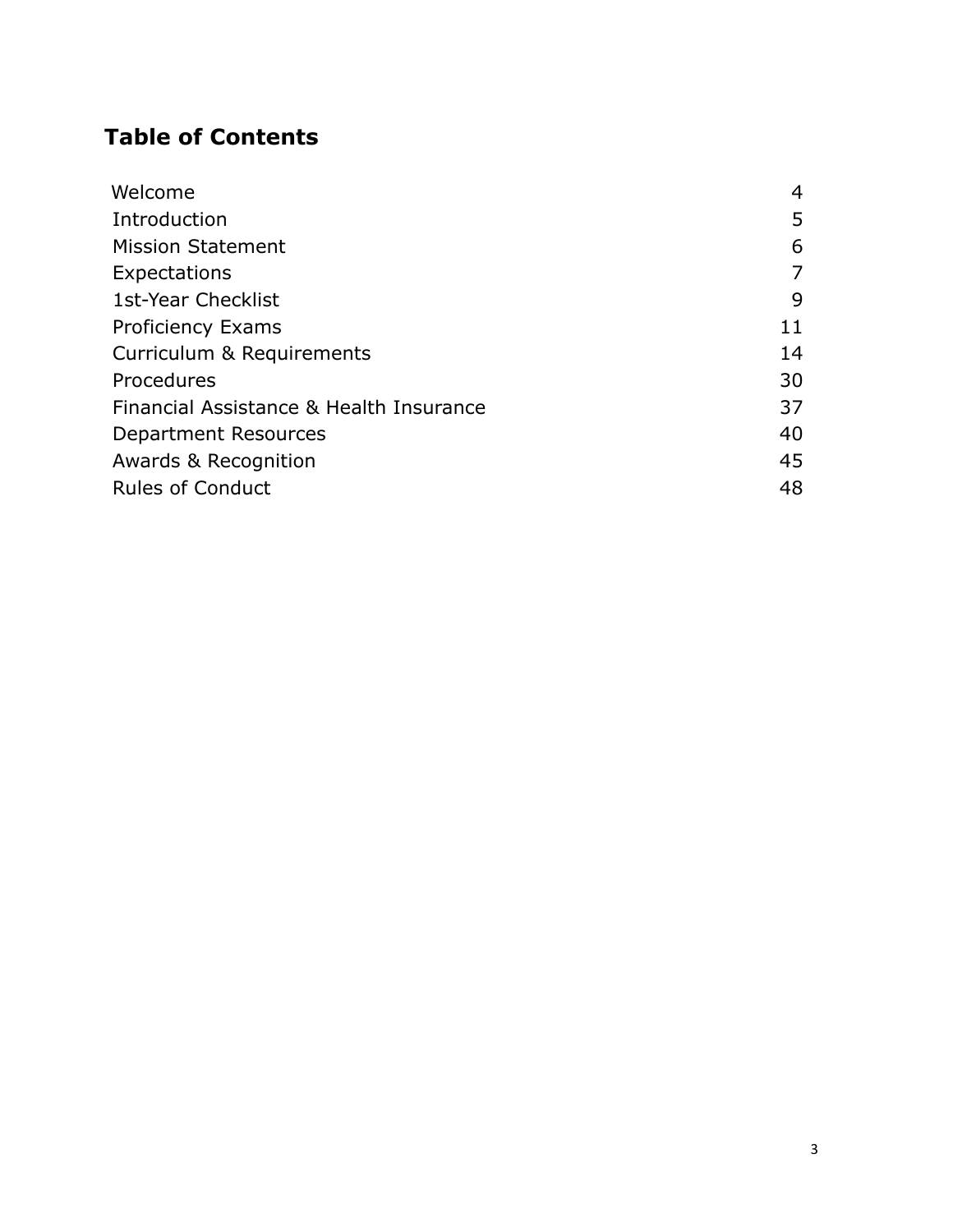## **Welcome to the Department**

We are pleased that you have chosen the Department of Chemistry and Biochemistry at Brigham Young University to pursue your graduate degree. We have an excellent program. You will be well prepared to meet the challenges of your profession and your career as you work hard to develop your knowledge and abilities. We are committed to help you be successful in every way we can. Our laboratories are equipped with up-to-date equipment and with reagents and other supplies to help you carry out your research. Experienced faculty and staff members are available to teach, advise and support your efforts. We expect you to approach your graduate studies in a professional way.

Do not consider your graduate stipend as pay for doing a job. Rather, your stipend is designed as a subsidy which will permit you to focus your attention on your graduate work. We ask you not to accept employment outside the department while you are a graduate student here. Our commitment to your education is substantial, and in return we expect a serious commitment from you. The graduate student who looks upon his or her graduate work as an eight-to-five job five days a week greatly underestimates what is required. It is not unreasonable to expect graduate students to spend many hours in the laboratory. Of course, students on teaching assistantships need to divide their time between teaching and research. The total commitment should be the same, with the hours not required for teaching to be spent in the research laboratory. This means arriving early, working late, and often coming back in the evenings and on Saturdays (but not on Sundays at Brigham Young University). One must use good judgment and plan to spend some time with family and friends, but extended holidays and breaks between semesters are times when much can be accomplished in the laboratory with minimum interruption. In an address given by former BYU Graduate Dean Marilyn Arnold, she stated the following:

"Graduate study at a university is not simply an extension of undergraduate work nor is it merely a group of courses and requirements that cluster into something called a program...graduate study is the doorway, and sometimes the entry hall, into new territories of discovery and truth. It is where students learn that knowledge has power and value in itself, that theoretical research is as precious and necessary as practical research, and that the two are not mutually exclusive."

The rewards that go with the successful completion of a graduate degree are great. We wish you success in meeting this goal.

-David V. Dearden, Ph.D. Professor and Chair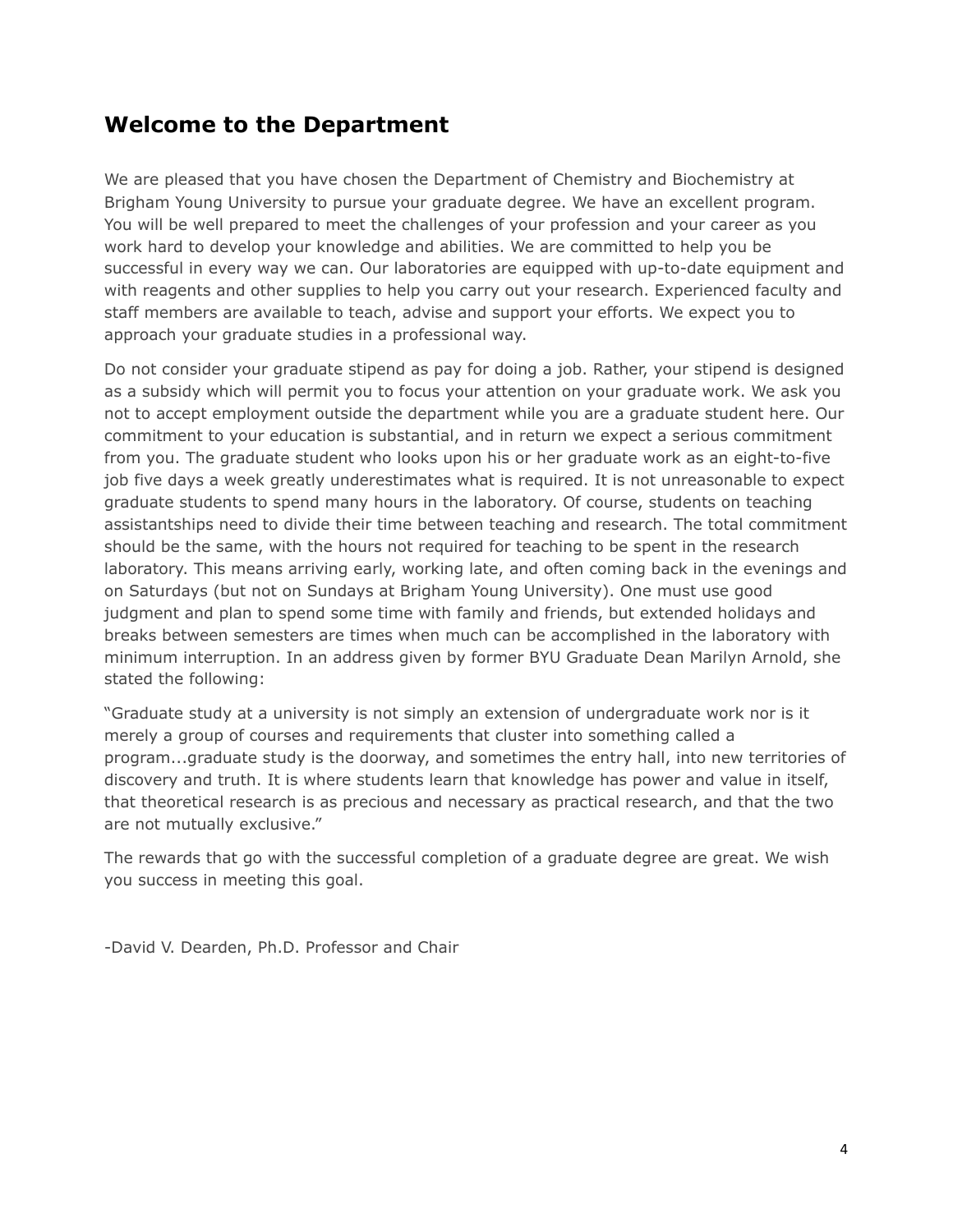# **Introduction**

Chemistry and biochemistry are fundamental to our understanding of the physical and biological world. The principles and applications of chemistry and biochemistry are diverse, interesting, and challenging. The graduate programs in the Department of Chemistry and Biochemistry are designed to develop well-educated, independent scientists who will contribute in diverse circumstances where chemical/biochemical knowledge and skills are needed. We are glad to have you as a part of our program and anticipate that your time here will be stimulating, challenging, and rewarding. After completion of the program, students will be:

#### *Productive and Ethical Contributors*

Graduates of this program will demonstrate the necessary skills to become productive, ethical, and independent scientists. They will be prepared to further their education through postdoctoral training, enter industry, and/or begin an academic career.

#### *Critical Evaluation of Current Research*

Program graduates will understand and critically evaluate current research in their chosen subdiscipline in chemistry. Coursework that builds upon the student's undergraduate education will provide the initial steps to achieve this outcome. Continued critical reading of current literature is essential for reaching this outcome.

#### *Proficiency in Laboratory Techniques*

Program graduates will demonstrate proficiency in laboratory techniques necessary to contribute to knowledge in their chosen subdiscipline of chemistry.

#### *Effective Writing, Communication, and Presentation*

Program graduates will learn to effectively write scientific manuscripts describing their research and to make oral presentations of their research at scientific meetings.

#### *Research Skills*

Program graduates will demonstrate the ability to identify new research opportunities, plan effective strategies for pursuing these opportunities, and conduct research that contributes in a meaningful way to current knowledge in their chosen subdiscipline of chemistry or related areas.

The purpose of the Graduate Handbook is to help students navigate their MS or PhD program as smoothly as possible. We have included brief descriptions of the major stepping-stones leading to completion of the degree and a few stumbling blocks encountered by previous students. Since we intend to revise this handbook periodically, please let the Graduate Program Administrator know if there are any additional topics that should be included or if any of the material is outdated.

Not all of the material in this handbook will be immediately relevant. Nevertheless, students should read the entire handbook when they begin the program and refer to it frequently during their studies here in the department. Familiarity with the contents of the handbook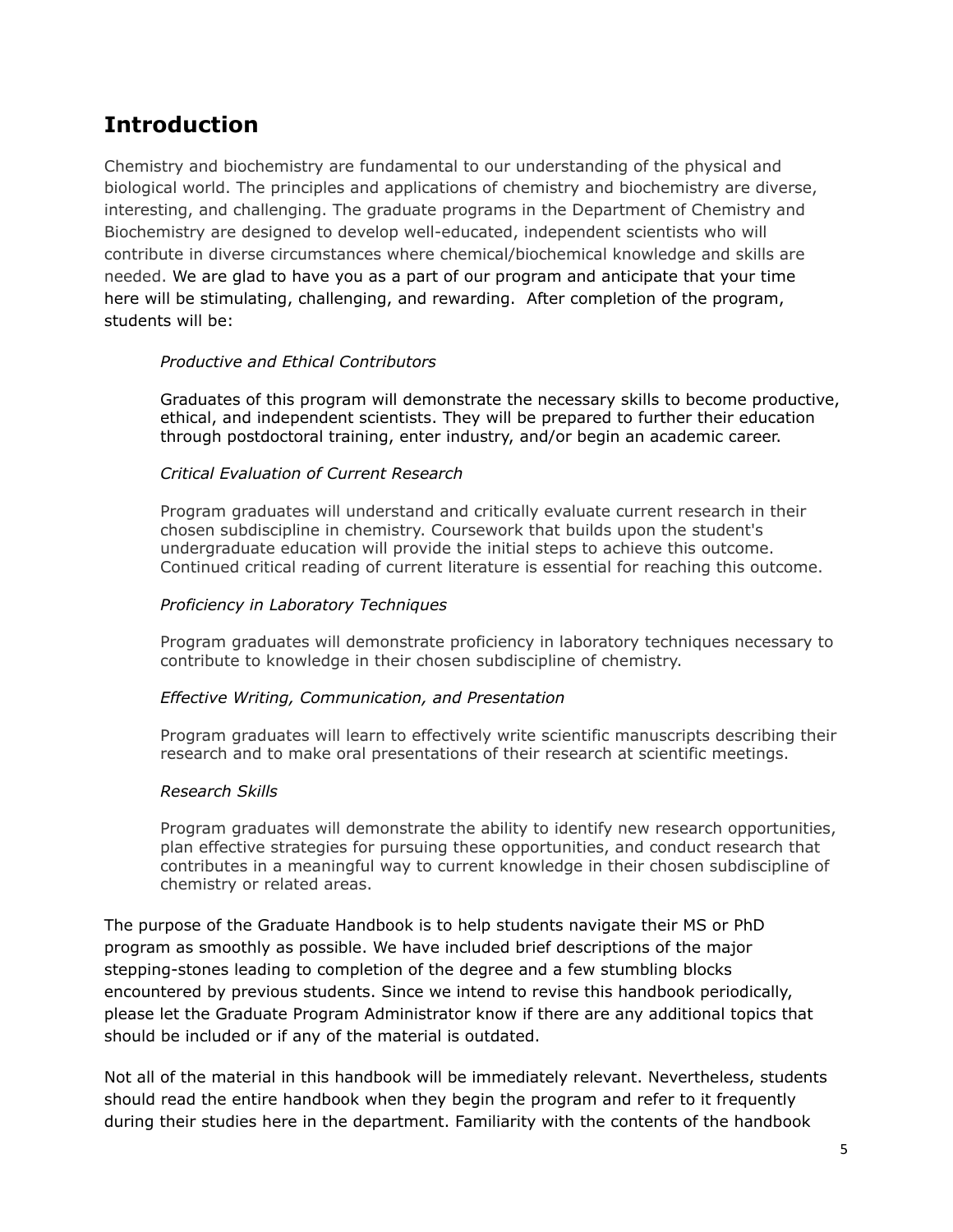will also make it easier for department personnel to help when problems arise. Additional information may be obtained from the BYU Graduate Studies Catalog, your Committee Chair, the Graduate Coordinator, or the Graduate Program Administrator.

## **Department Mission Statement**

As a department we strive to integrate undergraduate and graduate education in a manner that provides an exceptional educational experience for our undergraduate students, offers opportunities in research at the cutting edge of our disciplines for our graduate students, and creates an environment conducive to excellence in scholarship and teaching for members of our faculty. We are committed to providing effective, rigorous, learning experiences for all our students, both majors and non-majors, in and out of the classroom. Undergraduates have access to a variety of meaningful research projects in well-equipped and well-funded laboratories under the direction of faculty who are current in their disciplines. In those same laboratories graduate students work with undergraduate students on significant research projects as they prepare themselves to work as independent scientists. Post-doctoral research associates participate with and extend the reach of faculty members in providing mentoring to undergraduate and graduate students. Our research efforts should produce discoveries that move science forward and contribute to society in meaningful ways.

It is our goal to create a department toward which the best LDS undergraduate and graduate students will gravitate because of the high quality of the instruction, the range and quality of the learning opportunities outside the classroom, and the combined faith and scholarly excellence of the faculty.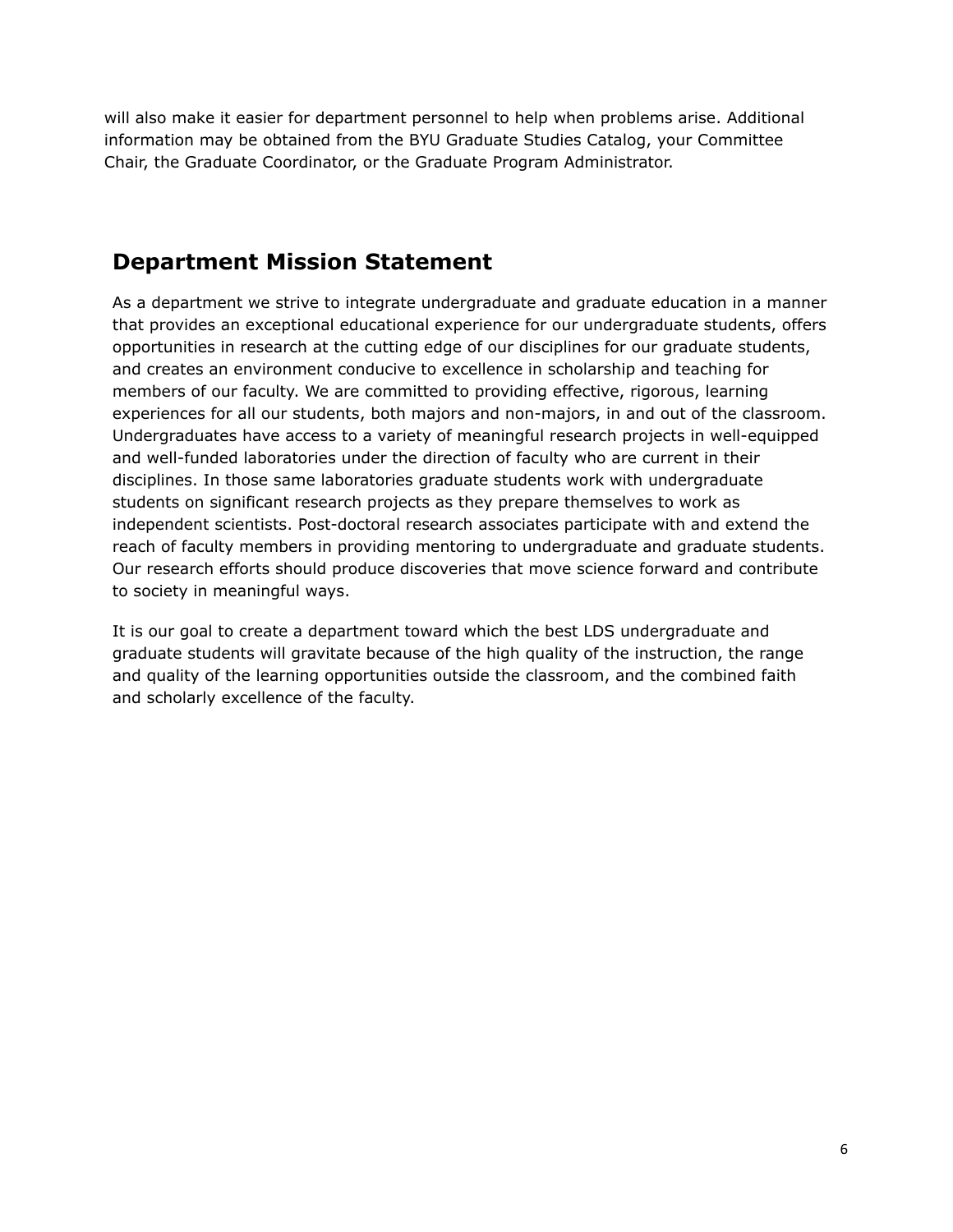# <span id="page-6-0"></span>**Expectations**

#### **What students can expect from the program**

The biochemistry MS degree provides specialized study on an advanced level. The degree includes about one year of coursework beyond the BS degree and a thesis based upon a significant research project. The research will be in areas of biochemical and molecular biological emphasis, such as host pathogen interactions, bioprobes and sensors, signal transduction, or protein structure and function. The added preparation in theory and practice allows the MS biochemist to assume responsibility and supervision beyond that normally given a BS or BA biochemist. The MS degree is adequate preparation for some industry and junior college teaching positions. It is generally not a prerequisite for a PhD degree program.

The chemistry MS degree provides specialized study and research on an advanced level. It includes about one year of course work beyond the bachelor's degree and the development of a significant research project presented in a thesis. The MS student will select one of the four chemistry areas of emphasis, but there is sufficient flexibility in course and committee selection that a program of study can acquire a significant interdisciplinary character. The added preparation in theory and practice allows the chemical scientist to assume responsibility and supervision beyond that normally given with bachelor's level study. The MS degree is adequate preparation for some industry and junior college teaching positions. The master's degree is generally not necessary as a preparatory step for the PhD degree.

The biochemistry PhD degree prepares independent scientists to perform and to supervise creative research in biochemistry and molecular biology. The PhD degree requires some course work, but the emphasis is primarily on original, creative research leading to a dissertation and to quality publications in scientific journals. The PhD biochemist is prepared for a wide range of career opportunities that involve independent thinking and supervisory responsibilities in industry, government, or academia.

The chemistry PhD degree prepares a scientist to contribute on the creative front of chemical science. The PhD student will select one of the four chemistry areas of emphasis (i.e., analytical, inorganic, organic, or physical chemistry), but there is sufficient flexibility in course and committee selection that a program of study can acquire a significant interdisciplinary character. Some courses on advanced topics related to the student's professional goals will be taken, but the PhD degree is primarily a research experience that is to be reported in a dissertation and in the scientific literature. The PhD chemist is prepared for a wide range of career choices and will be expected to act with considerable independence and enjoy major responsibilities. A new PhD chemist may seek employment in industry, government agencies, or the university or college setting.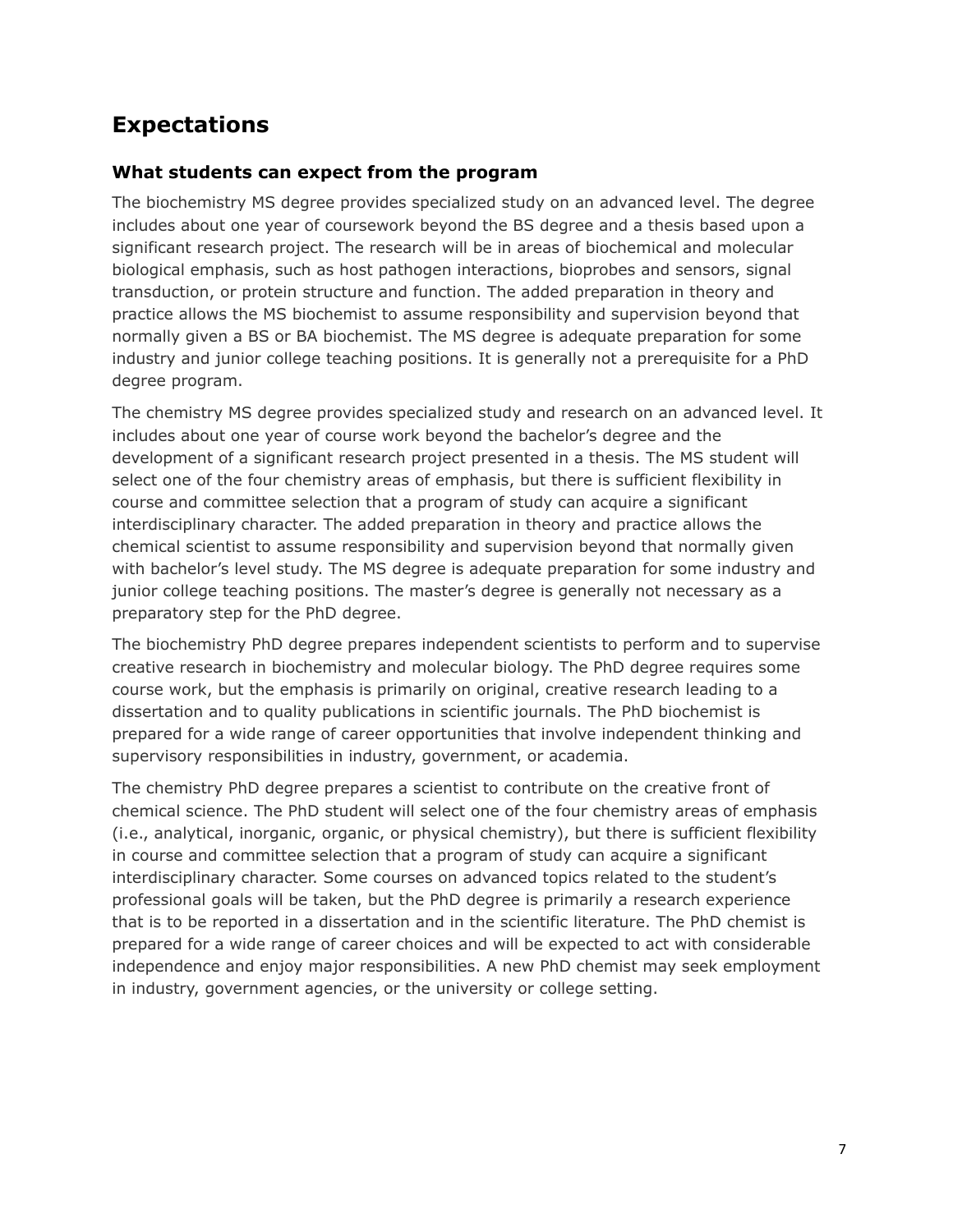## **What students can expect from the faculty**

Approximately thirty faculty are the foundation of our excellent graduate program. The department occupies the 190,000-square-foot Benson Science Building, which provides comfortable, modern laboratories. Extensive instrumentation is available and constantly being replaced or upgraded to support cutting-edge research.

Faculty expertise spans all the main areas of chemistry (i.e., analytical, biochemistry, inorganic, organic, and physical chemistry). Specific areas of expertise include cancer, catalysis, chromatography & electrophoresis, computational chemistry, kinetics, mass spectrometry & proteomics, material science & nanomaterials, microfluidics, natural product synthesis & medicinal chemistry, spectroscopy, and structural biochemistry & signal transduction.

## **What is expected of graduate students?**

We expect students to be committed to completing their degree in a timely manner. Generally, MS students complete their work in two and one-half years and PhD students complete their work in approximately five and one-half years. With this commitment, students need to prioritize their schedule for adequate study time and work/research hours.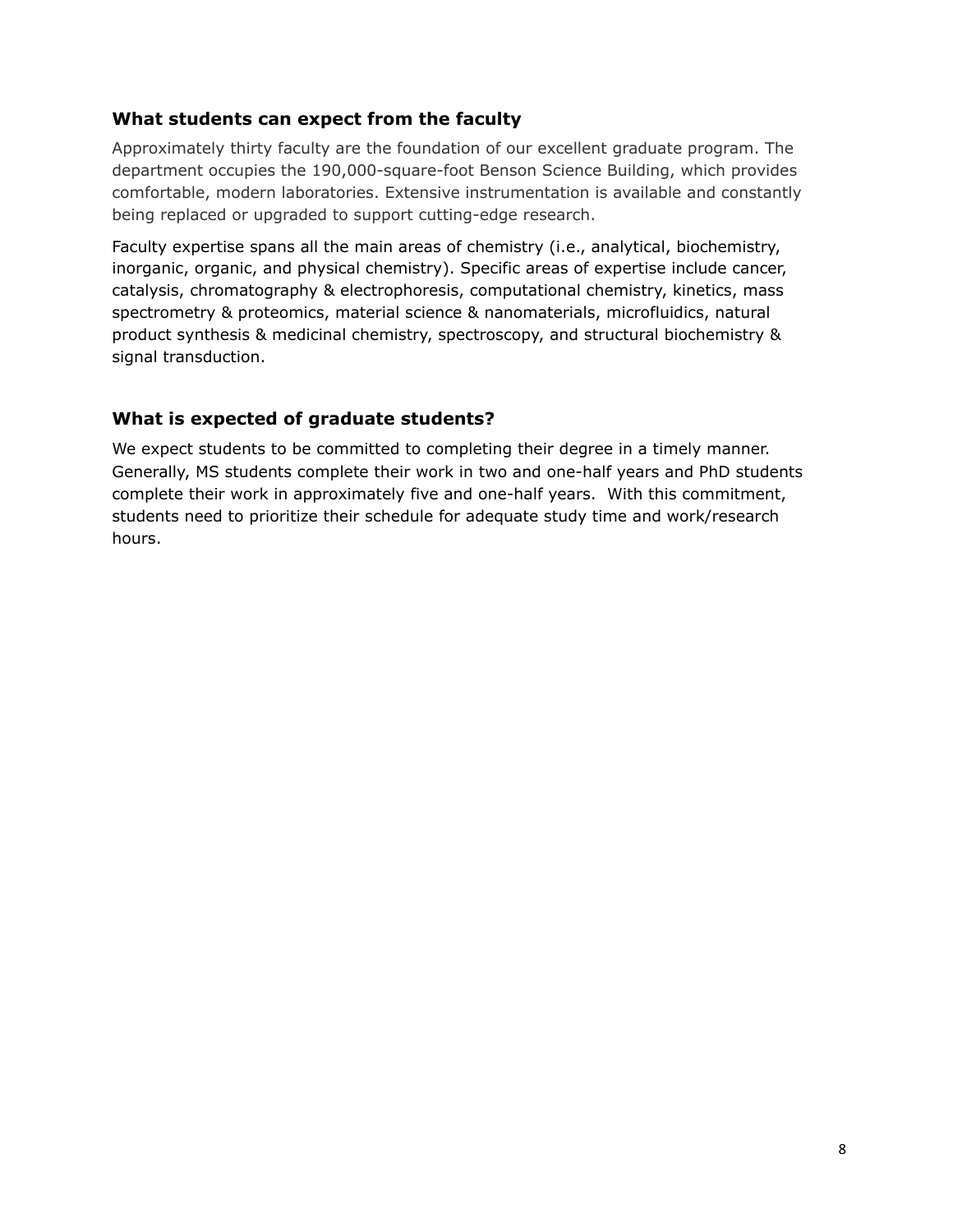# 1st-Year Checklist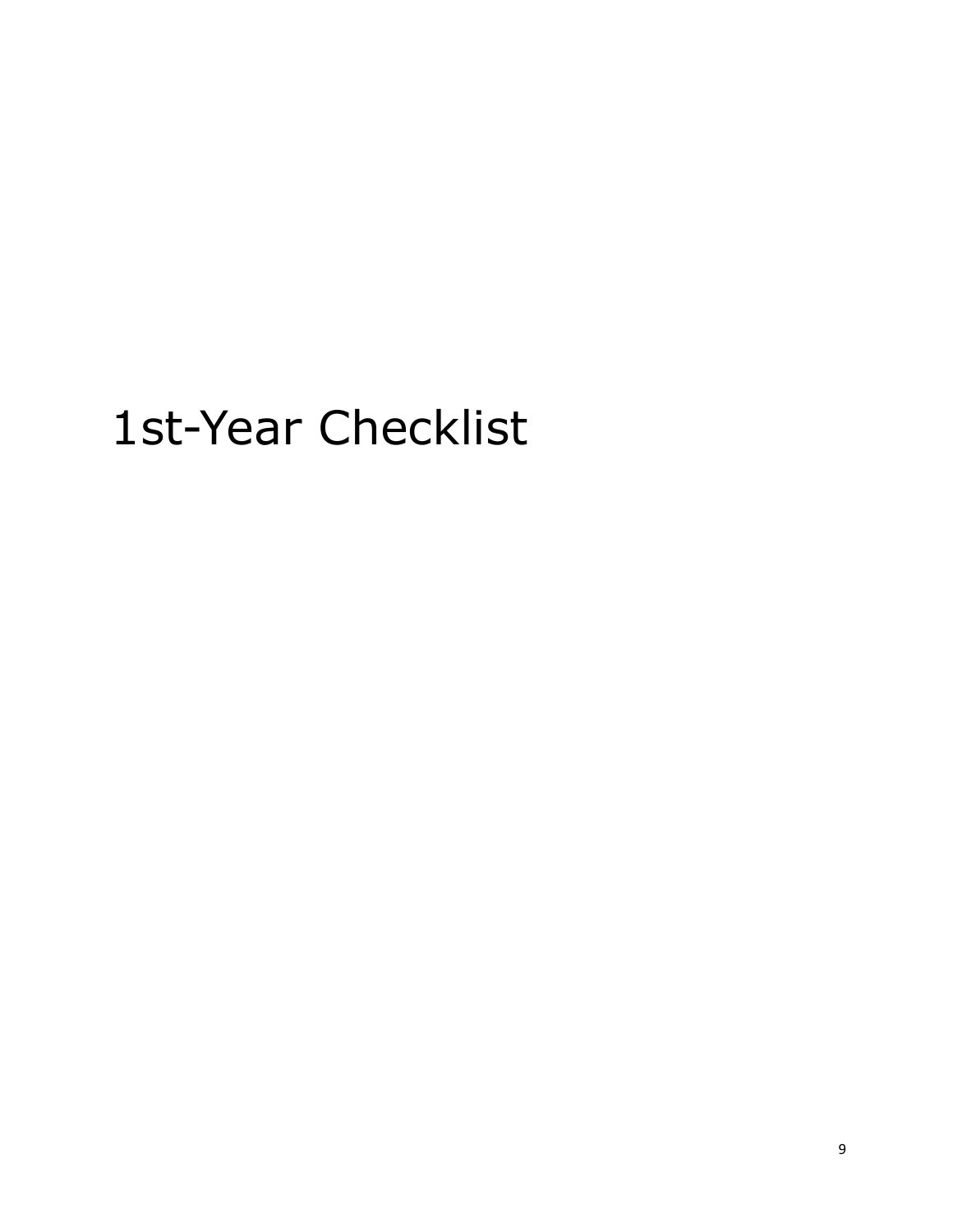# **Checklist**

We know that the first year can be overwhelming. Many students are learning lab standards, new terminology, graduate processes, etc. To help alleviate some confusion or frustration, we have outlined by semester a checklist for your first year.

Fall Semester

- ❏ Obtain student id in order to utilize the free UTA, you will need your student id
- ❏ Employment contract signed and I-9 complete
- ❏ Set-up direct deposit through myBYU for employment, international students will need to open a bank account in the United States
- ❏ Obtain a key for your temporary student office Sue Moretnesen in C100 can help with this process
- ❏ Computer access and set-up chem email (if wanted) see CSR office
- ❏ Check email frequently
- ❏ Check mailbox in C114 weekly
- ❏ Read the Graduate Handbook
- ❏ Register for at least 6 credits
- ❏ If proficiency exams were not met, a grade of a B or higher needs to be obtained in the class substituting for the exam area
- ❏ Lab rotations for biochemistry students (Chem 689R)
- ❏ Chemistry students need to talk to at least 3-4 professors, in their emphasis area, in regards to the professor's lab space and about being a potential advisor (make sure to have each faculty member sign your Advisory Chair Selection form)
- ❏ Meet with the department chair in mid November to go over the [Advisory Chair Selection form](https://www.chem.byu.edu/static/media/uploads/advisory_chair_selection_form-updated.pdf)
- ❏ Meet with your advisory faculty chair to discuss committee members. Advisory chair then will reach out to the potential committee members to see if they are okay to be on the committee.

#### Winter Semester

- ❏ Take proficiency exams, if needed
- ❏ Check email frequently
- ❏ Check mailbox in C114 weekly
- ❏ Register for at least 6 credits this includes classes that go towards proficiency exam requirements
- ❏ If proficiency exams were not met, a grade of a B or higher needs to be obtained in the class substituting for the exam area
- ❏ By the third week of the semester, students will need to complete sections 1 and 2 of the [Program of Study](https://www.chem.byu.edu/static/media/uploads/pos_form.pdf) form to submit to the graduate program administrator (see advisement and program of study section of the handbook)
- ❏ Present an LP in Chem 692R

#### Spring/Summer Terms

- ❏ Focus on research
- ❏ Enroll in 1 credit of Chem 697R in both Spring and Summer terms
- ❏ Present first APR in mid August see 1st-Year Reviews (APR) pg. 23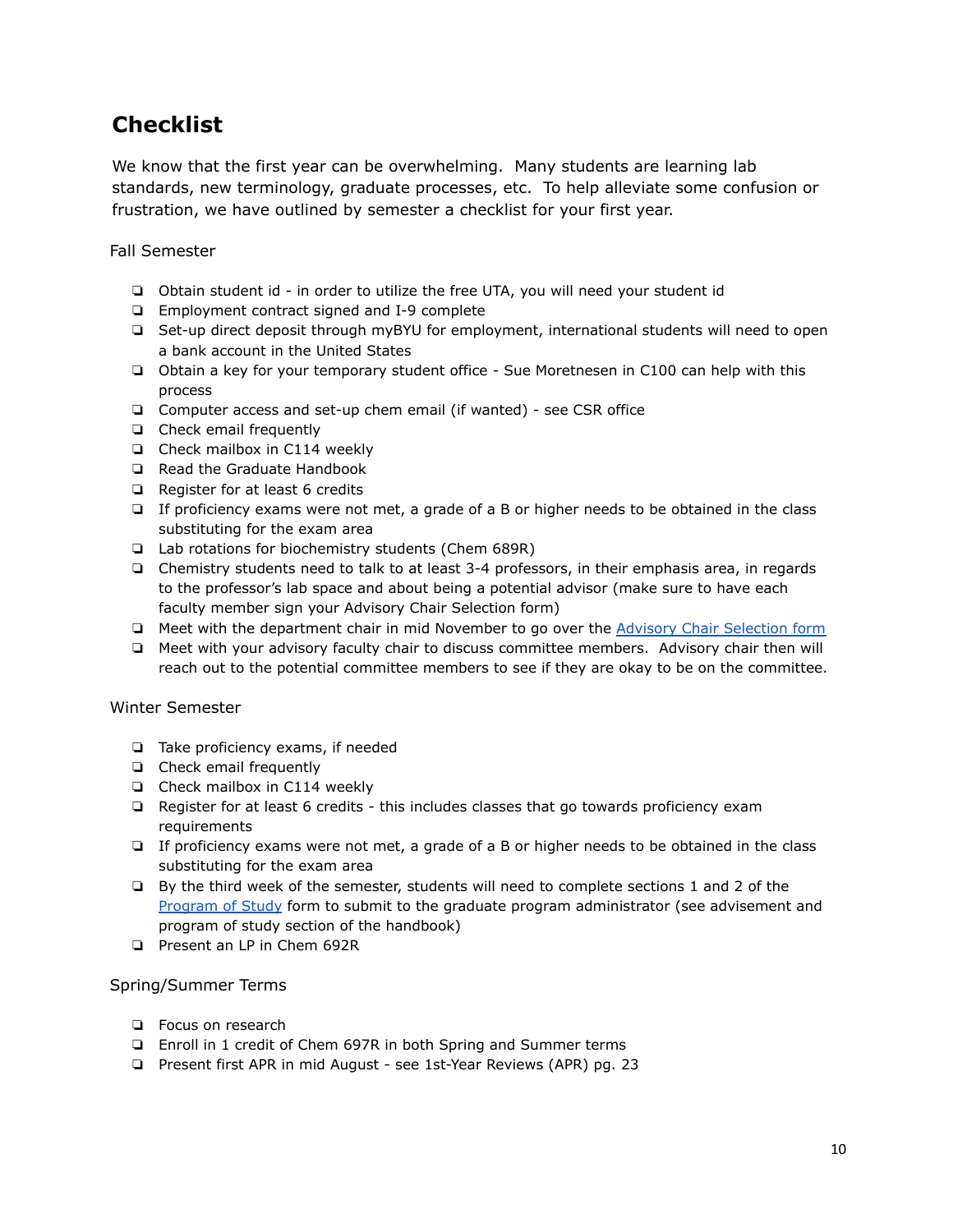# **Proficiency Exams**

Newly admitted Chemistry Department graduate students must take pass/fail proficiency exams in five areas: analytical, biochemical, inorganic, organic, and physical chemistry. These exams try to encourage graduate students to review, strengthen, and broaden their knowledge of chemistry. Demonstrating proficiency allows students to proceed directly to studies in their field of interest.

Proficiency exams are multiple-choice. Students of chemistry need only pass three out of five exams in order to demonstrate proficiency. Students of biochemistry need only pass the biochemistry exam. Students may attempt to demonstrate proficiency three consecutive times - upon admission, between fall and winter term, and between winter and spring term.

In the event a student fails to pass an area exam, the student can register for a specific clearance course in that area. The department will pay tuition for clearance courses and include these courses in the student's program of study. A grade of B or better in a BYU clearance course substitutes for passing the corresponding proficiency exam. Students who do not earn at least a B in a clearance course must retake the course or proficiency exam. Students must pass the required number of proficiency exams and/or clearance courses by the third exam in order to continue in the program.

The Fall exam schedule will be posted after August 1 on the website.

Below is a list of some course descriptions and textbooks that have been used for the related undergraduate courses in our department here at BYU. Other textbooks written for courses at the same level should serve equally well for study purposes.

#### **Analytical** (one or two semesters beyond Freshman or General Chemistry)

Douglas A. Skoog, F. James Holler, and Stanley R. Crouch, *Principles of Instrumental Analysis,* 6th Edition. Brooks Cole, 2006. Exam topics can include: aqueous analytical methods, modern instrumental methods and basic principles of instrumentation.

#### **Biochemistry** (two semesters with organic chemistry prerequisite)

D.L. Nelson and M.M. Cox, Lehninger - Principles of Biochemistry, Sixth Edition, Worth Publishers, New York, 2013. Exam topics can include: molecular components of cells, chemical structure and function, enzymes, metabolic transformations, photosynthesis, replication and transcription, and protein synthesis.

#### **Inorganic** (one semester beyond a two-semester general chemistry course)

D.F. Shriver and P. Atkins, *Inorganic Chemistry*, Fourth Edition, W.H. Freeman and Company, 2006. Exam topics can include: elemental properties, periodic trends, atomic structure, group theory, molecular orbital, valence bond and crystal field theory, solids,

coordination compounds, organometallic chemistry, reaction mechanisms, acids and bases, electrochemistry, and bioinorganic chemistry.

#### **Organic** (two semesters)

Smith, *Organic Chemistry*, 4th Edition. Exam topics can include: molecular structure and bonding, acidity/basicity/pKa, nomenclature of organic compounds, conformations of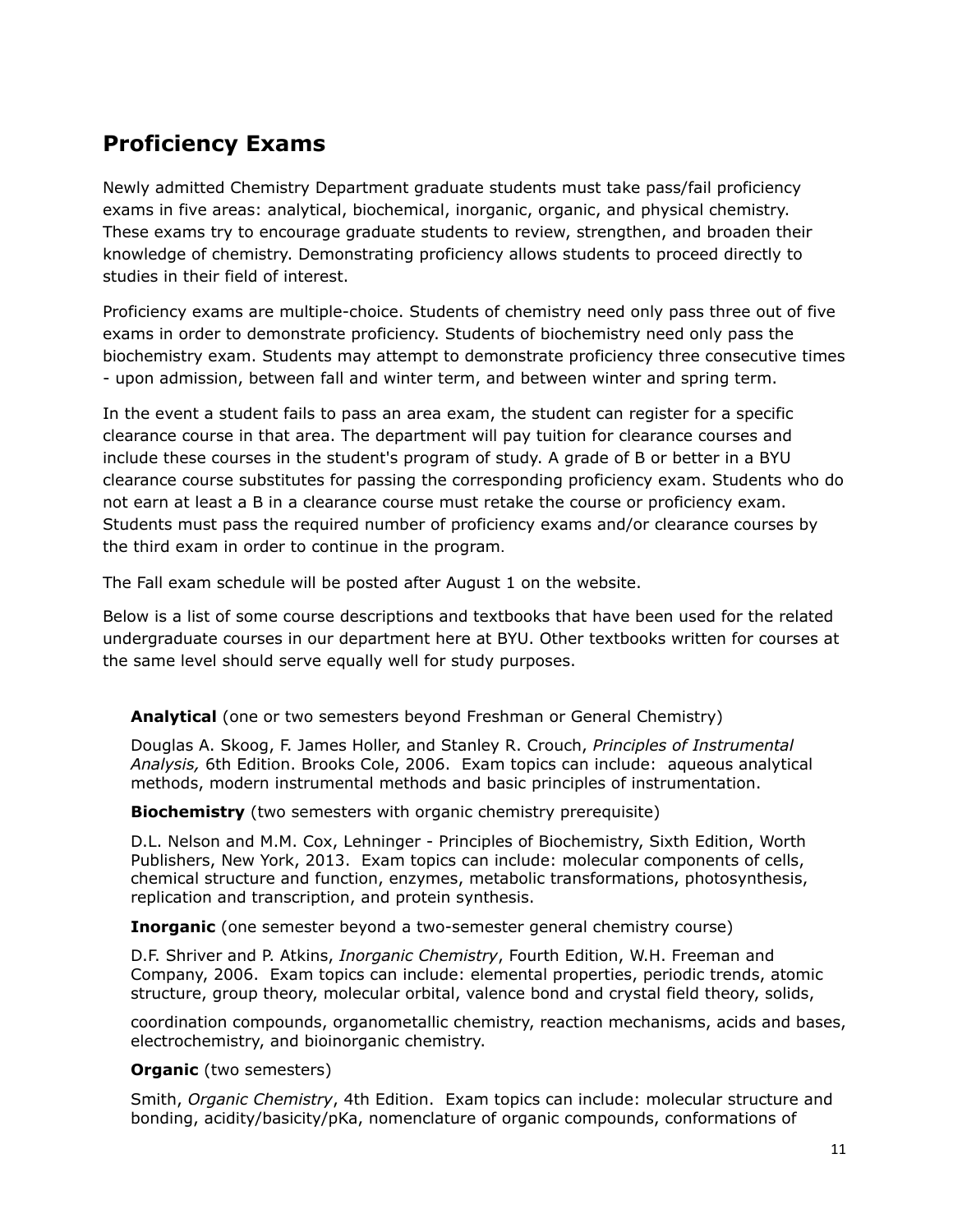acyclic and cyclic molecules, stereochemistry of organic compounds, reactions of different organic functional classes, mechanisms of common organic reactions, synthesis of organic compounds, and spectroscopic identification of organic compounds.

#### **Physical** (two semesters)

P. Atkins, *Physical Chemistry*, W.H. Freeman and Company, New York, Eighth Edition, 2006. Exam topics can include: states of matter, thermodynamics and equilibria, kinetic-molecular theory, quantum mechanics, atomic structure, spectroscopy, and group theory.

The BYU Harold B. Lee Library has copies of the study guides for the General Chemistry, Organic Chemistry, and Physical Chemistry ACS exams. Listed below is information on each study guide and a link to the library page.

TITLE: Preparing for your ACS Examination in **General Chemistry**: The Official Guide AUTHORS: Eubanks, Lucy T. and I. Dwaine QD 42 .E83 1998 RESERVE PERSONAL COPY Available at Circulation Desk — **8 copies** <https://search.lib.byu.edu/byu/record/lee.4419481?holding=k98lp6ove7dqsowd>

TITLE: Preparing for Your ACS Examination in **Organic Chemistry** : The Official Guide AUTHOR: Eubanks, I. Dwaine QD 257 .P74 2002-RESERVE PERSONAL COPY Available at Circulation Desk — **10 copies** <https://search.lib.byu.edu/byu/record/lee.3656692?holding=a60xtw4pwziauy2z>

TITLE: Preparing for your ACS examination in **Physical Chemistry** AUTHOR: Homes, Thomas A. QD 456.H65x2009 Available at Circulation Desk -- **9 copies** <https://search.lib.byu.edu/byu/record/lee.6741255?holding=5jixtw0mmx9he9vl>

The American Chemical Society does not produce study guides for inorganic chemistry or biochemistry exams. All of the practice exams are available online through ACS and can be found here: <http://shopping.na1.netsuite.com/s.nl/c.3773982/sc.11/category.-111/it.C/.f> . Students will be given three consecutive attempts to pass the proficiency exams, the first being administered at the time of entry into the program. The second round will be between Fall and Winter semesters, and the final attempt will be between Winter semester and Spring term. In the event students fail to pass an area exam on their first attempt but score within 20% of the required pass level, they can choose to (a) study on their own and take the exam again, or (b) register for a specific clearance course in that particular area. Students who score lower than 20% below the pass level are required to enroll in a requisite clearance course. The department will pay tuition for clearance courses and include these courses in the program of study along with other required courses. A grade of "B" or better in a clearance course, obtained by a student while enrolled in the BYU graduate program, substitutes for passing the corresponding proficiency exam. A grade of "B-" or below is not sufficient. Students who do not earn at least a "B" in a clearance course will need to retake and pass that area exam. It is necessary to pass the required number of proficiency exams and/or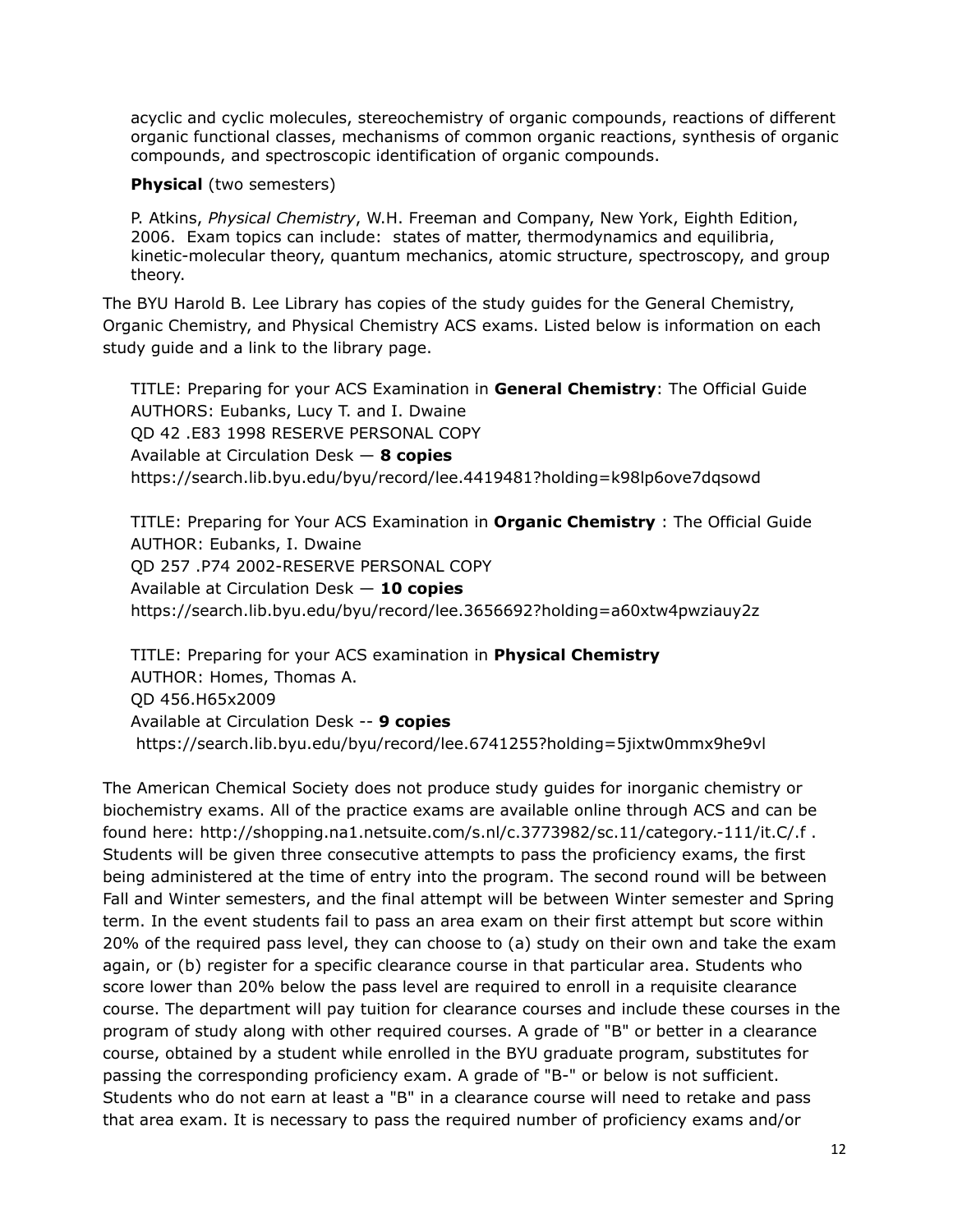clearance courses (with a "B" grade or better) by the third exam in order to continue in the program. If you have any further questions, please contact Amy Royer, Graduate Program Manager, at 801-422-4845.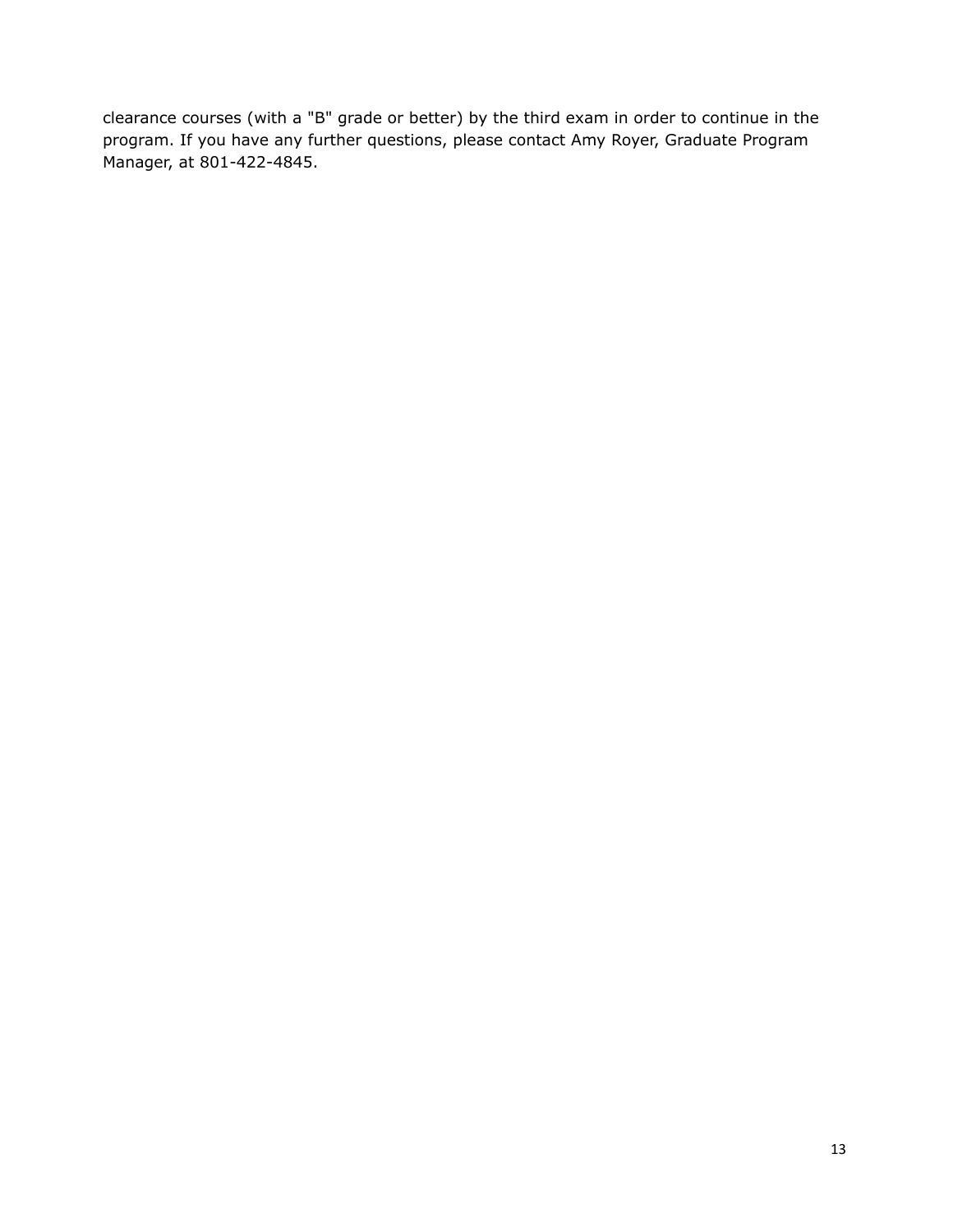# <span id="page-13-0"></span>Curriculum & Requirements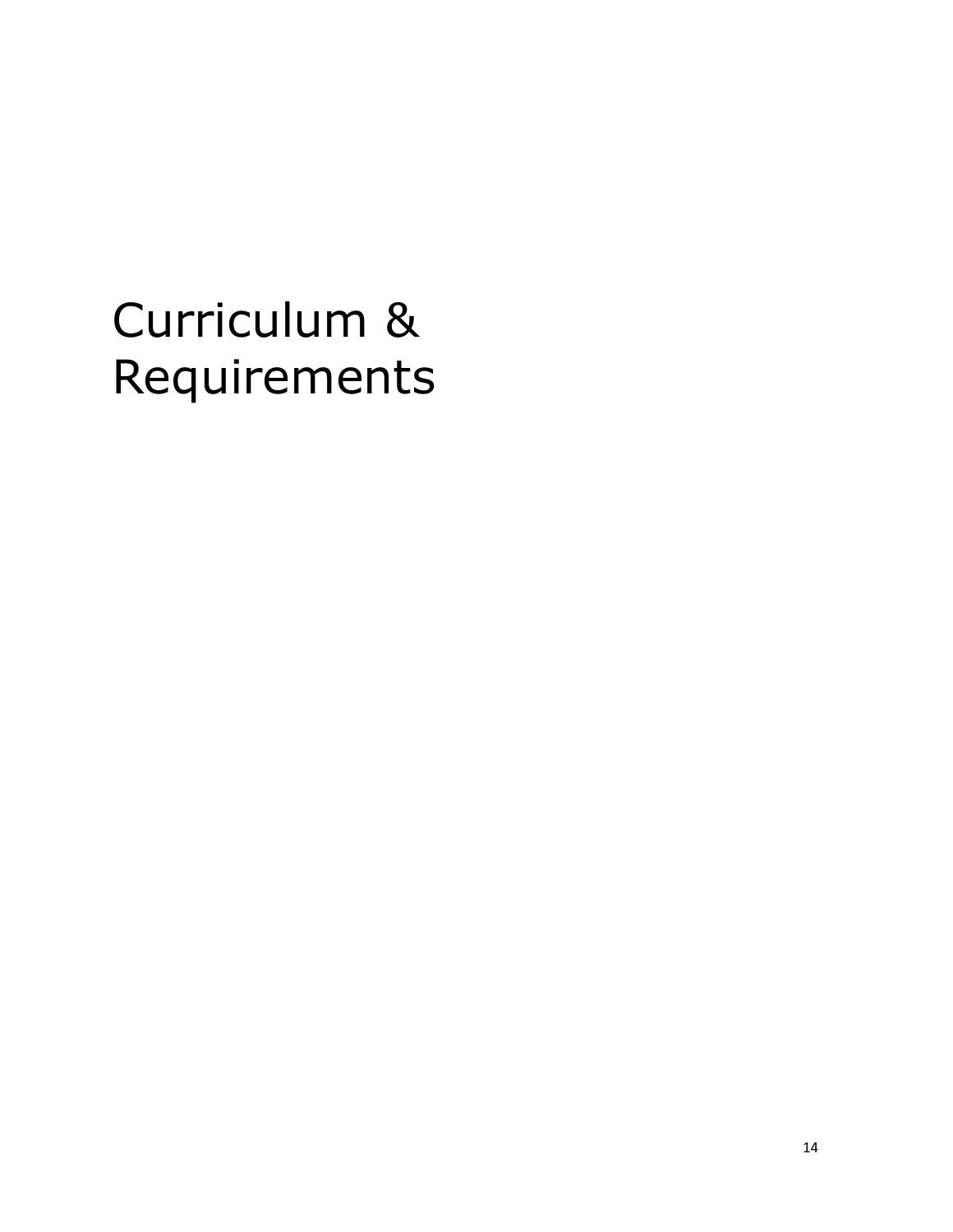# **Course Load Maps**

MS Requirements - 30 credits

|                   | <b>Chemistry</b>                                                                                                                                                                                                                                                                                                                                                 | <b>Biochemistry</b>                                                                                                                                                                                                                                                                                                                                                   |
|-------------------|------------------------------------------------------------------------------------------------------------------------------------------------------------------------------------------------------------------------------------------------------------------------------------------------------------------------------------------------------------------|-----------------------------------------------------------------------------------------------------------------------------------------------------------------------------------------------------------------------------------------------------------------------------------------------------------------------------------------------------------------------|
| Note:             | Pass 3/5 proficiency exams                                                                                                                                                                                                                                                                                                                                       | Pass biochemistry proficiency exam                                                                                                                                                                                                                                                                                                                                    |
|                   | not have a publication requirement.                                                                                                                                                                                                                                                                                                                              | <b>PLEASE NOTE: Unless instructed otherwise by their committee, MS students do</b>                                                                                                                                                                                                                                                                                    |
| Year 1            | Courses: 2-5 total elective classes<br>$\Box$<br>$\Box$ -1-2 elective classes 1st semester<br>$\Box$ -1-2 elective classes 2nd semester<br>CHEM 594R, General Seminar<br>CHEM 601, Safety<br>CHEM 692R, Current Topics<br><b>Q</b> Annual review<br>$\Box$ 3.0 course GPA<br>At least 6 cr each in Fall & Winter<br>$\Box$ At least 1 cr each in Spring & Summer | $\Box$ Courses: 2-5 total elective classes<br>$\Box$ -1-2 elective classes 1st semester<br>$\Box$ -1-2 elective classes 2nd semester<br>CHEM 594R, General Seminar<br>CHEM 601, Safety<br>CHEM 692R, Current Topics<br>$\Box$ Annual review<br>$\Box$ 3.0 course GPA<br>$\Box$ At least 6 cr each in Fall & Winter<br>At least 1 cr each in Spring & Summer<br>$\Box$ |
| Year <sub>2</sub> | CHEM 692R, Current Topics<br>❏<br>CHEM 594R, General Seminar<br>$\Box$<br>CHEM 694 (W) - Scientific Writing<br>$\Box$<br>(CHEM 699R Thesis (6 cr)<br>$\Box$<br><b>El</b> Annual review<br>$\Box$ 3.0 course GPA<br>Good research progress<br>At least 2 cr each in Fall & Winter<br>At least 1 cr each in Spring & Summer<br>Thesis & Defense<br>▫               | CHEM 692R, Current Topics<br>$\Box$<br>CHEM 594R, General Seminar<br>$\Box$<br>$\Box$ CHEM 694 (W) - Scientific Writing<br>$\Box$ (CHEM 699R Thesis (6 cr)<br>$\Box$ Annual review<br>$\Box$ 3.0 course GPA<br>Good research progress<br>At least 2 cr each in Fall & Winter<br>At least 1 cr each in Spring & Summer<br>Thesis & Defense<br>$\Box$                   |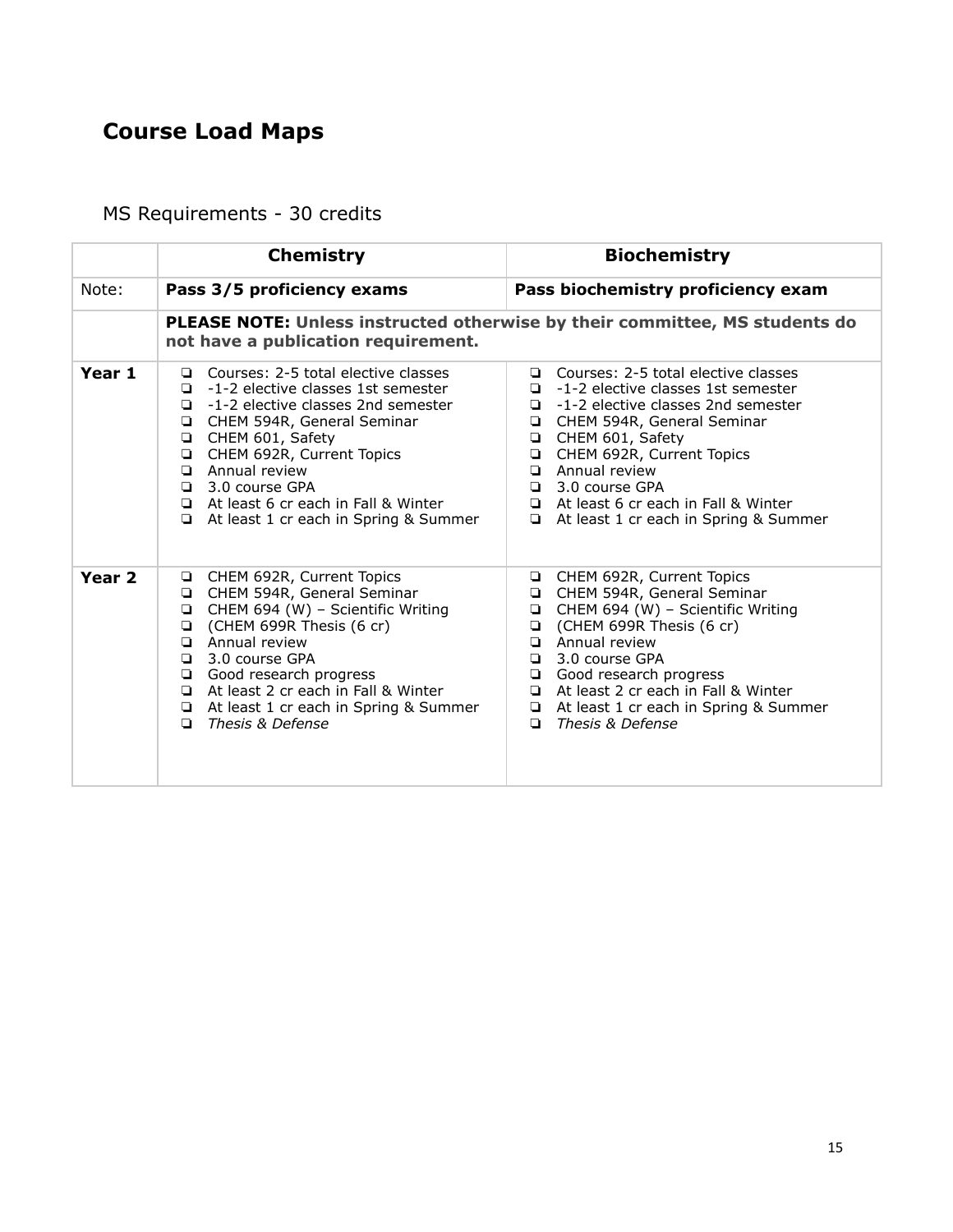# PhD Requirements - 54 credits

|                   | <b>Chemistry</b><br><b>Biochemistry</b>                                                                                                                                                                                                                                                                                                                                        |                                                                                                                                                                                                                                                                                                                                                                                      |  |
|-------------------|--------------------------------------------------------------------------------------------------------------------------------------------------------------------------------------------------------------------------------------------------------------------------------------------------------------------------------------------------------------------------------|--------------------------------------------------------------------------------------------------------------------------------------------------------------------------------------------------------------------------------------------------------------------------------------------------------------------------------------------------------------------------------------|--|
| Note:             | Pass 3/5 exams                                                                                                                                                                                                                                                                                                                                                                 | Pass biochemistry exam                                                                                                                                                                                                                                                                                                                                                               |  |
|                   | PLEASE NOTE: PhD students must have at least one first-author paper<br>submitted to a peer-reviewed journal prior to defense of their dissertation.                                                                                                                                                                                                                            |                                                                                                                                                                                                                                                                                                                                                                                      |  |
| Year 1            | Courses: 4-7 total elective classes<br>❏<br>1-2 elective classes 1st semester<br>$\Box$ 1-2 elective classes 2nd semester<br>CHEM 594R, General Seminar<br>▫<br>CHEM 601 (W), Safety<br>⊔<br>CHEM 692R, Current Topics<br>▫<br>Annual review - August<br>□ 3.0 course GPA<br>At least 6 cr each in Fall & Winter<br>❏<br>At least 1 cr each in Spring & Summer<br>❏            | Courses: 4-7 total elective classes<br>1-2 elective classes 1st semester<br>▫<br>1-2 elective classes 2nd semester<br>▫<br>CHEM 594R, General Seminar<br>CHEM 601 (W), Safety<br>CHEM 692R, Current Topics<br>Annual review - August<br>$\Box$<br>3.0 course GPA<br>At least 6 cr each in Fall & Winter<br>❏<br>At least 1 cr each in Spring & Summer<br>Q.                          |  |
| Year <sub>2</sub> | CHEM 594R, General Seminar<br>┙<br>CHEM 692R, Current Topics<br>CHEM 694 (W) - Scientific Writing<br>1-2 elective classes 1st semester<br>$\Box$ 1-2 elective classes 2nd semester<br>Annual review<br><b>D</b> Presentation Requirement<br>3.0 course GPA<br>❏<br>Good research progress<br>At least 2 cr each in Fall & Winter<br>At least 1 cr each in Spring & Summer<br>❏ | CHEM 594R, General Seminar<br>CHEM 692R, Current Topics<br>CHEM 694 (W) - Scientific Writing<br>1-2 elective classes 1st semester<br>❏<br>1-2 elective classes 2nd semester<br>❏<br>❏<br>Annual review<br><b>Presentation Requirement</b><br>❏<br>3.0 course GPA<br>❏<br>Good research progress<br>❏<br>At least 2 cr each in Fall & Winter<br>At least 1 cr each in Spring & Summer |  |
| Year <sub>3</sub> | CHEM 594R, General Seminar<br>CHEM 692R, Current Topics<br>▫<br>CHEM 697R, Research<br>❏<br>Research Proposal - 3rd Yr Proposal<br><b>D</b> Presentation Requirement<br>3.0 course GPA<br>❏<br>Good research progress<br>At least 2 cr each in Fall & Winter<br>At least 1 cr each in Spring & Summer<br>❏                                                                     | CHEM 594R, General Seminar<br>CHEM 692R, Current Topics<br>CHEM 697R, Research<br>Q.<br>Research Proposal - 3rd Yr Proposal<br><b>D</b> Presentation Requirement<br>3.0 course GPA<br>❏<br>Good research progress<br>At least 2 cr each in Fall & Winter<br>❏<br>At least 1 cr each in Spring & Summer<br>❏                                                                          |  |
| Year 4            | CHEM 594R, General Seminar<br>▫<br>CHEM 697R<br>❏<br>❏<br>CHEM 699R Dissertation<br>Annual review<br>▫<br><b>Presentation Requirement</b><br>▫<br>3.0 course GPA<br>⊔<br>Good research progress<br>▫<br>At least 2 cr each in Fall & Winter<br>▫<br>At least 1 cr each in Spring & Summer<br>❏                                                                                 | CHEM 594R, General Seminar<br>▫<br>CHEM 697R<br>❏<br>CHEM 699R Dissertation<br>❏<br>Annual review<br>⊔<br><b>Presentation Requirement</b><br>▫<br>3.0 course GPA<br>⊔<br>Good research progress<br>⊔<br>At least 2 cr each in Fall & Winter<br>❏<br>At least 1 cr each in Spring & Summer<br>❏                                                                                       |  |
| Year 5+           | Good research progress<br>❏<br>CHEM 697R - any remaining credits<br>$\Box$<br>CHEM 699R Dissertation<br>▫<br><b>Publication Requirement</b><br>❏<br>At least 2 cr each F/W/Su until defense<br>▫<br>Dissertation & Defense<br>❏                                                                                                                                                | Good research progress<br>o<br>CHEM 697R - any remaining credits<br>▫<br>CHEM 699R Dissertation<br>❏<br><b>Publication Requirement</b><br>o<br>At least 2 cr each F/W/Su until defense<br>❏<br>Dissertation & Defense<br>❏                                                                                                                                                           |  |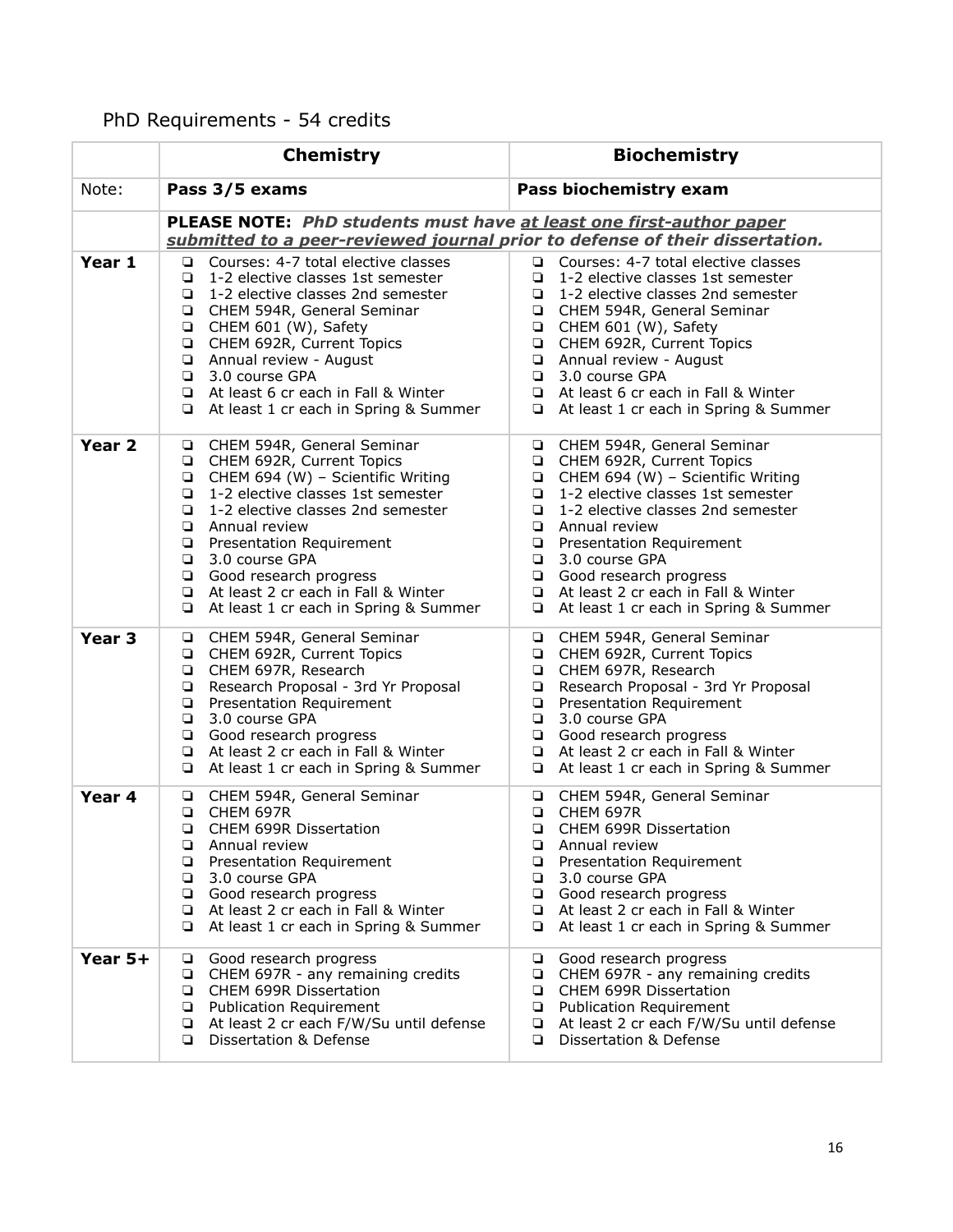# **Program Requirements**

## **Overall Courses**

● PhD: 4-7 elective classes/ MS: 2-5 elective classes:

| Analytical<br><b>CHEM 521,</b><br>523, 629R<br>(729R) | Biochemistry<br><b>CHEM 581,</b><br>583, 584,<br>586 (689R,<br>789R) | Inorganic<br><b>CHEM 514,</b><br>518, 619R | Organic<br><b>CHEM 552,</b><br>553, 555,<br>659R<br>(759R) | Physical<br><b>CHEM 565,</b><br>567, 563,<br>569 |
|-------------------------------------------------------|----------------------------------------------------------------------|--------------------------------------------|------------------------------------------------------------|--------------------------------------------------|
|-------------------------------------------------------|----------------------------------------------------------------------|--------------------------------------------|------------------------------------------------------------|--------------------------------------------------|

Elective Classes by Area\*

\*Additional courses may be recommended by the candidate's advisor/committee

- Take 1-2 elective classes during their 1st semester (self-select based on course descriptions & recommendations from temporary advisor)
- Take 1-2 elective classes during their 2nd semester (advisor/committee help select)
- \*\*CHEM 601 (Chemical Safety) during 1st yr (Winter)
- \*\*CHEM 694 (Scientific Writing course) during 2nd yr (Winter)
- \*\*CHEM 594R (Seminar course) for 7 (PhD) or 3 (MS) semesters (3.5/1.5 total crs)
- \*\*CHEM 692R Current Topics course for 6 (PhD) or 4 (MS) semesters (3/2 total crs)
- **\*\*CHEM 697R Graduate Research (variable)**
- \*\* CHEM 699R Dissertation 18 (PhD) or Thesis 6 (MS) credits

\*\*Required Courses

CHEM 594R – Seminar course

Attend at least 10 seminars per semester.

For 2 of the 10 seminars, read and write abstract-like summaries for 2-3 articles written by the speaker on the topic of the presentation. These must be turned in prior to the seminar.

Take notes (using the form for the class) during the seminar for which the summaries are written. Turn the notes in immediately following the seminar. Two passing grades are required. If one or both of the summaries fails to meet the necessary standard of writing, additional summaries (as appropriate) will be required. Take notes using the form for the class on all of the seminars on which the student writes summaries.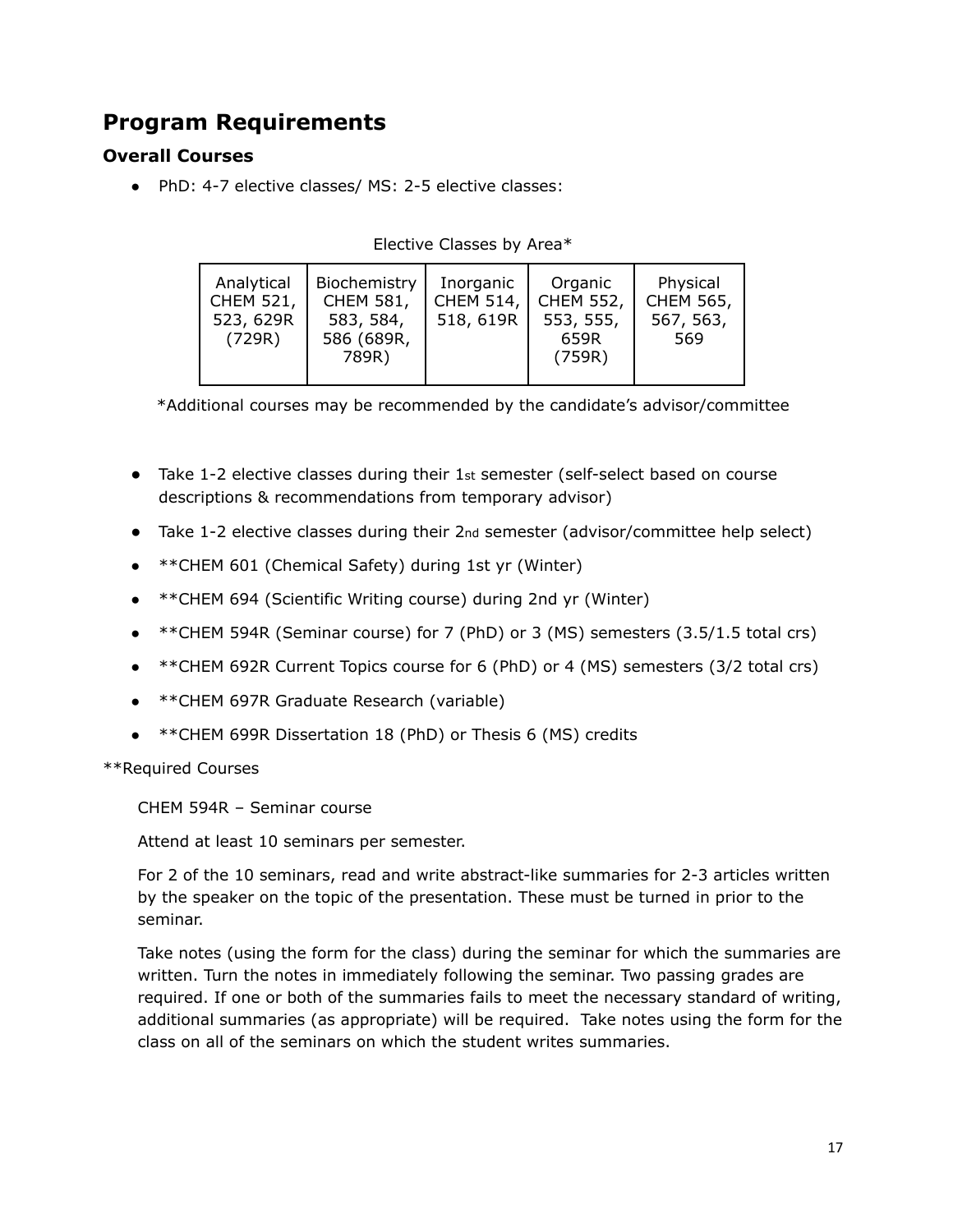#### CHEM 601 – Safe Chemical Practices

Taken in the Winter semester of the first year.

This class will address University and department safety policies. Chemical hazards, fire safety, and biosafety, including laws. Graduate students who received their undergraduate degree at BYU in chemistry or biochemistry will be exempt from this class and will make up the credit in Chem 697R.

#### CHEM 692R - Current Topics course (3 credits)

Refer to the Current Topics [webpage](https://chem.byu.edu/graduate-students/student-resources/current-topics-course-chem-692r/) for requirements and schedule.

There are six sections of CHEM 692R, each with a different theme:

- Biochemistry
- Synthesis and Chemical Biology
- Catalysis or Functional Materials
- Instrument and Method Development
- Spectroscopy
- Bioanalytics

| <b>GS YEAR</b>                                                                                            | <b>FALL 692R</b> | <b>WINTER 692R</b>                                                                   | <b>Notes:</b>                                                                                                                            |  |
|-----------------------------------------------------------------------------------------------------------|------------------|--------------------------------------------------------------------------------------|------------------------------------------------------------------------------------------------------------------------------------------|--|
| 1st                                                                                                       |                  | LP                                                                                   | 1st year students will have an APR<br>towards the end of August                                                                          |  |
| 2nd                                                                                                       | LP               | <b>APR</b>                                                                           |                                                                                                                                          |  |
| 3rd                                                                                                       |                  | <b>LP</b>                                                                            | PROPOSAL DONE BY END OF FALL -<br>if space is open during Fall<br>semester, 3rd-year proposal can be<br>scheduled in Chem 692R           |  |
| 4th                                                                                                       | <b>APR</b>       |                                                                                      |                                                                                                                                          |  |
| 5th and above                                                                                             |                  |                                                                                      | Graduate student needs to coordinate with committee to schedule APR IF<br>they do not defend their dissertation during the academic year |  |
|                                                                                                           |                  |                                                                                      |                                                                                                                                          |  |
| $LP = Literature$<br>Presentation (No<br>committee<br>needed; 2/week<br>can be scheduled<br>if necessary) |                  | PRO=Proposal<br>(entire committee<br>should be present;<br>functions also as<br>APR) | $APR = Annual$<br>Progress Review<br>(entire committee<br>should be present)                                                             |  |

CHEM 694 – Graduate Writing course

This is taken in the Winter semester of the second year. As part of this course, students write a full literature review on the topic of their graduate research project. For PhD students, this review is intended to be the foundation for the student's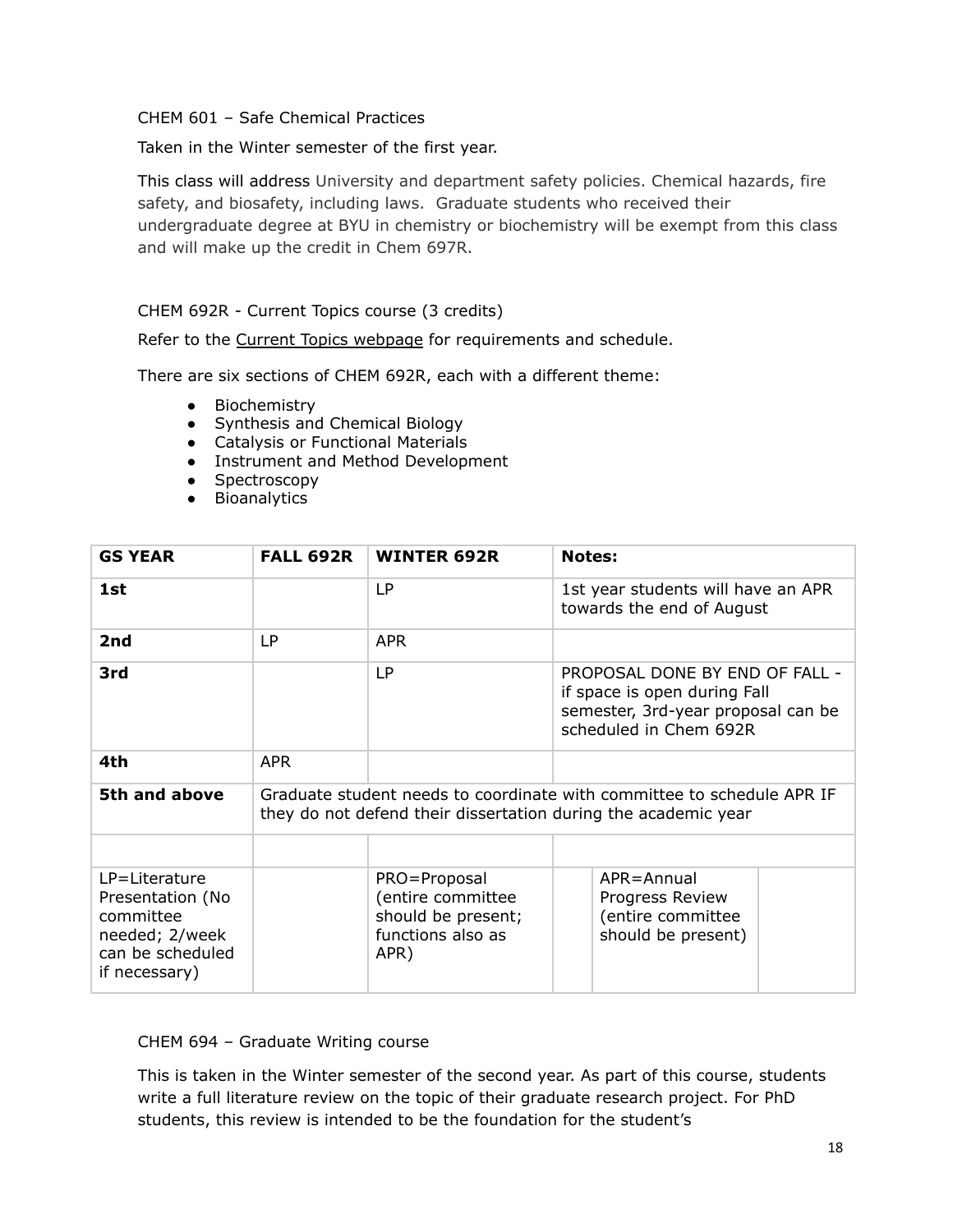proposal/prospectus which will also be drafted as part of the course. For MS students, the review will be the basis of the introductory chapter of their thesis.

With approval from their committee, students may take this class during the winter of their first year.

## **Registration of Credits**

Because graduate studies is more rigorous than undergraduate studies, students are generally not required to register for more than 8.5 credit hours in a semester or 2 credit hours in a term. In many programs, even that may be too much. Graduate students may not register for more than 22 credit hours in a semester or 11 credit hours in a term.

For our program, students are generally enrolled in 6 credits per semester and 1 credit per term for at least the first year. After that point, students are generally enrolled in 2 credits each semester and 1 credit per term. Students should consult with their committee chair in determining an appropriate and reasonable credit enrollment.

Students should strive to be fully registered each semester as soon as registration becomes available. By doing so, we avoid problems with student contracts, tuition, loan deferment, and visa status.

After the first-day registration opens and a student has not enrolled, the Graduate Program Administrator will enroll students based on their Program of Study (POS). It is the students' responsibility to review their schedule and discuss changes, if any, that need to be made to their schedule with the Graduate Program Manager. Failure to do so can result in unnecessary charges to the student.

## **Please note, if a student drops a class anytime after the add/drop deadline, the student will be responsible for the pro-rated tuition charges. The tuition scholarship will not cover these costs. If students have any questions regarding this university policy, please speak with the Graduate Program Administrator.**

PhD students are required to have two consecutive semesters with 6 credit hours each to obtain residency. Most PhD students will receive residency after the first year. After classes begin, you have 9 days (6 days Spring/Summer) to make changes to your schedule. See the Graduate Program Administrator for help in adding or dropping classes. If you drop a class after the add/drop period, you will receive a "W" on your records and you will be responsible for drop fees/tuition, which can be significant.

Taking classes outside of the program of study:

1. If the course is an undergraduate course but is recommended by a student's advisor because it will enhance their research efforts, a student can fill out a change in program of study form (see the Graduate Program Administrator) to be added to their program of study as a "skills course." If approved, the tuition can be covered along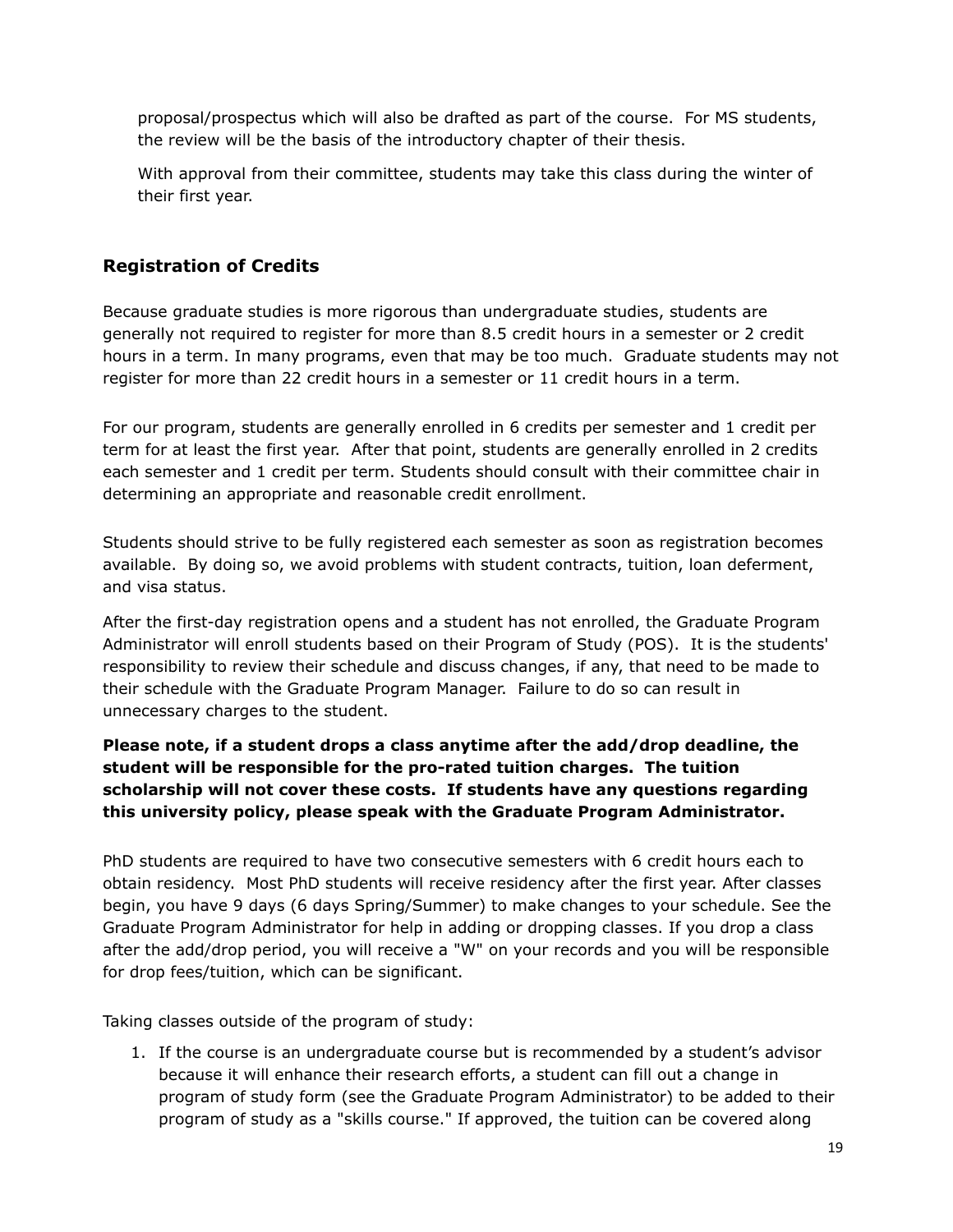with other program courses. (Skills courses do not count toward the credit hour requirement.)

- 2. Graduate students may take one religion course per semester for "no cost/no credit." Students do not register for the course, but complete a [form](https://gradstudies.byu.edu/file/nocostnocredit-religion-course-request-form) and submit it to the instructor for consent. The form will need to be returned to the Graduate Program Administrator for submission to Graduate Studies. Written permission from your advisor is not required to take one religion course.
- 3. If a graduate student wishes to take a course outside their program of study (i.e. language course, exercise, economics), the student will enroll in said course and will be responsible for the tuition cost for the course outside of their program of study. Students are discouraged from taking courses outside of the program of study during the first year.)

## **Full-Time Status**

To be considered full-time for tuition purposes, students who are U.S. citizens or permanent residents must register for at least 8.5 credit hours in both Fall and Winter semesters or at least 4.5 credit hours in a term.

Our program usually does not enroll students in more than 6 credits a semester and 1 credit each term. However, due to the nature of our research program, students have the option to submit a [form](https://gradstudies.byu.edu/file/graduate-fulltime-status-request-form) to Graduate Studies to request full-time status. This form will need to be submitted each semester and term to be classified as a full-time in the academic system.

## **Graduate Course Offering**

The Department of Chemistry and Biochemistry offers a number of courses on various concepts and specializations. The master's program differs from the PhD program in credits and amount of classes needed. The chart below discusses required, core, and thesis or dissertation classes. Direct any questions about coursework to the Graduate Coordinator or Graduate Program Administrator.

| <b>Course</b> | <b>Topic</b>                     | 2021-2022** | 2022-2023** |
|---------------|----------------------------------|-------------|-------------|
| 514           | Inorganic Chemistry              | F           | F           |
| 518           | Advanced Inorganic/Laboratory    | w           | w           |
| 521           | Instrumental Analysis (Lecture)  | F           | F           |
| 523           | Instrumental Analysis/Laboratory | w           | w           |

#### **Course Rotation Schedule**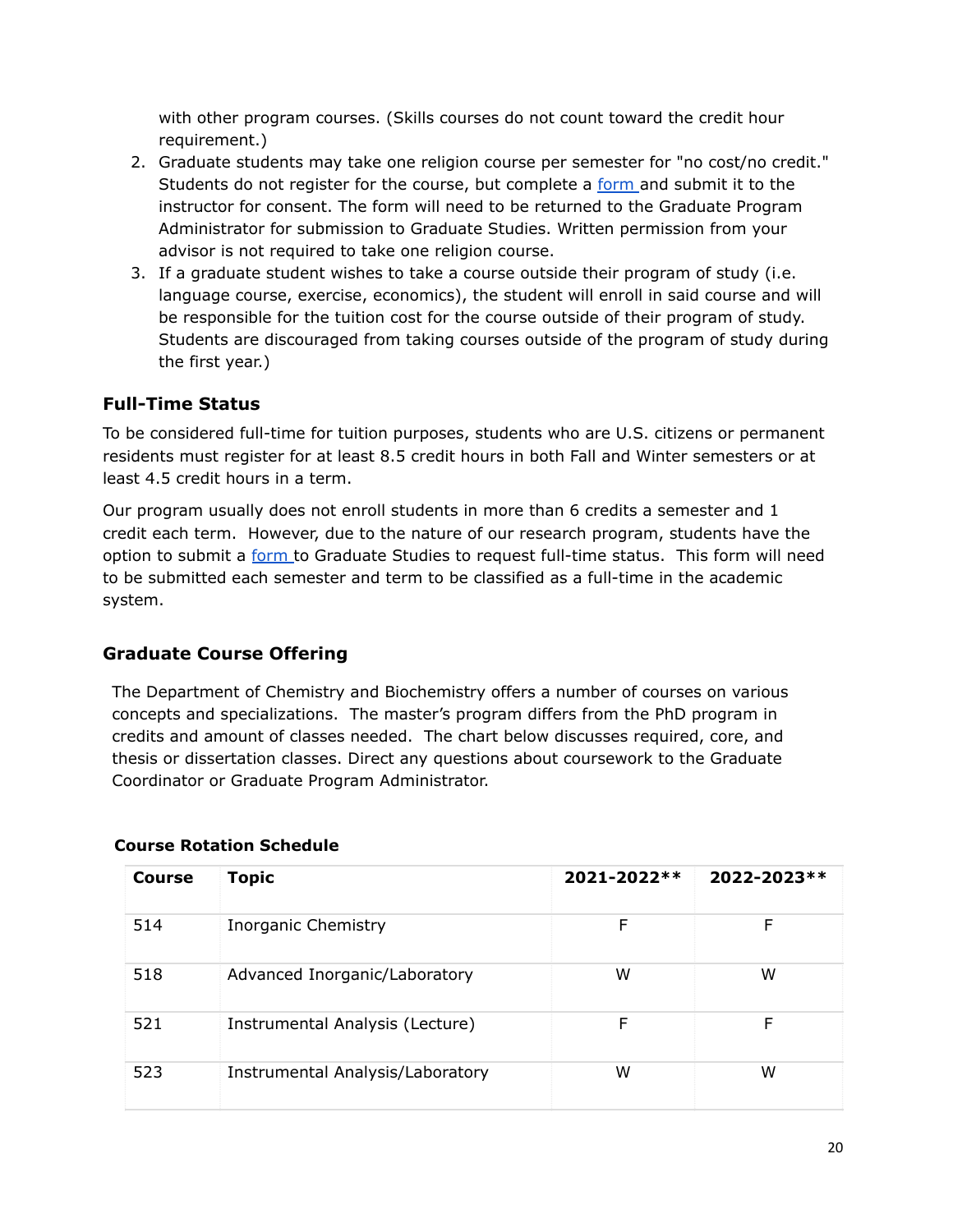| <b>Course</b> | <b>Topic</b>                                      | 2021-2022** | 2022-2023** |
|---------------|---------------------------------------------------|-------------|-------------|
| 552           | Advanced Organic Chemistry                        | F           | F           |
| 553           | <b>Advanced Organic Chemistry</b>                 | W           | W           |
| 555           | Organic Spectroscopic Identification              | F           | F           |
| 561           | Chemical Thermodynamics                           |             |             |
| 563           | Reaction Kinetics - on demand                     |             |             |
| 565           | Intro to Quantum Chemistry                        | F           | F           |
| 567           | <b>Statistical Mechanics</b>                      | W           | W           |
| 569           | Fundamentals of Spectroscopy -every<br>other year | W           |             |
| 571           | Polymer and Materials Chemistry                   | W           |             |
| 581           | Advanced Biochemical Methodology 1                | F           | F           |
| 583           | Advanced Biochemical Methodology 2                | W           | W           |
| 584           | Biochemistry Laboratory/Proteins                  | F           | F           |
| 586           | Biochemistry Laboratory/Nucleic Acids             | W           | W           |
| 596R          | X-ray Crystallography                             | F           |             |
| 594R          | General Seminar                                   | F,W         | F,W         |
| 601           | Chemical Handling and Safe Lab<br>Practices       | W           | W           |
| 619R          | Chemistry of the Transition Elements              |             |             |
| 629R          | Mass Spectrometric Methods of Analysis            |             | F           |
| 629R          | Separation Methods of Analysis                    | F           |             |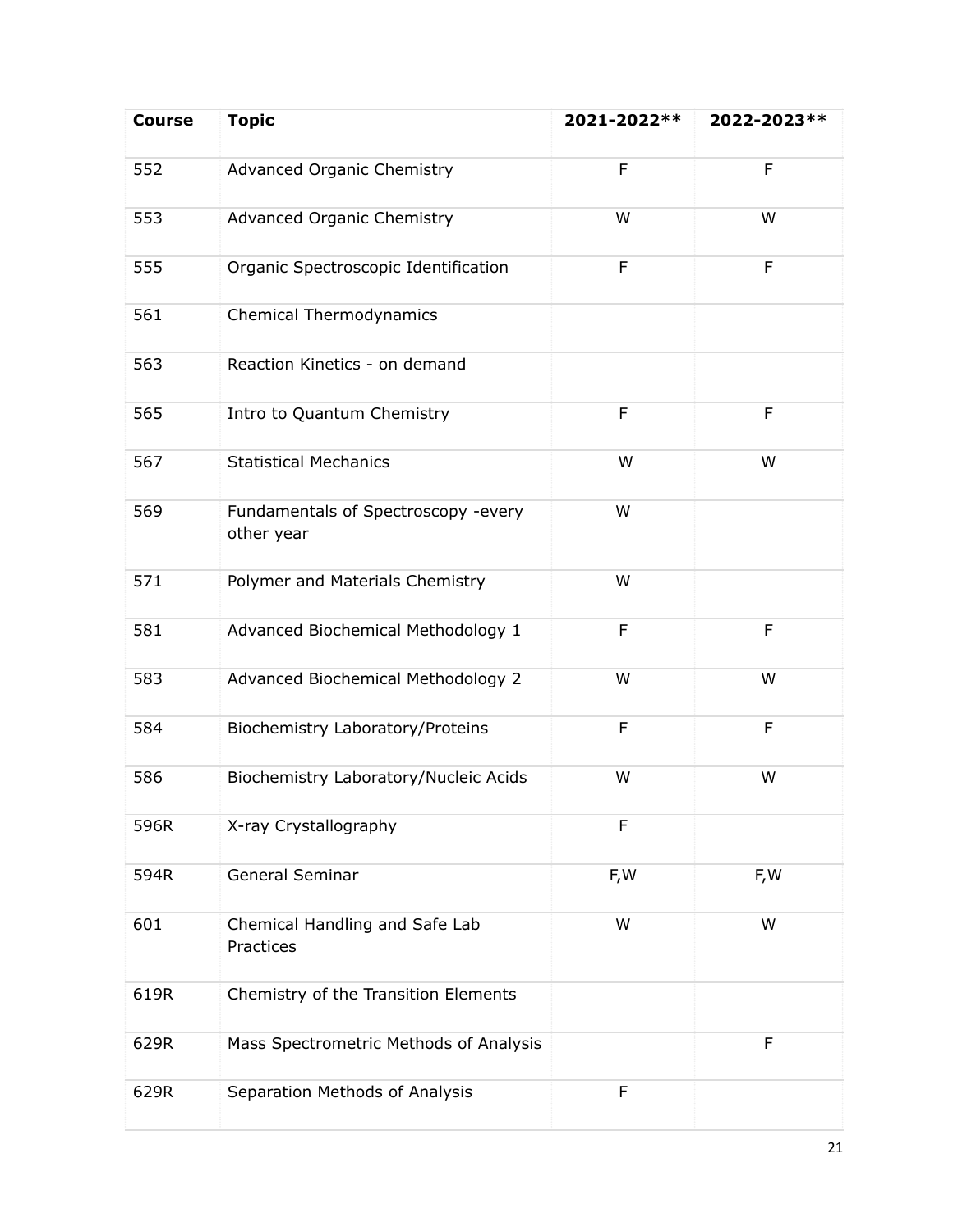| <b>Course</b> | <b>Topic</b>                                     | 2021-2022** | 2022-2023** |
|---------------|--------------------------------------------------|-------------|-------------|
| 629R          | Spectroscopic Methods of Analysis                |             | W           |
| 655           | Advanced Techniques in Nuclear<br>Resonance      |             |             |
| 659R          | Organometallic Chemistry                         | W           |             |
| 659R          | <b>Bioorganic Chemistry</b>                      |             | W           |
| 659R          | Natural Products Synthesis                       | F           |             |
| 669R          | Quantum Chemistry                                |             |             |
| *689R         | Biochemistry of Cell Function                    |             |             |
| *689R         | <b>Cellular Signal Transduction</b>              |             |             |
| *689R         | Structural Biochemistry (489R OK by<br>petition) |             |             |
| *689R         | Molecular Biology of Cancer                      |             |             |
| *689R         | Proteomics                                       |             |             |
| *689R         | <b>Bioinorganic Chemistry</b>                    |             |             |
| 692R          | <b>Current Topics</b>                            | F,W         | F,W         |
| 694           | Scientific Writing & Professional Ethics         | W           | W           |
| 697R          | Graduate Research                                | F,W         | F,W         |
| 699R          | Graduate Thesis/Dissertation                     | F, W        | F,W         |
| 729R          | Selected Topics in Analytical Chemistry          |             |             |
| 729R          | <b>Experimental Design</b>                       |             |             |
| 729R          | Atmospheric Chemistry                            |             |             |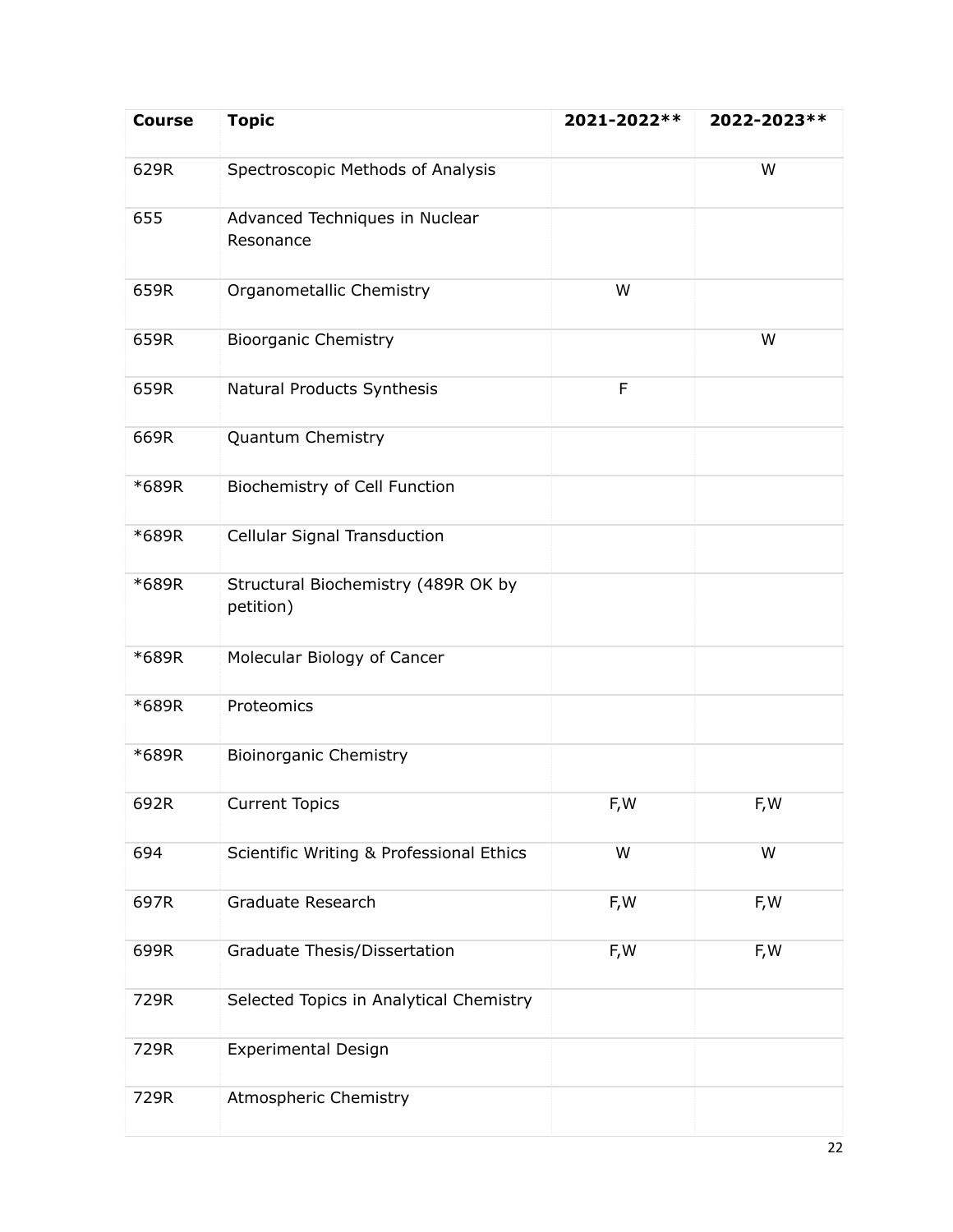| <b>Course</b> | <b>Topic</b>                          | $2021 - 2022**$ | 2022-2023** |
|---------------|---------------------------------------|-----------------|-------------|
| 729R          | Microfabrication/Nanofabrication      |                 |             |
| 729R          | Microfluidics                         |                 |             |
| 729R          | Surface Chemistry and Analysis        | W               |             |
| 769R          | Selected Topics in Physical Chemistry |                 |             |

*\*689R courses rotate; please talk with the Graduate Program Administrator*

*\*\*Courses offered in this year have not been set and are subject to change*

## **Credits: Transfer and Time Limits**

<https://gradstudies.byu.edu/page/program-study-plan>

Credit taken at other accredited universities in the United States or in Canada may, with departmental approval, be applied toward a graduate degree at BYU under the following conditions:

- Transfer credits must be clearly graduate level.
- The grade for any such course must be B or higher pass/fail credit is non-transferable.
- Home study, correspondence, and extension courses are non-transferable.
- Courses taken before a student begins graduate work at BYU must be approved during a student's first semester of study at BYU.
- Courses taken at another university after the student has begun studies at BYU must be pre-approved by graduate committee members and the graduate coordinator; the proposed credit must be submitted on the Program of Study in AIM.
- Only credit taken within the student's time limit may count towards the degree (8 years for doctoral and 5 years for master's degree).
- Credit cannot have already been applied to another degree.

The number of credits a student may transfer varies according to the number of credit hours required for the BYU graduate program. The maximum number of transfer credits should constitute no more than 25% of the total required for the program, not to exceed 15 credit hours in any program. For example, if senior and/or post-baccalaureate studies credits are used in conjunction with transfer credit, the total may not exceed 15 credit hours.

NOTE: Transfer credits from other universities may be considered for BYU Doctoral Programs as long as they exceed the university minimums (see doctoral degree) and they meet the rules for transfer credit.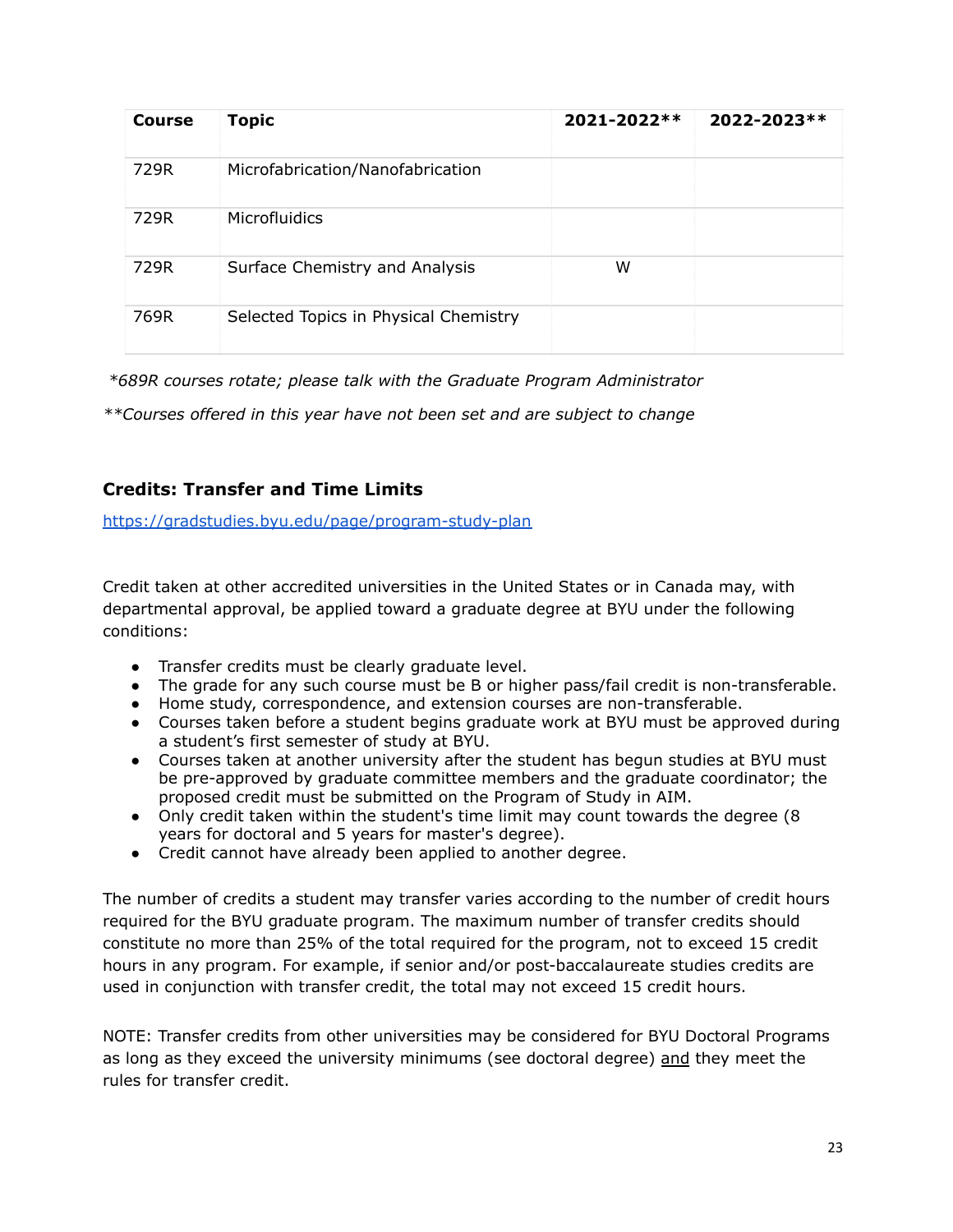## **Outdated Credit/s and Degree Extensions**

Only credit taken within the time limit for each degree may count toward the degree (eight years for doctoral degrees and five years for master's degrees). Departments and colleges may petition to allow credits outdated by more than one year, but by no more than five years, to apply toward a degree. The petition must be accompanied by impressive documentation that the credit/s in question have been updated by courses retaken, by special reading courses, or by examinations in each of the courses. If a master's degree is conferred in 2015, no credit taken before 2010 may apply to the degree, regardless of circumstances.

Departments and colleges may petition for an extension of up to one year by providing reasonable evidence that extenuating circumstances caused an unavoidable delay in the student's progress toward a degree. To petition for an extension of more than one year but no more than five years, the department and student must write up a contract with a detailed timeline to degree completion. This contract must include impressive documentation that any outdated credits have been updated by courses retaken, by special readings courses in the subjects outdated, or by examinations in each of the courses, and it must be signed by the student and all the members of the graduate committee. No credit outdated by more than five years may apply to a current degree, regardless of circumstances.

## **OTHER REQUIREMENTS**

- **1) Maintain a GPA of 3.0.** We look at two different GPAs.
	- a) The first is the overall GPA for the program of study courses.
	- b) The second GPA is overall courses taken, minus 697R, from the program of study.

If a student's coursework GPA falls below 3.0, it will be drawn to the attention of the waivers committee, and the student may be required to retake a course. All retaken courses are paid for by the student. If a student's GPA falls below 3.0, their standing in your graduate program is compromised, results in a marginal or unsatisfactory rating, and could result in the dismissal from the program.

If a student earns a grade below a C- on a program of study course, the student is required to retake the course and earn a grade of at least a C-.

#### **2) APR Requirements per Year**

#### *1st-Year*

Annual progress reviews for first-year grad students are held in August and are not part of the Current Topics course. Schedules will be sent to students and also posted on the website [here](https://www.chem.byu.edu/graduate-students/program-information/graduate-student-handbook/annual-progress-reviews/) closer to the scheduled date.

Each first-year student, in consultation with his or her faculty advisory chair, must prepare a 2-3 page project summary of research conducted during the first year. At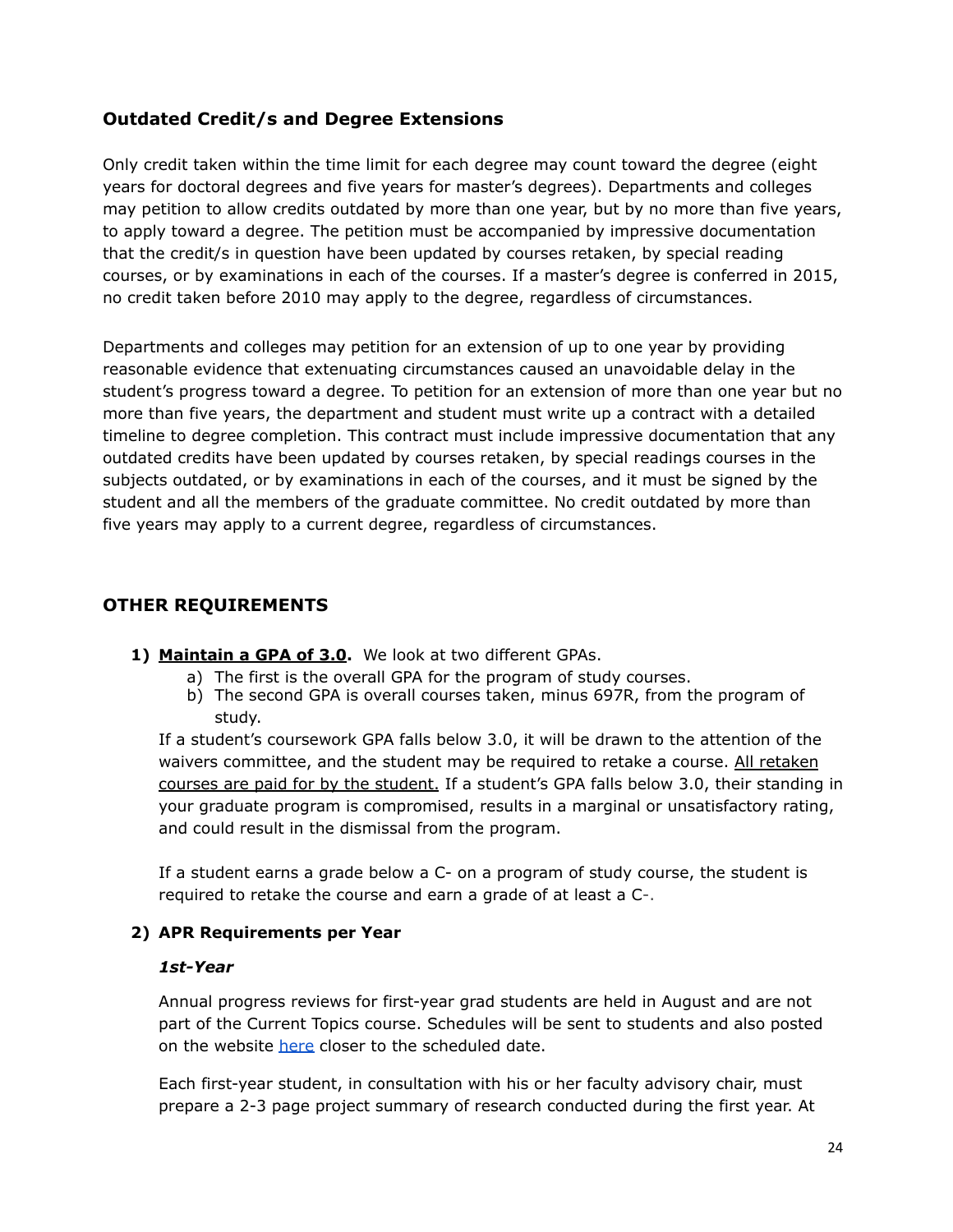least one week before the scheduled annual review, the student submits a copy of the summary to each member of his or her faculty advisory committee. There is no public presentation, meaning no outside visitors, only the committee and student will be in attendance. The student should prepare to present on the 2-3 page project (5-10 minutes).

Each committee is different and each student will need to consult with their faculty advisory chair on specific expectations beyond the 2-3 page project summary for the review. These instructions are a beginning guideline and other tasks may be added based on the faculty advisory chair.

The faculty advisor will bring to the meeting the annual progress review form provided by the graduate program administrator. In addition, the student's progress in proficiency exams, first and second semester grades, and first and second semester TA assignments and performance will be reviewed after the presentation. The summary and evaluation must be completed by the end of the first year in residence.

#### *2nd***,** *4th and beyond until thesis or dissertation defense*

Each year the student is in the program, beginning in the second year, he or she will:

- give a 15-20 minute oral presentation outlining what was done that year and what will be done in the coming year.
- write a one-page review of their accomplishments since their last review.
- give a one-page review to their committee one week before the presentation.

The presentation for 2nd and 4th-year students will be given in conjunction with the Current Topics course. The audience is comprised of the student's committee members as well as other members of the student's Current Topics section. The faculty advisor will bring to the meeting the annual progress review form, progress report, and TA reviews, if applicable, provided by the Graduate Program Administrator. The student will bring a copy of the accomplishment summary. Immediately following the class, the student's committee meets with the student individually to provide feedback and direction.

At the annual review, if a graduate student receives a rating of "marginal" or "unsatisfactory" (instead of "satisfactory"), Graduate Studies expects another formal review to take place during the following semester rather than a whole year later. If such a rating is given, the committee advisor outlines on the annual progress review form what is expected in order to raise the rating before the next review. This prompt review helps the student maintain a good understanding of the requirement for improvement, and provides opportunity for timely correction of the substandard performance.

The final oral presentation/defense will count for the annual review in the student's last year of their program.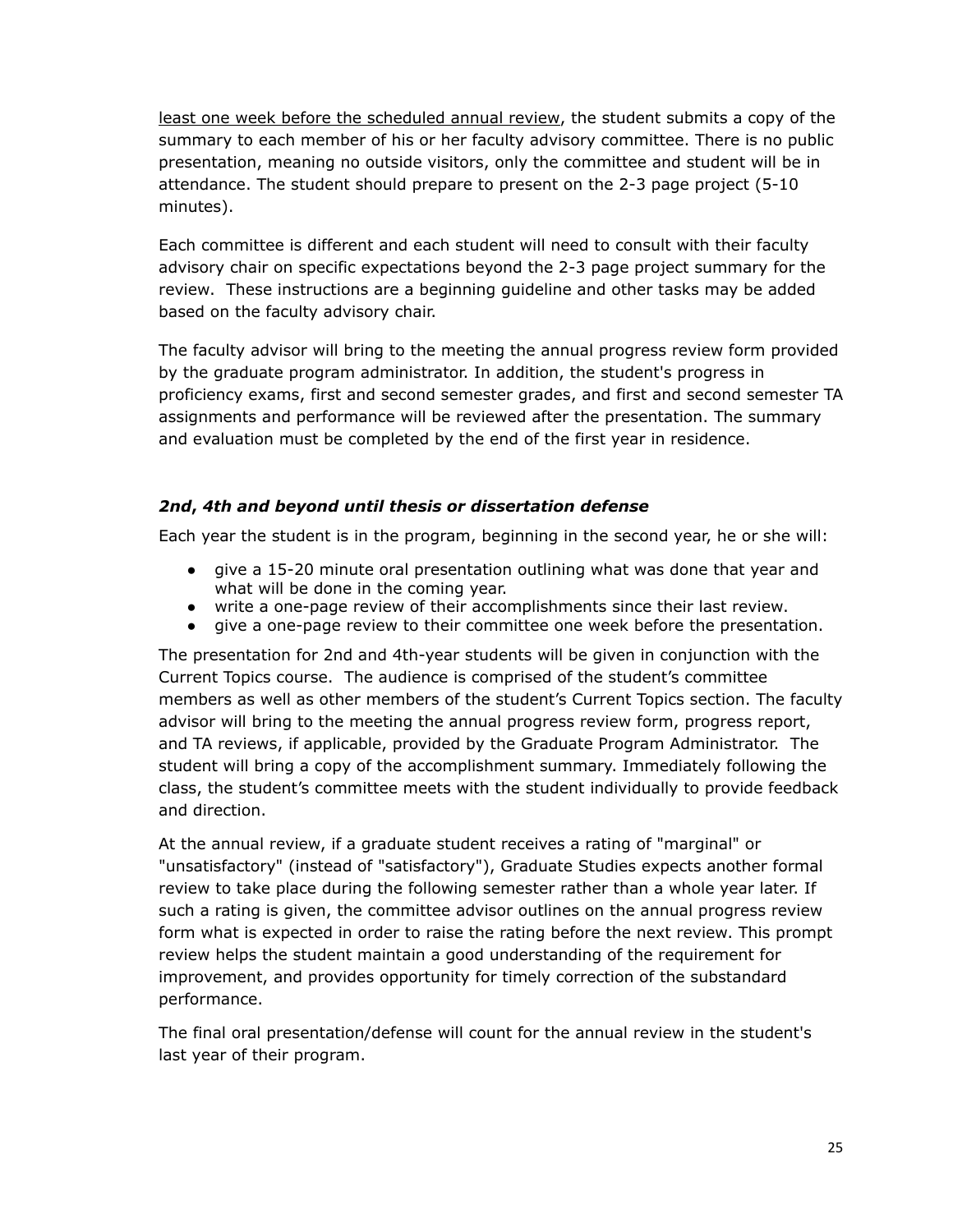#### **3rd-Year Research Proposal - also known as Degree Qualifying Exam**

PhD students write and orally present a research proposal on the topic of their graduate research that outlines their anticipated research project. The proposal is drafted as part of Chem 694, typically taken during the Winter semester of the second year. Students develop and polish the proposal immediately following the class during the summer between their second and third years. The final written proposal should:

- be well written, single-spaced, 7-10 pages, excluding references.
- be distributed to his or her committee at least one week before the oral presentation.
- be in the format of an NSF or NIH grant proposal (or that of another large funding agency as deemed appropriate by the student's committee).
- contain a one-page project summary and project description with specific aims, expected significance, background, research description, plan of work, and references.
- have at least one aim of the proposal originating from the student.

The student will give a 40-minute oral presentation on their proposal in the Fall of their third year. This serves as a candidacy exam.

With approval from their committee, students may take the Chem 694 class in winter of their first year, develop and polish the proposal during the summer between their first and second years, and present the proposal during the Fall of their second year.

#### **3) Semester/Term Evaluations**

Departments must evaluate each graduate student's progress at least twice during an academic year (September through August) per Graduate Studies requirements. The department requires that we evaluate each student after Fall, Winter, and Summer semester/term.

Ratings are as follows - (1) Satisfactory, (2) Marginal, or (3) Unsatisfactory.

In order to receive a satisfactory rating, a student must:

- Have a 3.0 overall GPA on program of study courses
- Have a 3.0 program GPA excluding Chem 697R
- Have Passed all proficiency exam requirements
- Have satisfactory TA/RA assignments feedback
- Have been productive in lab research

There may be other areas that the Faculty Advisory Chair reviews. Each student should discuss their advisor or committee requirements that may be beyond those mentioned above.

Students making marginal or unsatisfactory progress are informed via their faculty advisor and the Graduate Program Administrator. The student will be asked to meet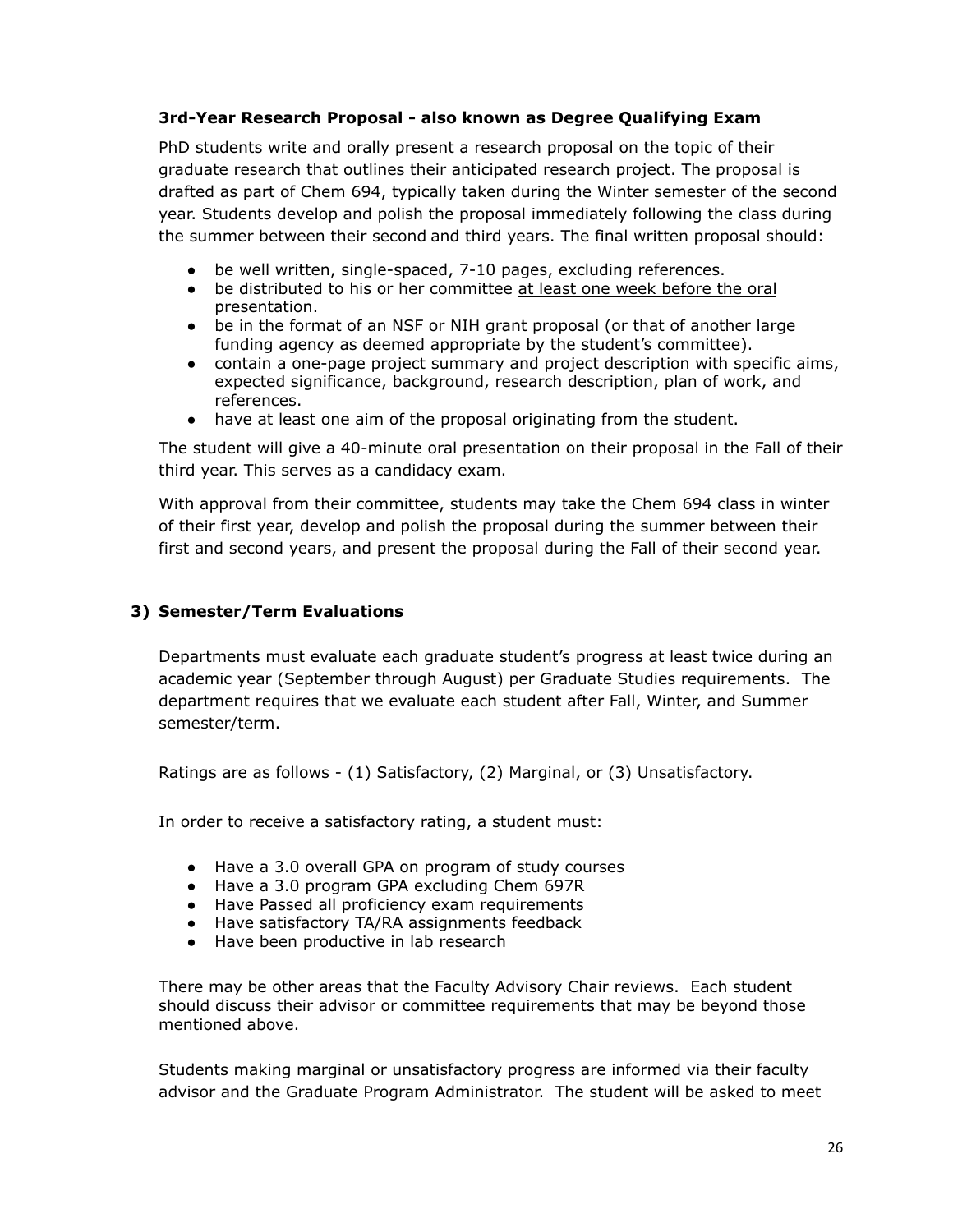with the Graduate Program Administrator to go over:

- 1. What they need to do to make satisfactory progress.
- 2. When each task needs to be completed.
- 3. Which faculty member(s) they should contact for more information or support.
- 4. What will happen if these tasks are not finished by the set deadline.

**NOTE:** If a student receives a marginal rating in one semester and is not making satisfactory progress in the next semester, the student must be rated as making unsatisfactory progress. In other words, a student may not be rated as making marginal progress in two sequential semesters. Failing to correct marginal progress is unsatisfactory.

If a student receives a marginal and an unsatisfactory or two unsatisfactory ratings in succession, the university will terminate the student's program.

#### **4) Presentation requirement**

Beginning the second year, students must present their work, in an official setting, at least once per year either at the BYU Student Research Conference or at an external conference (oral or poster presentation).

#### **5) Publication requirement**

PhD students must have at least one first-author paper submitted to a peer-reviewed journal prior to the defense of their dissertation.

It is important to note that a student's committee may require that the first-author paper not only be submitted but accepted. In addition, a faculty advisory chair and/or committee may require multiple first-authored papers as part of the student's graduation requirements**.**

While additional papers are strongly encouraged, each student is responsible to communicate with their advisor and committee regarding their specific publication requirements.

Unless instructed otherwise by their committee, MS students do not have a publication requirement.

#### **6) Dissertation, Thesis, & Defense**

#### **Information on the thesis or dissertation document**:

A written thesis (MS) or dissertation (PhD) is required for graduation. The thesis or dissertation should include an introductory chapter and several chapters describing the student's work. A dissertation/thesis template can be found [here.](https://chem.byu.edu/graduate-students/student-resources/preparing-to-graduate/)

Graduate Studies does have a few template requirements. Please check the link:

<https://gradprogress.sim.byu.edu/resources> and click on the formatting square.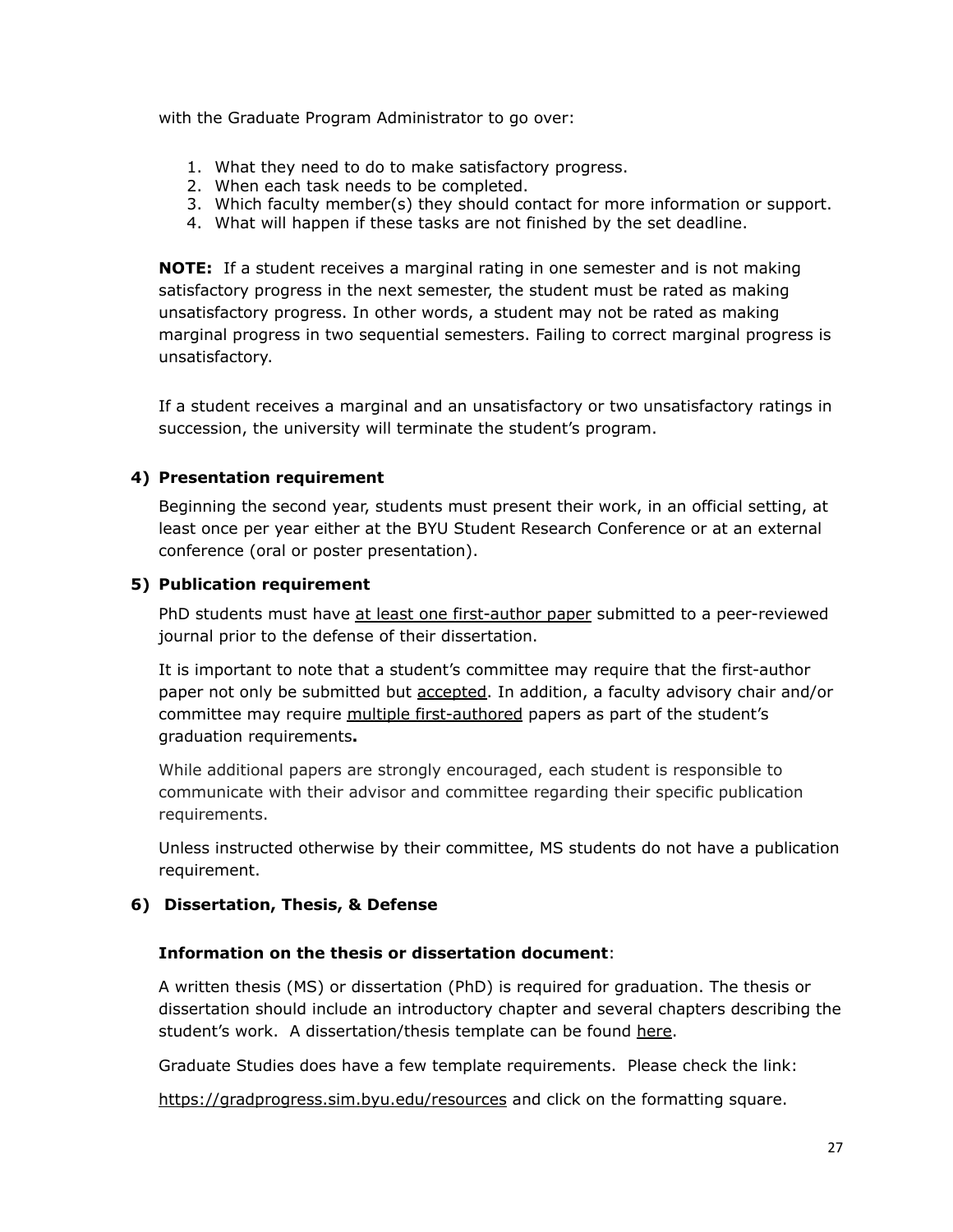#### **Information on scheduling and the presentation**:

Graduate Studies has transitioned to a more online approach (less paperwork). The system can be found at [https://gradprogress.sim.byu.edu/.](https://gradprogress.sim.byu.edu/)

#### *Scheduling the defense*

- The student must have applied for graduation before submitting their thesis or dissertation for review to the Graduate Program Administrator
- Committee members MUST be given at least one week to read the proposed final thesis or dissertation document before officially scheduling the defense online through the gradprogress system
- Once the committee has read the document, they will approve, through the gradprogress system, that the student is ready to schedule the defense
- The defense is scheduled and approved through the gradprogress system by the Graduate Program Administrator

#### *Defense*

● The students will give a 45-60 minute presentation on their thesis or dissertation followed by a question and answer session with their committee

#### *After the defense*

- If the student has minor changes and received a pass, the committee will approve the thesis or dissertation at which the student completes the changes and proceeds to the ETD process
- If the student passed with qualifications, the committee members MUST receive the revised dissertation or thesis prior to being asked to officially change the defense outcome to a pass in the gradprogress system. Once approved, the student will proceed to the ETD process
- If the student is given a recess, the student will need to address all concerns and resubmit a new document and reschedule the defense
- If the student receives a fail, they will be released from the program

#### *ETD process*

A dissertation or thesis is a work which presents the author's research and findings to fulfill graduation requirements for a doctorate or master's degree. Electronic versions of theses and dissertations are called ETDs. With the graduate student and committee approval, these documents can be available to anyone browsing the internet.

#### <https://gradprogress.sim.byu.edu/resources>

Once the thesis or dissertation has gone through the final revision, the student will need to upload their pdf onto the gradprogress systems ETD section and fill out the publication details. Once all information is uploaded, the final approval processes will be initiated. The document will need to be approved by 1) graduate studies, 2) the department office, 3) the dean's office, and finally 4) the graduate office. Once the student has received all four approvals, they will need to have one printed copy made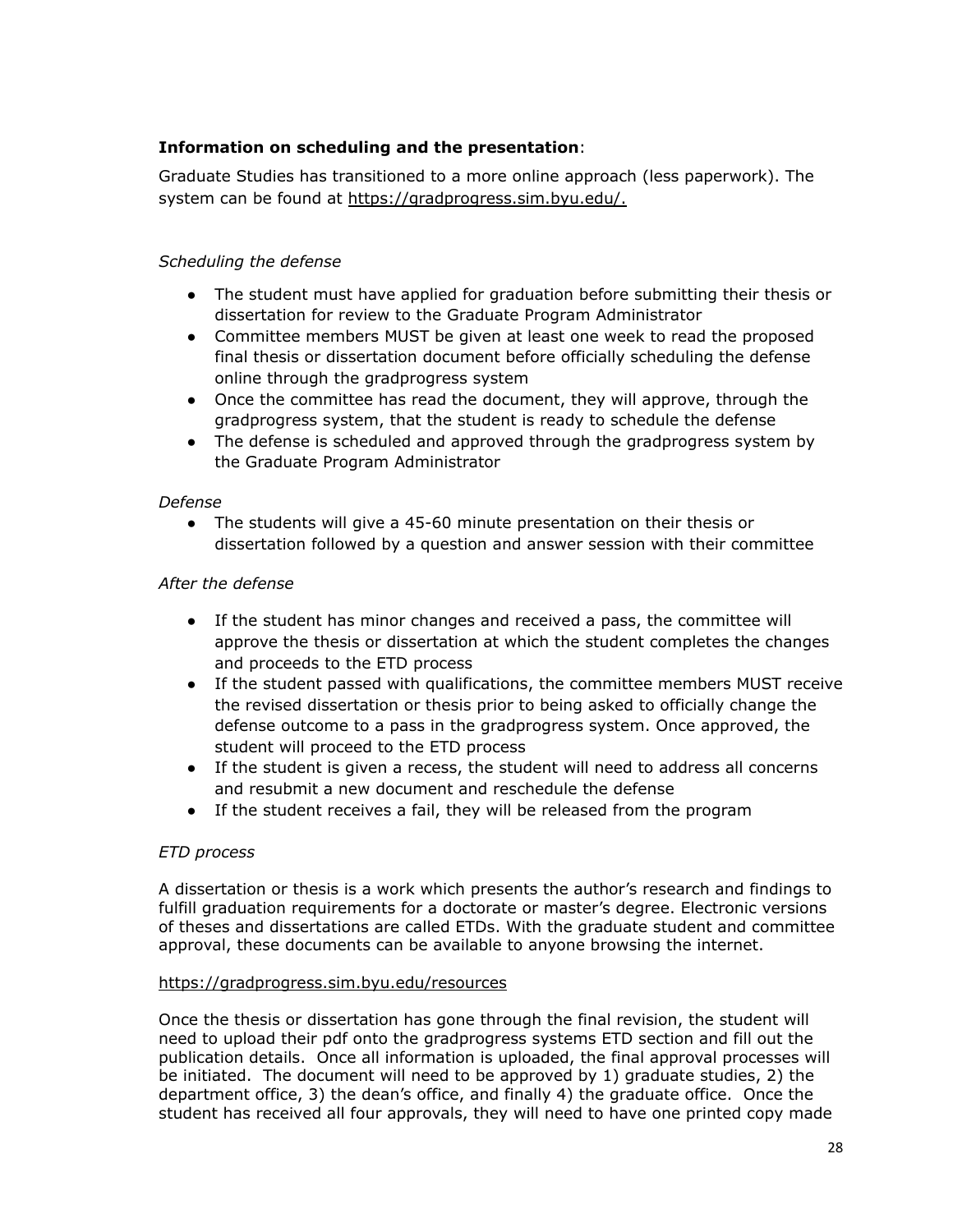of their thesis or dissertation at printandmail.byu.edu. The cost for the printing is the responsibility of the student.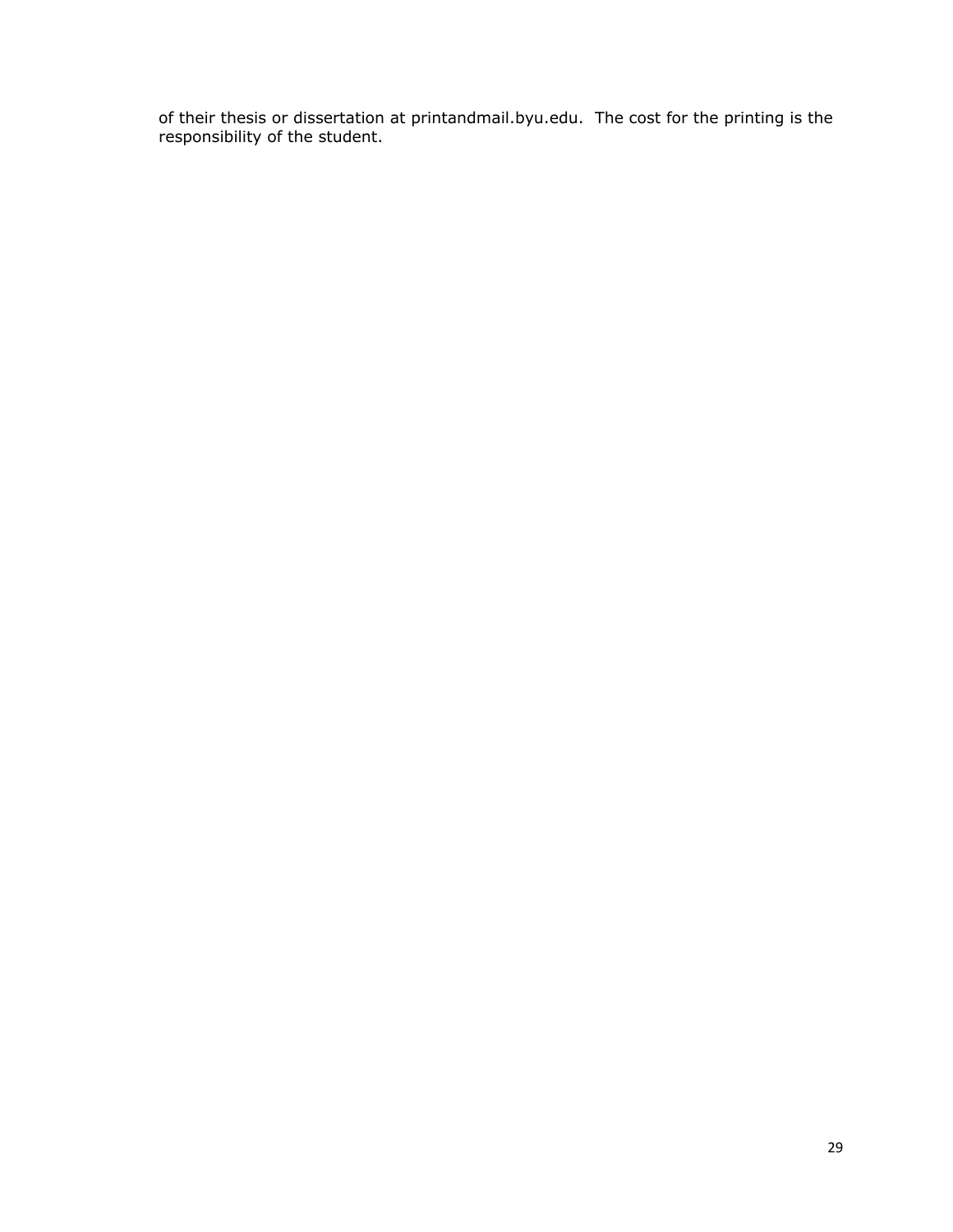# Procedures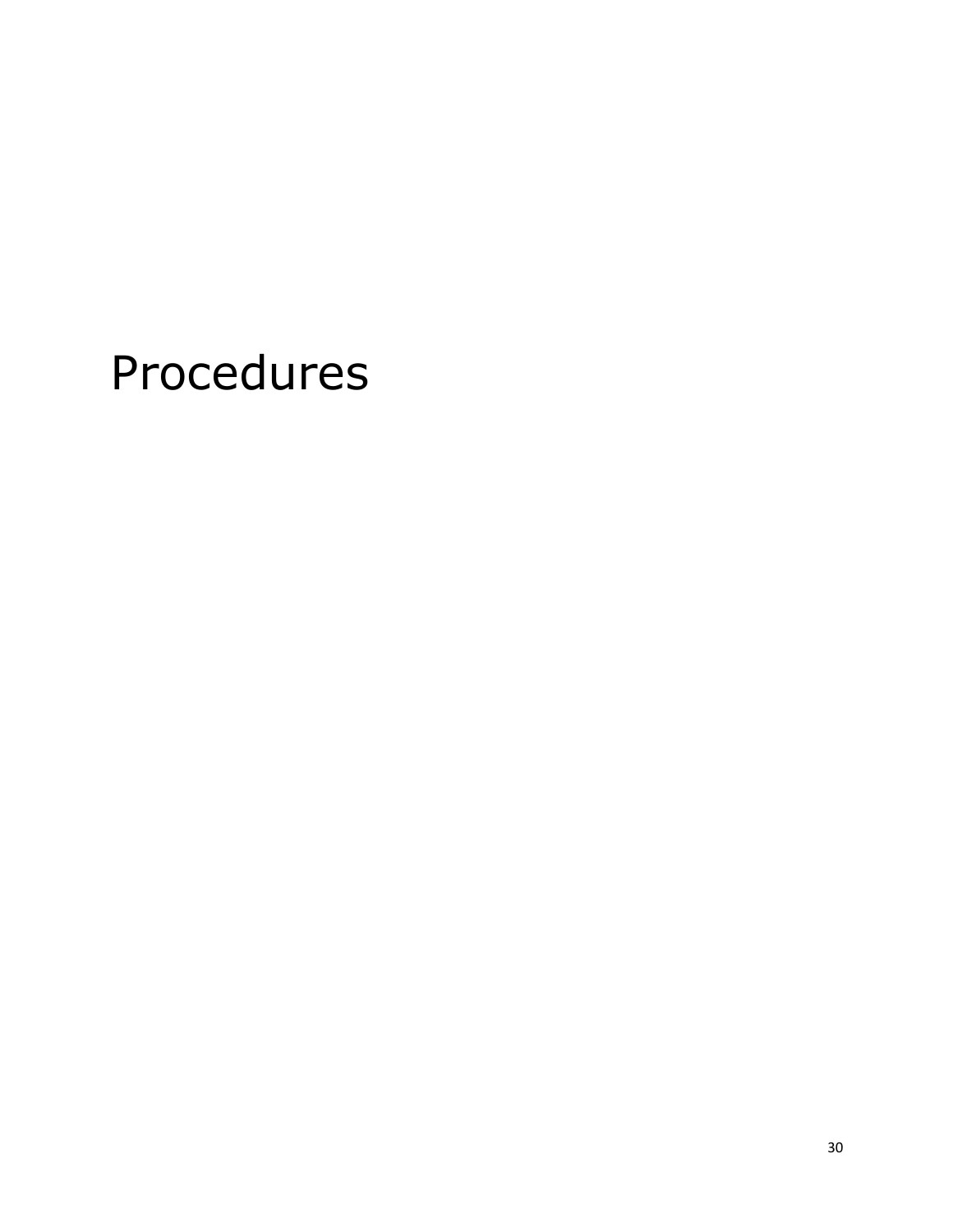# **Advisement Committee & Program of Study**

During the first semester, students in the graduate program will go through a process of selecting a Faculty Advisory Chair. During the first three weeks of the second semester of the first year, students will form their program of study and committee with their Faculty Advisory Chair.

## **Selection of Area of Specialization**

Applicants are admitted to one of two programs: chemistry or biochemistry. This designation is firm and cannot be changed without re-application through the department admissions committee. While biochemistry students will specialize in the area of biochemistry, chemistry students may specialize in analytical, inorganic, organic/biomolecular, or physical chemistry.

## **Selection of Faculty Advisory Chair**

New graduate students should investigate various research areas and discuss possible research projects with several members of the graduate faculty in chemistry and biochemistry. We expect our graduate students to be knowledgeable about the department. Well-informed students can select more intelligently a Faculty Advisory Chair and an area of specialization, and they will also be more aware of the expertise and resources available to them in their graduate work.

The following steps must be completed in order to select a faculty advisory chair:

- 1. Attend Graduate Orientation hosted by the graduate coordinator. At this meeting, you will be given more information concerning the selection of a faculty advisory chair.
- 2. Review information about each faculty member in the Department of Chemistry and Biochemistry graduate research program at [www.chem.byu.edu/faculty](https://chem.byu.edu/faculty/).
- 3. If you are in the chemistry program, make appointments and talk to a minimum of four faculty members about their past, current, and future research plans. Obtain each faculty members' signatures on the Advisory Chair [Selection](https://chem.byu.edu/static/media/uploads/other/advisory_chair_selection_form.pdf) Form. You are encouraged to talk to more than four faculty members.
- 4. If you are in the biochemistry program, you will be enrolled in Chem 689R. This class will have planned lab rotations. Biochemistry students will be required to rotate in three labs. At the end of each rotation, each student will need to obtain the assigned faculty member signature on the Advisory Chair [Selection](https://chem.byu.edu/static/media/uploads/other/advisory_chair_selection_form.pdf) Form.
- 5. Towards the end of Fall semester, students will need to tentatively select two (1st and 2nd choice) faculty advisory chairs and write a paragraph or two on the back of the Faculty Advisory Chair Selection Form stating their reasons for their preferences.
- 6. Meet with the department chair in November/December concerning their preferences for a Faculty Advisory Chair. The department chair's administrative assistant will be in contact with each student to set-up an appointment.
- 7. Upon approval by the department chair, you should meet with your assigned Faculty Advisory Chair to establish a full committee and to prepare a finalized Program of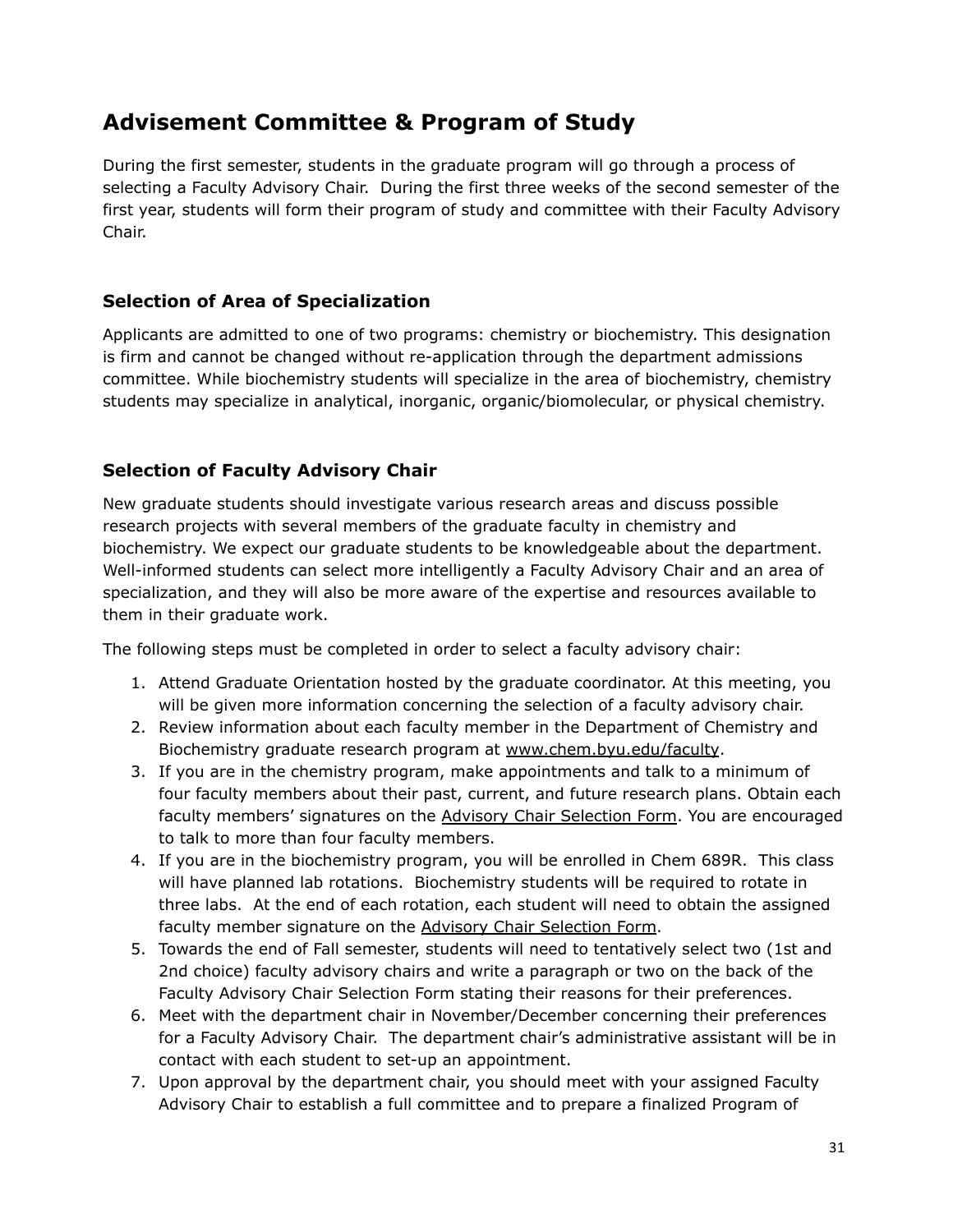Study. Students will need to turn in the final Program of Study the third week of January.

## **Advisement Committee**

Announcement to beginning students: When students were admitted, they were assigned a temporary Faculty Advisor. This temporary advisor will assist students in the selection of an area of specialization, advise students for the first semester in regards to registration, and continue to advise them until they have finalized the selection of their permanent research Faculty Advisory Chair. The student's permanent chair and committee members will replace this temporary advisor.

Permanent Faculty Advisor: A single committee serves as the student's faculty advisory committee, progress reviews committee, and final examination committee. After consulting with the assigned Faculty Advisory Chair, the student reaches out to each potential committee member to see if they would be willing to serve on their committee. Once the student receives approval from the potential committee member, the student will update and obtain the signature of the new committee member on their finalized Program of Study form.

Faculty Advisory Chairs will serve as the chair of the faculty advisory committee. All committee members must be university-approved graduate faculty. All members of your committee must sign your Program of Study.

#### **For the M.S. Degree**

The faculty advisory/examination committee shall have a minimum of THREE graduate faculty members including:

- Your Faculty Advisory Chair
- One department faculty member from the area of your research
- One faculty member outside the area\* of your research

#### **For the Ph.D.**

The faculty advisory/examination committee shall have a minimum of FOUR graduate faculty members including:

- Your Faculty advisory Chair
- One or two department faculty members from the area of your research
- The remaining faculty member(s) outside the area\* of your research

\*Generally "outside-of-area" members will be chosen from within the Department of Chemistry and Biochemistry. However, faculty members from another department may be appointed to provide greater expertise in the area of research.

The Faculty Advisory Chair bears the main responsibility for advising and directing the student. Other committee members can also assist and advise the student concerning course work, degree requirements, the research, and the thesis or dissertation. We would advise all graduate students to keep members of the advisory committee informed of their research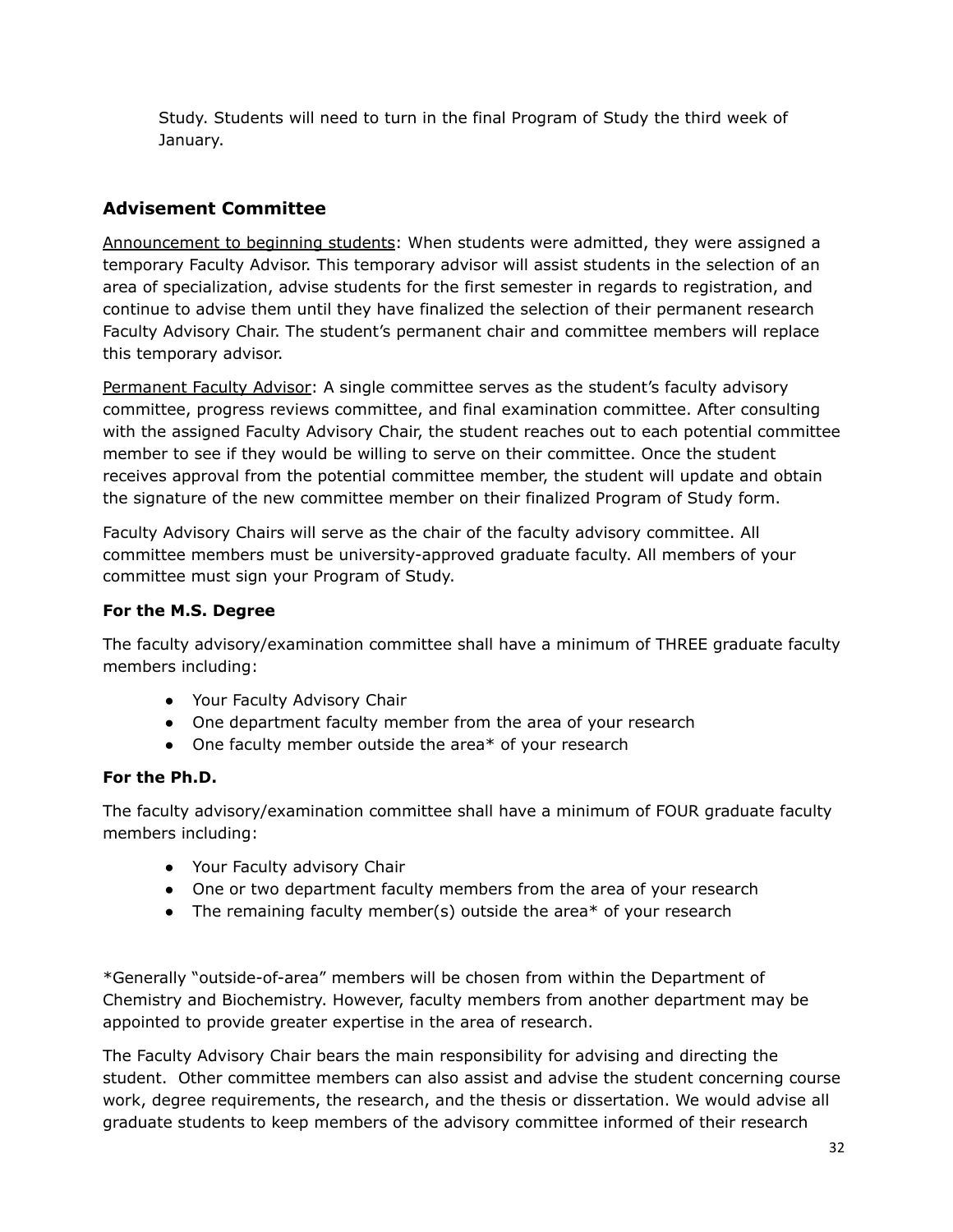progress throughout each year, outside of the APR.

## **Formulation of a Program of Study**

A program of study is a carefully considered research, writing, and course registration outline that helps the student fulfill all degree requirements. It is essential for organized, well-ordered graduate work. The Graduate Program Administrator will give each student a program of study form at New Student Orientation. The student, with the help of their Faculty Advisory Chair, will compile a list of classes, based on required courses and electives. The student will submit the completed program of study (1st and 2nd section of the form) to the Graduate Program Administrator. The Graduate Program Administrator will enter this information into the gradprogress system, which students can access and view at <https://gradprogress.sim.byu.edu/>.

A note on elective courses: In some instances, a limited number of 300 and 400 level courses can apply to a master's degree. However, lower-division courses (100 and 200 level), Independent Study (correspondence) courses, 300 and 400 level religion courses, and education courses numbered 514R cannot apply toward a graduate degree. No elective courses below a 500 level may be used on the PhD program of study. No undergraduate courses may apply toward a doctoral degree.

## **Program of Study Change**

As a student continues in the program, they may want to modify their study list. In order to make changes, obtain a Program of Study Change [Form](https://www.chem.byu.edu/static/media/uploads/program_of_study_change_form-updated.pdf) at the department website. Students must officially make the changes by filling out this form in order to avoid future confusion and possible problems with graduation. The same steps apply as discussed in the paragraph above. Your committee and the graduate coordinator must approve all deletions and additions. If a student receives an unwanted grade in a program of study class, in order to petition to have the class removed and replaced with another course, the student will need to appeal to the waivers committee.

## **Waivers - failing to meet the criteria**

There are occasions when students are not able to meet certain criteria. Some examples may be GPA requirements not met, receiving marginal ratings two semesters in a row, not completing required progression in the lab, GPA below a 3.0, etc.

In any situation where a student may need to go to waivers, the Graduate Program Administrator will reach out to the student and their faculty advisory chair. If the student and/or Faculty Advisory Chair would like to appeal, then the graduate student and the chair will need to submit a written letter detailing the current situation, what caused the issue for the waiver, and how they hope/plan to remedy the situation. These letters, along with other academic information, will be submitted to the waivers committee. The committee will meet to go over the documents and discuss the situation and vote. The student and faculty advisory chair will be notified of the decision of the waivers committee by email.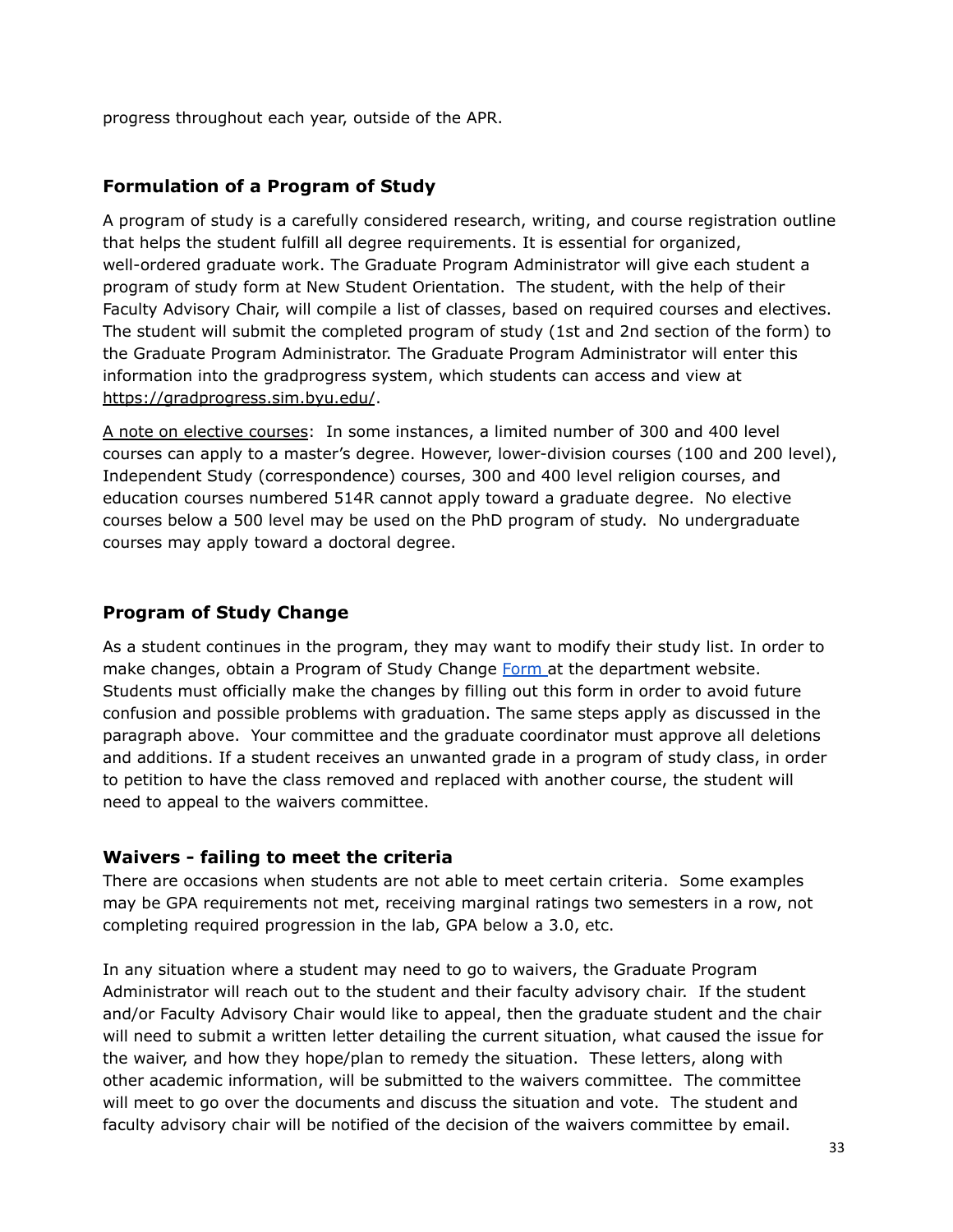# **Degree and Program Changes**

#### **Changing Degree Program**

Students who wish to change their degree program must follow the procedure below:

To change from the MS to the PhD program or to transfer from the PhD to the MS program, the student must first talk with his/her advisor and discuss the change. If the advisor is in agreement, the student will need to talk with the Graduate Program Administrator. The Graduate Program Administrator will fill out the required form and solicit signatures from the Faculty Advisory Chair and the Graduate Coordinator. The completed form will be sent to Graduate Studies which will in turn update the academic system.

#### **Readmission**

Upon department and graduate dean approval to resume graduate study, former graduate students who were dropped for failure to meet the minimum registration requirement or for any other reason, and who wish to resume their graduate studies, must submit an Application to Resume [Graduate](https://gradstudies.byu.edu/file/application-resume-graduate-study) Study, and pay a \$600-nonrefundable processing fee.

International students will also need to submit new bank statements or sponsor contracts. Students should expect their previous coursework to be reevaluated and their degree requirements to reflect current expectations of the program. Student applications for readmission will only be considered three times per year, in April, August, and December. The graduate faculty, in consultation with the applicant's former thesis or dissertation Committee Chair and the Graduate Coordinator, will make the decision to accept or deny readmission.

## **Time Limitations**

The chemistry and biochemistry MS/PhD program is designed to be completed within two-five years. Graduate Studies stipulates that all master's degrees must be completed within five years and doctoral degrees within eight years of the first semester of enrollment in the program or from the first course taken, whichever comes first. Matriculation in the chemistry and biochemistry MS/PhD program may be terminated at any time for failure to make satisfactory progress toward the degree.

## **Leave of Absence**

Graduate study in chemistry and biochemistry is a full-time job, and extended leaves of absence are not normally part of a graduate program. However, the need occasionally arises for graduate students to take some time off from their responsibilities. This should always be done with the approval of your advisor. It is the student's responsibility to be sure that research and teaching obligations are covered. Leaves for periods of more than a few days may require adjustments to your contract; be sure to discuss this with your advisor and with the business office. See the Leave [Guidelines](https://chem.byu.edu/static/media/uploads/__graduate_student_absence_guidelines-approved_02.07.2019_final_dvd.pdf).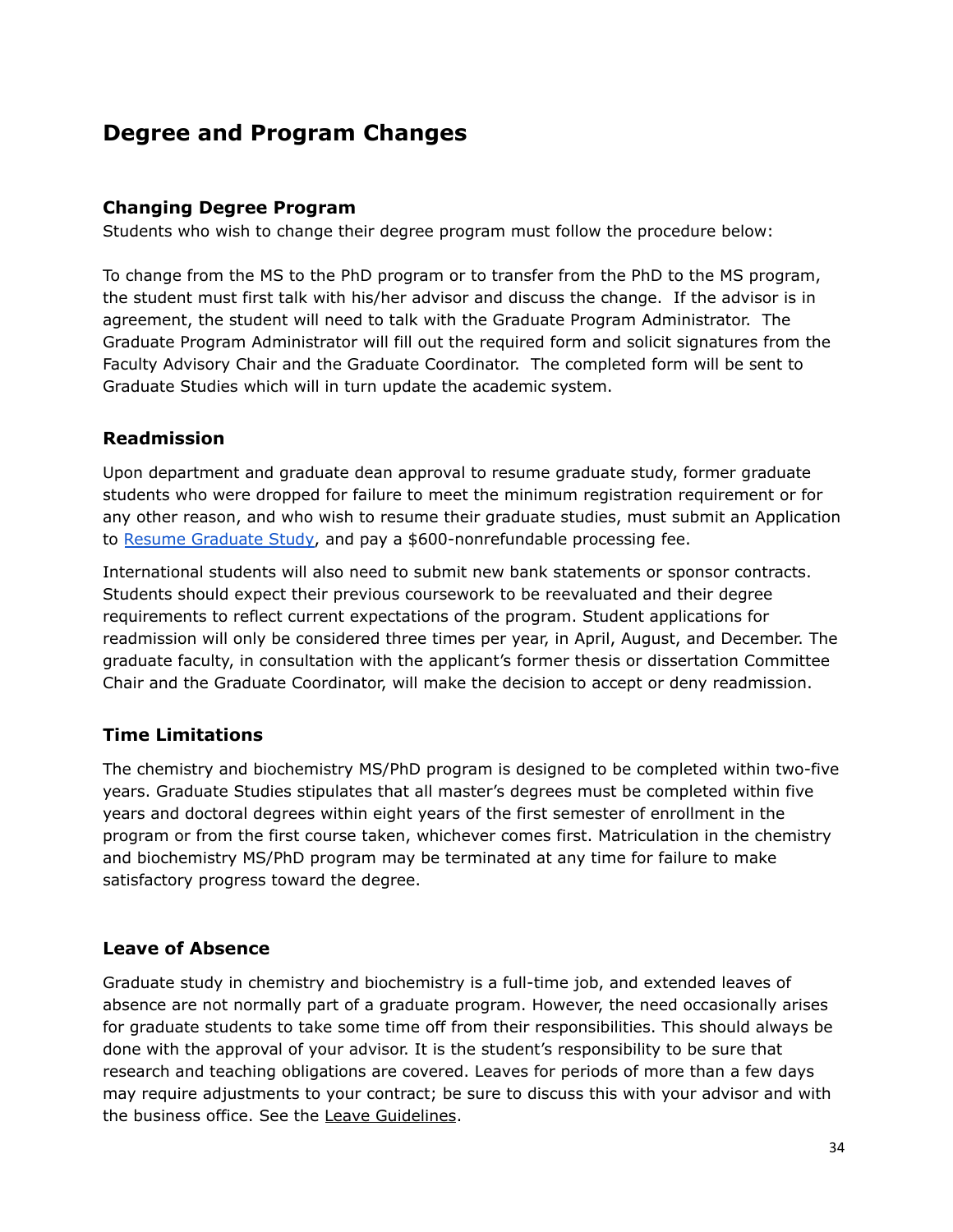Students may request a leave of absence for longer period of time for the following reasons:

- **●** Medical Students must present a letter from a doctor—up to one year at a time
- **●** Military Students must present military orders—up to one year at a time
- **●** Mission Students must present a mission call—up to three years

Students will maintain correspondence with their committee chair. Additionally the original five-year MS or eight-year PhD time limit in which to complete their degree will still apply. If a student needs to take a leave of absence, form ADV 5 will need to be filled out ([https://gradstudies.byu.edu/page/form-list\)](https://gradstudies.byu.edu/page/form-list)

#### **Personal Decision to Leave the Program**

Students may decide that they no longer wish to continue the MS or PHD program. In order to terminate graduate student status, [form](https://gradstudies.byu.edu/file/expire-terminate-graduate-status-dept-request) ADV 7 will need to be filled out.

Please note that if the student decides to discontinue during the semester, they will be responsible for paying the tuition and any fees incurred for discontinuing. This even applies if the tuition was paid by scholarship. The scholarship money will be returned to the department and the student will be billed for the full tuition amount. The full amount applies if one terminates early in the semester, the middle, or even the last few days. In addition, employment will be terminated the day the discontinuance is filed. The students will not be allowed to work after that date.

# **Graduation Steps**

#### **Before Applying for Graduation**

Before applying for graduation, students will need to make sure that they have accomplished the following requirements:

- All but 2.0 credits of program requirements complete
- Enrollment in at least 2.0 credit hours of Chem 697R or 699R final semester of defense
- Tuition paid for 2.0 credits in the final semester in which a student defense is held. If a student graduates in August, they are only required to pay tuition for 2.0 credits in spring term, or 2.0 credits in summer term, or 2.0 credits total over both spring and summer terms
- All program requirements completed
- Program of Study and Committee approved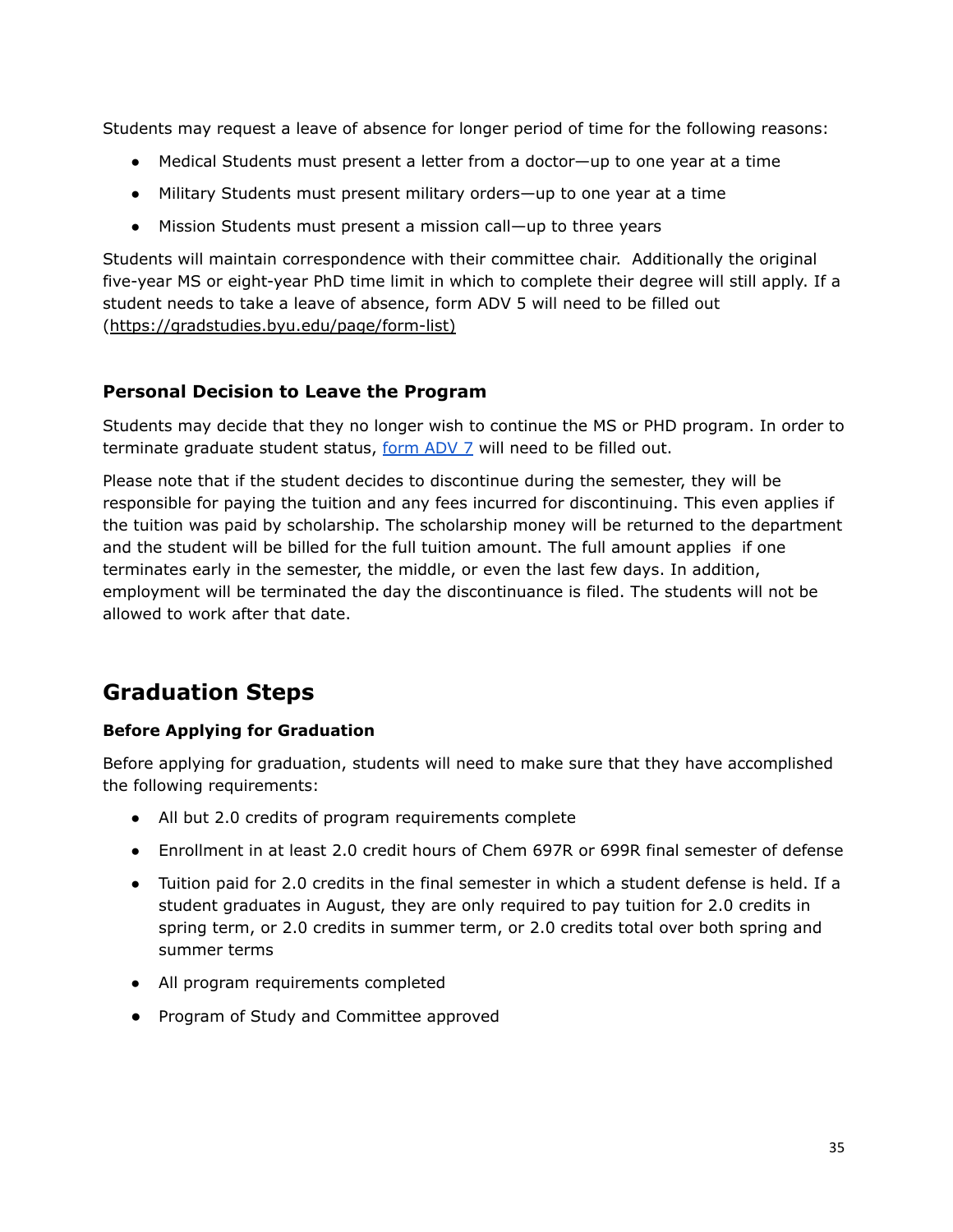#### **Applying for Graduation**

To apply for graduation, please visit [https://enrollment.byu.edu/registrar/graduation.](https://enrollment.byu.edu/registrar/graduation) It is important to have this step complete before trying to schedule a final defense. The gradprog system will not allow students to schedule their defense until this is complete.

#### **More resources and instructions can be found at [here](https://www.chem.byu.edu/static/media/uploads/defense_and_graduation.pdf)**

#### **After the Defense**

#### *ETD process*

A dissertation or thesis is a work which presents the author's research and findings to fulfill graduation requirements for a doctorate or master's degree. Electronic versions of theses and dissertations are called ETDs. With the graduate student and committee approval, these documents can be available to anyone browsing the internet.

#### <https://gradprogress.sim.byu.edu/resources>

Once the thesis or dissertation has gone through the final revision, the student will need to upload their pdf onto the gradprogress systems ETD section and fill out the publication details. Once all information is uploaded, the final approval processes will be initiated. The document will need to be approved by 1) graduate studies, 2) the department office, 3) the dean's office, and finally 4) the graduate office.

#### *Survey for PhD Students*

Once the document is at the 1st approval stage of the ETD, the PhD graduate student will need to fill out the graduate survey at <https://gradstudies.byu.edu/file/adv-form-14>. The student will need to send the graduate program administrator a confirmation that this has been completed.

#### *Printing of Thesis or Dissertation*

Once the student has received all four approvals, they will need to have one printed copy made of their thesis or dissertation at printandmail.byu.edu. The cost for the printing is the responsibility of the student.

#### *Graduate Checkout List*

○ Please fill out the [Checkout](https://chem.byu.edu/static/media/uploads/checkout_form-_new.pdf) List after graduating BEFORE you leave campus.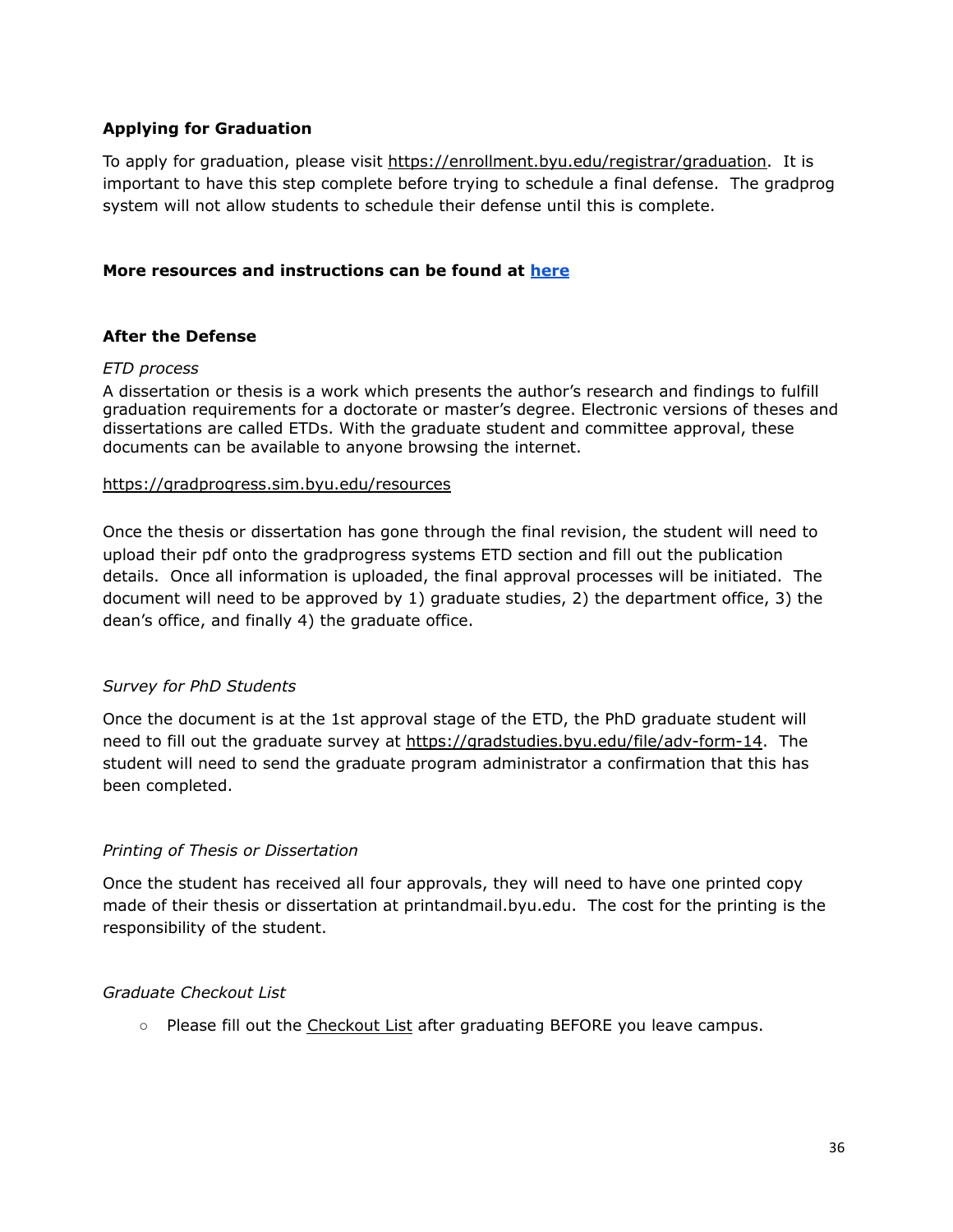# Financial Assistance & Health Insurance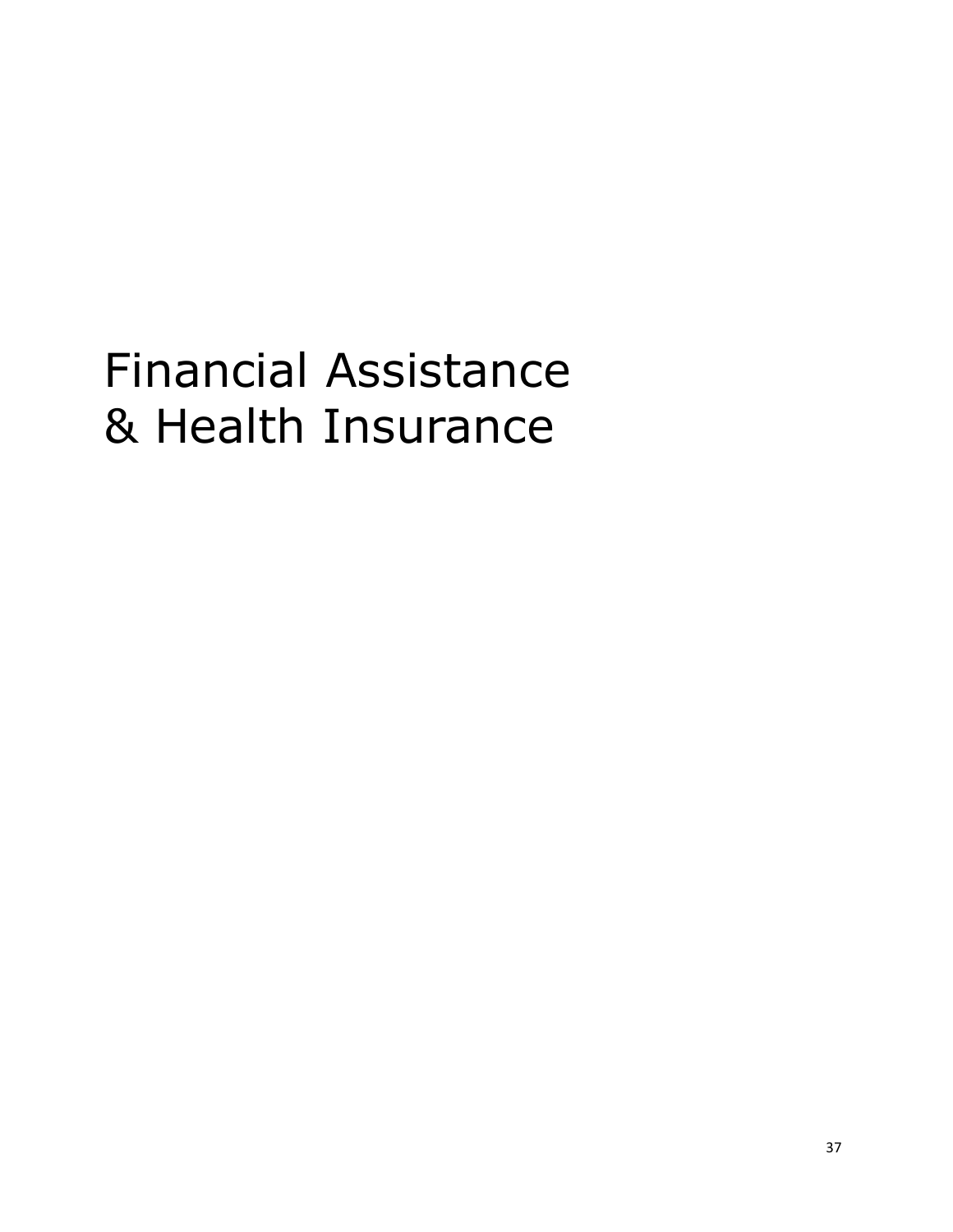# **Financial Assistance**

## **Assistantship Support**

For the 2021-2022 academic school year, the financial assistantship for our chemistry and biochemistry graduate students is \$26,000 for a full year of work. Absences of greater than two weeks may result in decreased compensation.

All graduate students making normal progress toward their degrees are guaranteed teaching or research assistantships for the 4 - 5.5 years normally needed to complete the PhD degree, or for the 2 - 2.5 years needed for the MS degree.

Those students on a teaching assistantship participate in teaching-related assignments which can include working with a professor to teach a course, overseeing student laboratories, grading coursework, or being responsible for a departmental instrument. A majority of students are on teaching assistantships during their first 1-2 years while they themselves are taking classes. Most students are required to have two semesters of teaching responsibilities.

Students working in laboratories may be supported on research assistantships. This provides the same amount of support as a teaching assistantship, but is provided to students to carry out their degree-related research. Most research assistantships come from external funding for research provided to a faculty member through a successful grant application. These can provide full financial support or a portion of it, the balance coming from teaching assistantships. A few research assistantships are available to students based on merit. Students often receive research assistantships during spring and summer terms.

## **Tuition Support**

All graduate students are provided full tuition for all degree-related coursework at the university required for a Masters (30 hours) or Doctoral (54 hours) degree. Tuition is paid for course and research credits, from their Program of Study, for as long as the student is making satisfactory progress in his/her degree program.

## **Personal Decision to Leave the Program**

Students may decide that they no longer wish to continue the MS or PhD program. In order to terminate graduate student status, form ADV 7 will need to be filled out. **Please note** that if the student decides to discontinue during the semester, they will be responsible for paying the tuition and any fees incurred for discontinuing. This even applies if the tuition was paid by scholarship. The scholarship money will be returned to the department and the student will be billed for the full tuition amount. The full amount applies if one terminates early in the semester, the middle, or even the last few days. In addition, employment will be terminated the day the discontinuance is filed. The students will not be allowed to work after that date.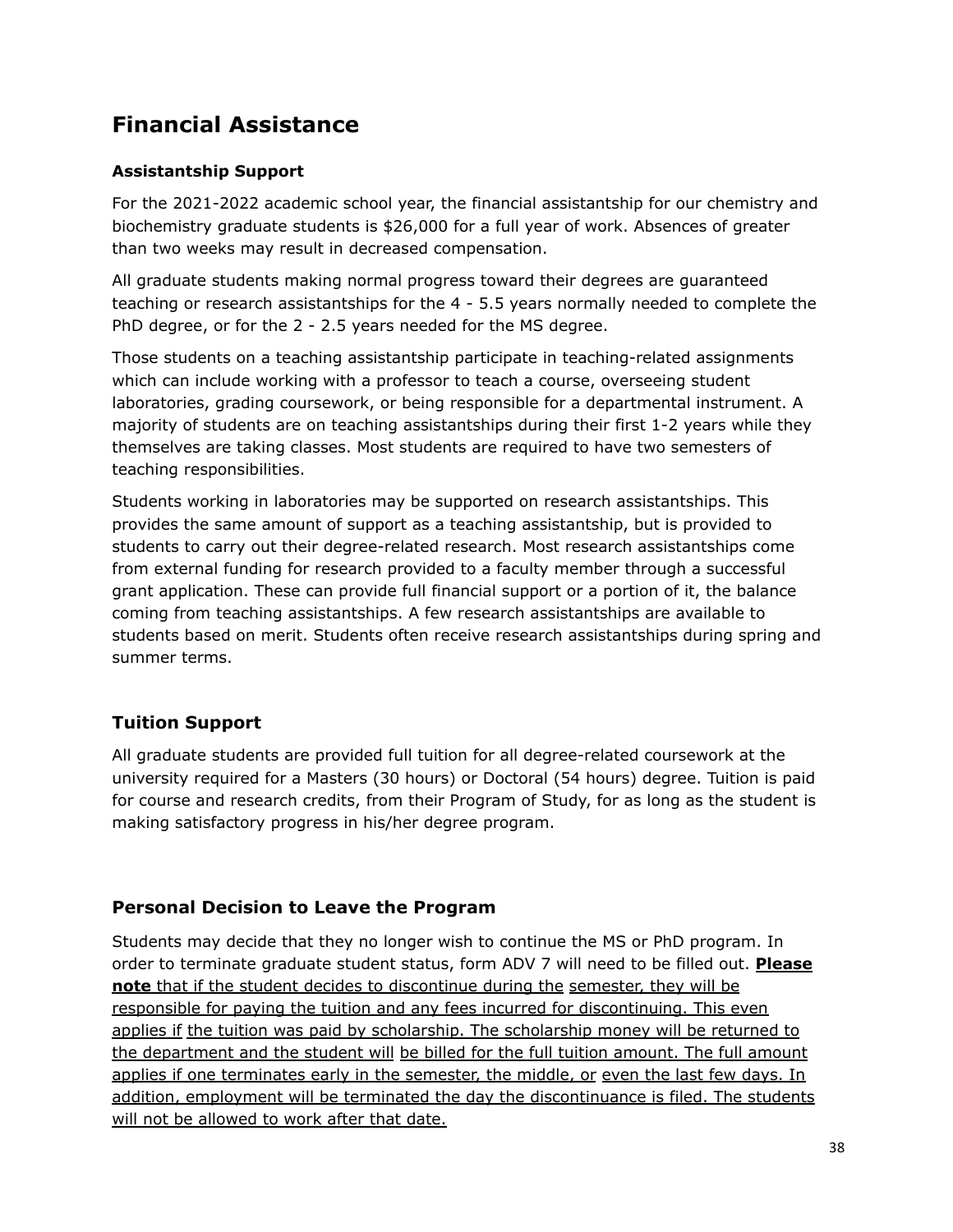# **Health Insurance**

#### **Mandatory Health Insurance**

Health insurance is mandatory for all students. Students who do not provide proof of private insurance will be automatically enrolled in the BYU Student Health Plan each semester. Verification of private insurance must be provided at the beginning of each academic year. For more information about BYU's insurance requirements, visit **health.byu.edu** or contact the BYU Student Health Center at (801) 422–2661.

#### **Student Health Plan**

For details about the BYU student health plan, students can access the BYU Student Health Plan Handbook at:

**<http://www.dmba.com/nsc/Student/Handbooks.aspx>**.

## **Insurance Coverage After Graduation**

Students who graduate and wish to continue coverage under the BYU Student Health Plan may enroll in Extended Coverage if they were enrolled in the Student Health Plan their last semester or term. To learn more about Extended Coverage, consult page 12 in the BYU Student Health Plan Handbook or contact the BYU Student Health Center at (801) 422–2661.

Also, the Alumni Association offers insurance for BYU alumni. Students can reach them at 1–800–922–1245.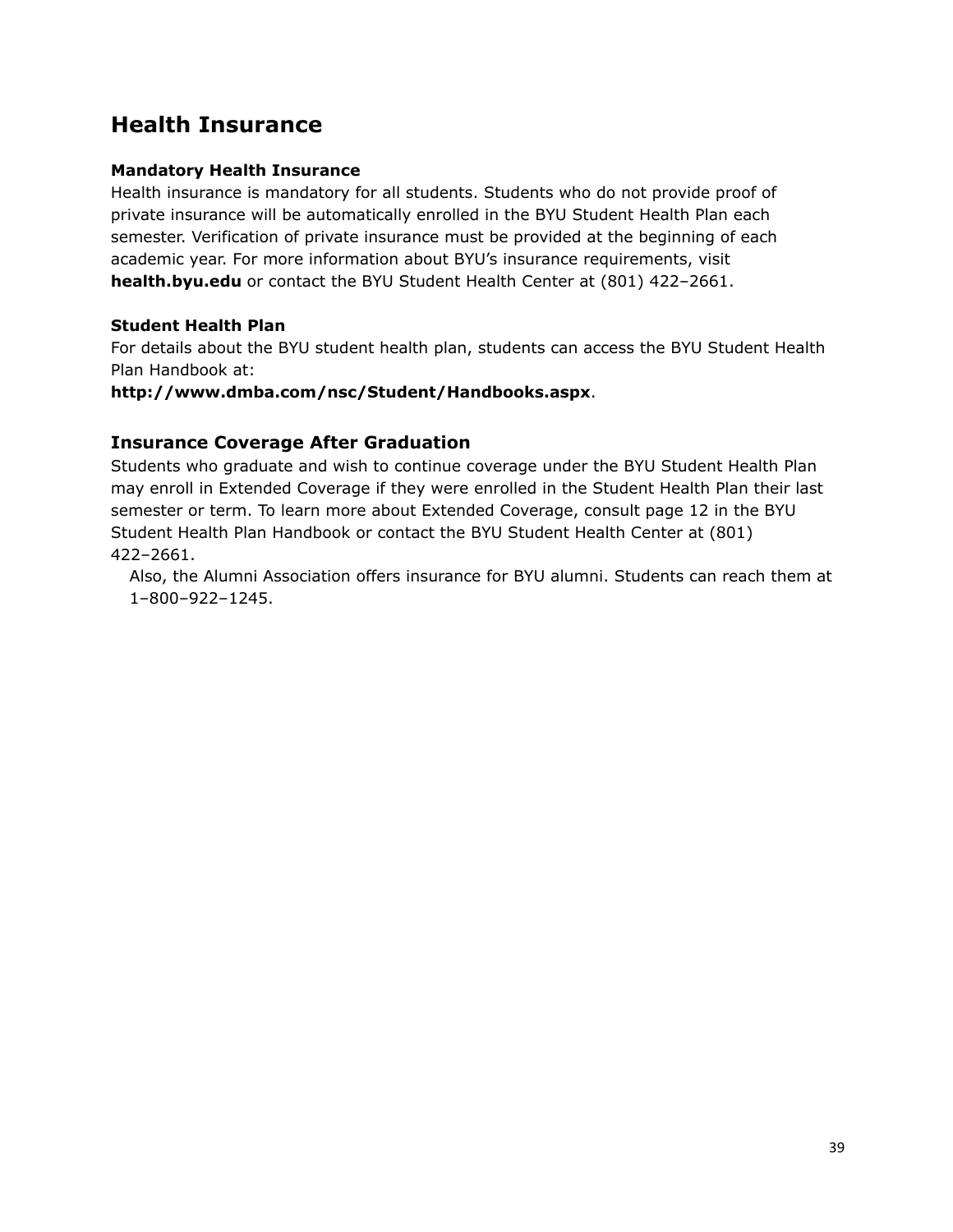# <span id="page-39-0"></span>Department **Resources**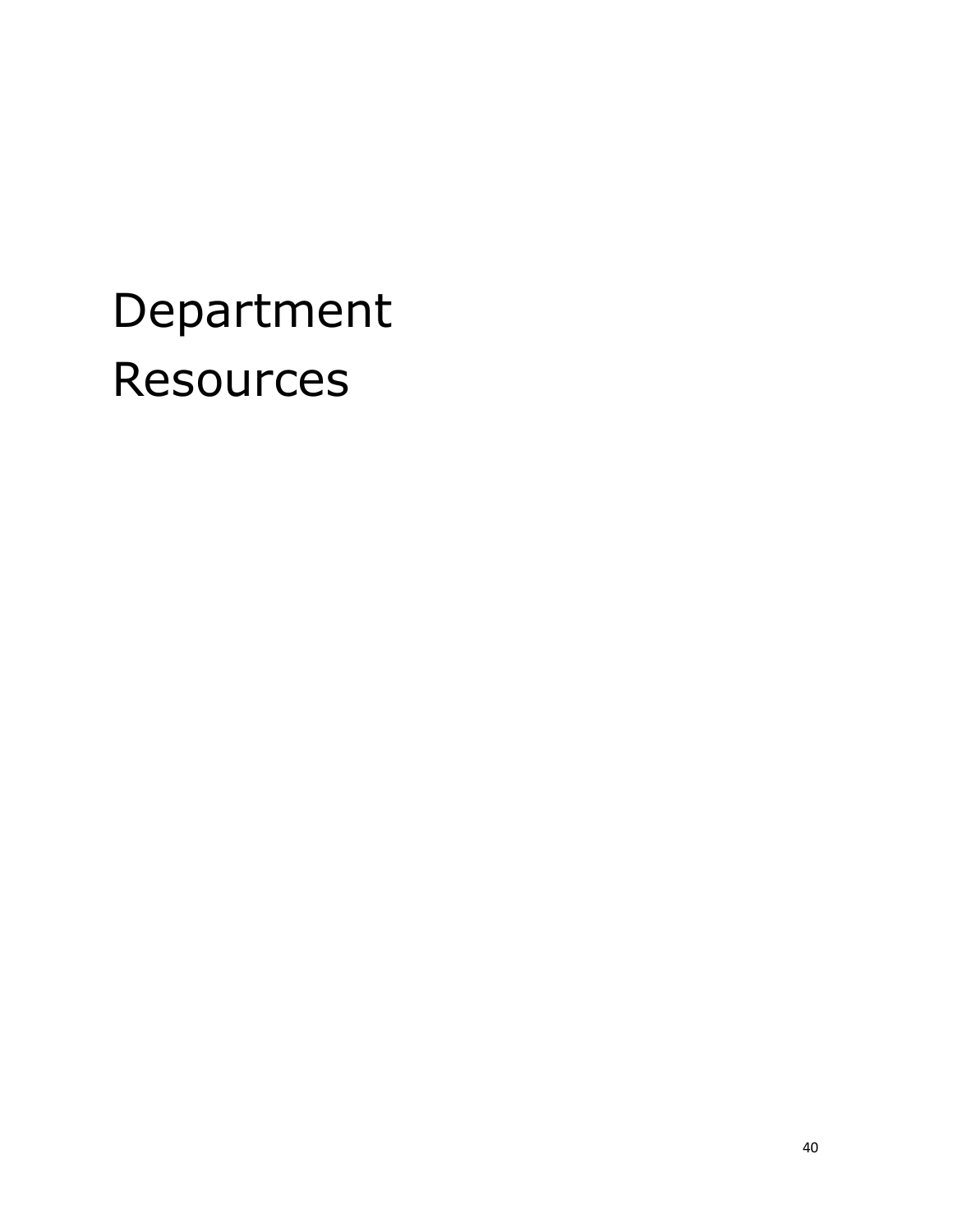# **MS and PhD Office/Lab**

The Department of Chemistry and Biochemistry maintains several offices for graduate students. Students can expect to share the office with other chemistry and/or biochemistry graduate students, but each individual will have their own desk area. All first-year graduate students will be assigned a temporary desk space for Fall semester. After they receive their faculty advisory chair, desk space may change.

Office assignments are generally for the academic year, although we reserve the right to change office assignments as necessary. Once a graduate student has completed the program, we request that the student vacate his or her office one week after graduation. When a student vacates an office, please remove all personal property. Please do not invite or allow unauthorized persons to take up residence in your office, even if a spare desk is available. Only chemistry and biochemistry graduate students should use the offices. Please notify the Graduate Coordinator if unauthorized persons are using the assigned office.

# **Student Research Conference (SRC)**

Student Research Conference, sponsored by the College of Physical and Mathematical Sciences, will be held in March. The conference consists of two 1½-hour sessions. During each block of time there are several presentations sponsored by the departments in the college. Each session consists of six fifteen-minute presentations by students describing their research projects and results. There is also a small cash award for the best presentation in each session.

The Department of Chemistry and Biochemistry does not require graduate students to make a presentation at the Student Research Conference but presentations at the student research conference can count towards their annual presentation requirement. Graduate students generally make a presentation on their thesis/dissertation or another research project. The student's Committee Chair or the Graduate Coordinator can give advice on how to prepare for and make this type of presentation. The department also schedules times for practice sessions to provide suggestions for presenters.

# **Three Minute Thesis (3MT) Competition**

3MT, meaning "Three Minute Thesis," is an annual event that challenges students working on a graduate degree to present their thesis in just three minutes. To make matters more interesting, the students must explain it using language that a non-specialist audience will understand. The judges critique participants on how well they: 1) explain their research; 2) spark the audience's desire to know more; and 3) communicate in language "appropriate to an intelligent but non-specialist audience." Each college on campus holds a preliminary competition, and one student from each college advances to the university-wide final round. Additionally, there will be cash prizes available to all winners of the College of Physical and Mathematical Sciences 3MT competition.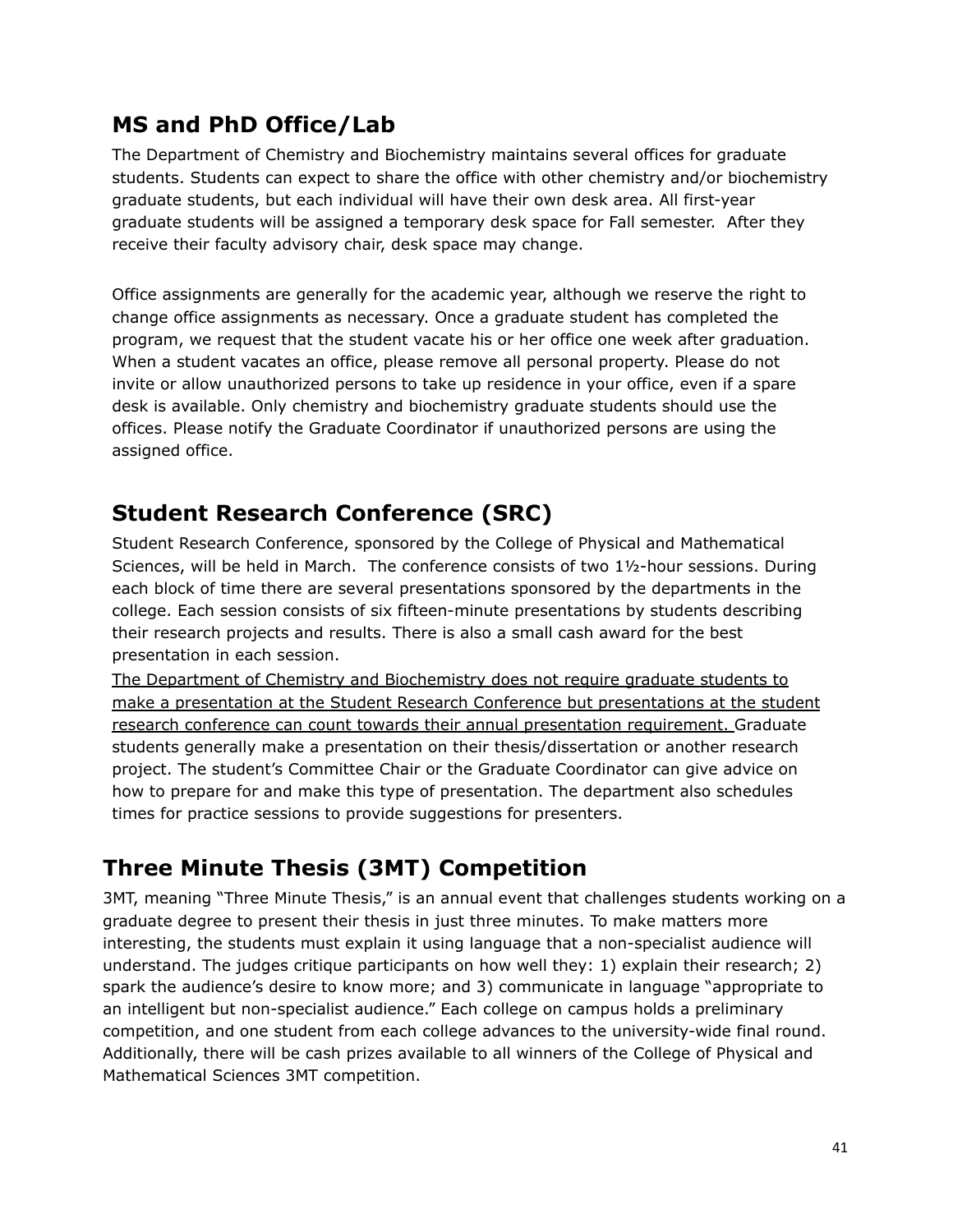# **Internships and Employment**

Contact: Todd Russell Career Advancement Manager, College of Physical and Mathematical Sciences Email: todd\_russell@byu.edu

Click for more information on:

- ACS [\(American](http://www.acs.org/content/acs/en/education/students/graduate.html) Chemical Society)
- [Handshake](http://handshake.byu.edu/)
- Chemistry Graduate Student [Association](https://chem.byu.edu/graduate-students/student-resources/chemistry-graduate-student-association-cgsa/) (CGSA)
- Take a Cougar to Lunch [Mentorship](http://alumni3.byu.edu/tactl/index.cfm)
- Resume Review
	- 1. Meet with Todd Russell
	- 2. Read tips on this [page](https://ucs.byu.edu/resumes) from BYU Career Services.
	- 3. Talk with Amy Royer. She will refer you to a professor who has offered to review resumes. The professor will help you best express your scientific skill set.

#### **Universities that have hired our students for post-doctoral positions:**

| Baylor College of Medicine<br>$\bullet$<br>Brigham Young University<br>Celgene<br><b>EERE Scholar at the National</b><br>$\bullet$<br>Renewable<br><b>Emory University</b><br>$\bullet$<br><b>Harvard University</b><br>$\bullet$<br>Johns Hopkins University Medical<br>$\bullet$<br>School<br>NRC (National Institute of Standards<br>$\bullet$<br>and Technology)<br>Ohio State University<br>$\bullet$<br>Pacific Northwest National Laboratory<br>$\bullet$<br>Texas A&M | • University of Colorado<br>University of Illinois<br>$\bullet$<br>University of Maryland College Park<br>$\bullet$<br>University of Tennessee<br>University of Utah<br>$\bullet$<br>University of Washington<br>$\bullet$<br>University of Wisconsin - Madison<br>US EPA<br>$\bullet$<br>University of Texas - Southwestern<br>Virginia Bioinformatics Institute<br>Washington State University<br>$\bullet$<br>University of British<br>$\bullet$<br>Colombia, Vancouver<br>University of California Irvine |
|-------------------------------------------------------------------------------------------------------------------------------------------------------------------------------------------------------------------------------------------------------------------------------------------------------------------------------------------------------------------------------------------------------------------------------------------------------------------------------|---------------------------------------------------------------------------------------------------------------------------------------------------------------------------------------------------------------------------------------------------------------------------------------------------------------------------------------------------------------------------------------------------------------------------------------------------------------------------------------------------------------|
|-------------------------------------------------------------------------------------------------------------------------------------------------------------------------------------------------------------------------------------------------------------------------------------------------------------------------------------------------------------------------------------------------------------------------------------------------------------------------------|---------------------------------------------------------------------------------------------------------------------------------------------------------------------------------------------------------------------------------------------------------------------------------------------------------------------------------------------------------------------------------------------------------------------------------------------------------------------------------------------------------------|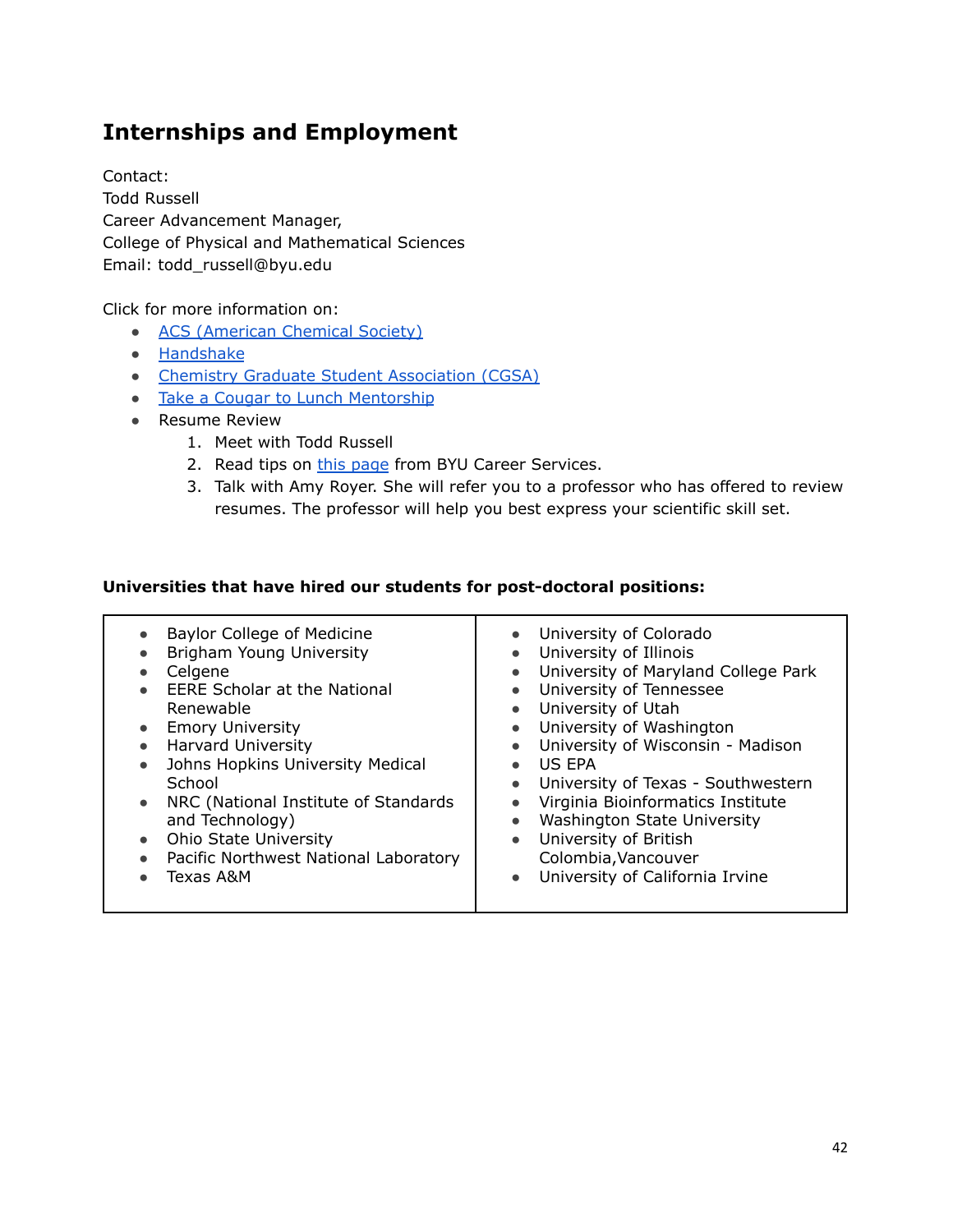#### **National Laboratories that have hired our students:**

- Argonne National Laboratory
- Battelle Science & Technology International
- Dugway Proving Grounds
- Los Alamos National Laboratory
- National Institutes of Health
- Oakridge National Laboratory
- Sandia National Laboratories
- U.S. Bureau of Mines
- U.S. Environmental Protection Agency

#### **Notable Companies that have hired our students:**

- $\bullet$  3M ● Abbott Laboratories ● AbbVie ● Advion ● Agilent Technologies ● Albemarle • American Chemical Society ● Ametek ● Array BioPharma ● ARUP Laboratories ● Bayer Pharmaceuticals Corporation ● Belcan Corporation ● Berry and Associates ● Bio-Manginhos ● Bio-Rad Laboratories • Brigham Young University ● Brigham Young University - Idaho ● Bristol-Myers Squibb Company • China Sinda Intellectual Property • Chinese Academy of Sciences ● Conoco/Phillips • Corning Incorporated (China) ● Cosmas, Inc. ● Cubist Pharmaceuticals ● Diamond Analytics ● Dionex Corporation ● Dixie State College ● Dow Chemical ● DuPont Agricultural Products ● DuPont Central Research and Development ● Dura Automotive ● Dynavax Technologies ● Evans Analytical Group ● ExxonMobil ● Focus Light Ltd. ● Focused Photonics C Hangzhou Inc ● Fresenius Medical Care ● Gardiner-Caldwell Communications (England) • GD Searle and Company ● Gilead Sciences • Glaxo Smith Kline ● HealthTell, Inc. ● Huntsman ● IBC Advanced Technologies, Inc. ● ISIS Pharmaceuticals ● IM Flash • Institute of Biomedical Sciences, Taiwan ● Intel Corporation ● InSilixa ● Instructure ● Intermountain Healthcare ● Irvine Analytical Lab ● Jackson Laboratory ● Johnson & Johnson ● Jiangsu Skyray Instrument Co. ● Kalexsyn, Inc. ● Kaplan, Inc ● Kemin Industries ● Kimberly-Clark ● Lonza ● Merck • Merck Serono (Chile) ● Metabolon
	- Eastman Chemical Company
	- Eli Lilly
	- Epic
	- European Bioinformatic Institute
- Millenniata
- Mindwhale
- Monsanto
- Morton International
- Moxtek, Inc.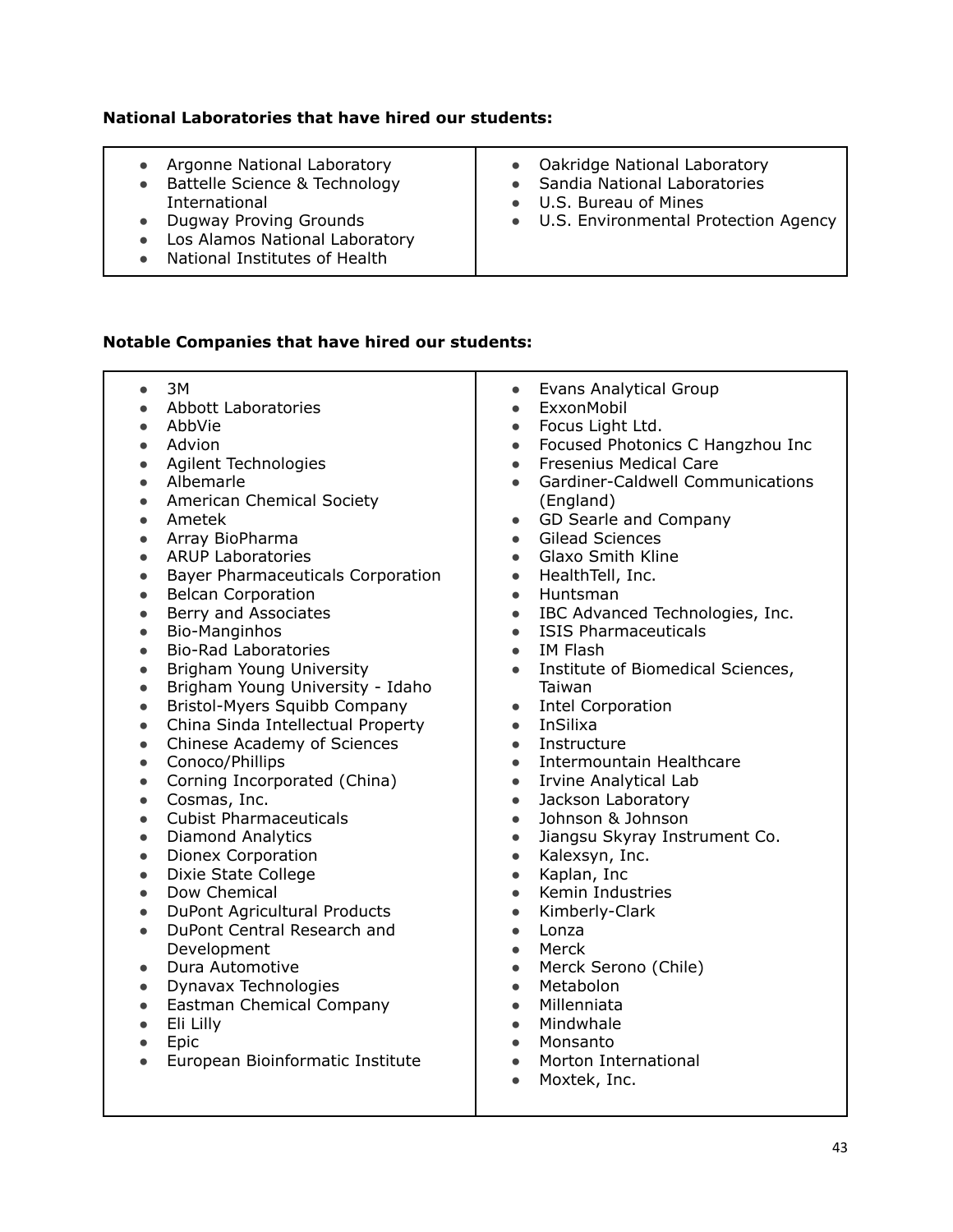## **Notable Companies that have hired our students:**

| $\bullet$              | National Institute for Standards &                 | Other Options:                                                     |
|------------------------|----------------------------------------------------|--------------------------------------------------------------------|
|                        | Technology                                         | Intellectual Property Law<br>$\bullet$                             |
| $\bullet$              | National Renewable Energy Lab                      | Department of Defense<br>$\bullet$                                 |
| $\bullet$              | <b>Natural Factors</b>                             | Biotechnology<br>$\bullet$                                         |
| $\bullet$              | Nature's Sunshine                                  | Spanish National Cancer Research<br>$\bullet$                      |
| $\bullet$              | Nature's Way                                       | Centre                                                             |
| $\bullet$              | Neurocrine Biosciences                             | <b>CNIO-Caja Navarra International</b><br>$\circ$                  |
| $\bullet$              | Northwest Bioanalytical                            | Postdoctoral Programme. "Aimed                                     |
| $\bullet$              | <b>Novartis</b>                                    | to recruit exceptional and                                         |
| $\bullet$              | Nu Skin                                            | highly-motivated recent PhDs of                                    |
| $\bullet$              | <b>OLI Systems</b>                                 | any nationality to the CNIO.                                       |
| $\bullet$              | Pacific Northwest National Laboratory              | Successful candidates have the                                     |
| $\bullet$              | Perkin Elmer                                       | opportunity of spending two years                                  |
| $\bullet$              | Pfizer                                             | at the centre developing an                                        |
| $\bullet$              | Phillips 66                                        | ambitious research project."                                       |
| $\bullet$              | Physicians Laboratories                            | Banco Santander Foundation -<br>$\bigcirc$                         |
| $\bullet$              | Prolexys Pharmaceuticals, Inc.<br>Proctor & Gamble | <b>CNIO Fellowships for Young</b><br>Researchers Trained in the UK |
| $\bullet$<br>$\bullet$ | Quest Diagnostics Nichols Institute                | Programme. "Aimed to support                                       |
| $\bullet$              | Regeneron Pharmaceuticals                          | highly talented and motivated                                      |
| $\bullet$              | <b>RESTEK</b>                                      | young scientists who have been                                     |
| $\bullet$              | SAIC-Frederick, Inc.                               | trained in the UK and wish to start                                |
| $\bullet$              | Samofi-Aventis                                     | or continue their postdoctoral                                     |
| $\bullet$              | Sanford - Burnham Medical Research                 | training at one of the world's                                     |
|                        | Institute                                          | leading comprehensive cancer                                       |
| $\bullet$              | Silk Scientific, Inc.                              | centres. Successful candidates                                     |
|                        | Sloan Kettering Cancer Institute, NYC              | have the opportunity of spending                                   |
| $\bullet$              | Supelco                                            | two years at the centre                                            |
| $\bullet$              | Swanson and Bratschun                              | developing an ambitious research                                   |
| $\bullet$              | TA Instruments                                     | project."                                                          |
| $\bullet$              | Tandem Labs                                        |                                                                    |
| $\bullet$              | Tetraphase Pharmaceutical                          |                                                                    |
| $\bullet$              | Thermo Fisher Scientific                           |                                                                    |
| $\bullet$              | Torian                                             |                                                                    |
|                        | Unilever (China)                                   |                                                                    |
|                        | Utah Valley University<br><b>US Synthetic</b>      |                                                                    |
|                        | <b>Valeant Pharmaceuticals</b>                     |                                                                    |
|                        | Varian, Inc.                                       |                                                                    |
|                        | <b>Vertex Pharmaceuticals</b>                      |                                                                    |
|                        | Warp Drive Bio                                     |                                                                    |
|                        | Weber State University                             |                                                                    |
|                        | Westminster College                                |                                                                    |
|                        | Williams College                                   |                                                                    |
|                        | WuXi Pharmatech Co., Ltd                           |                                                                    |
|                        | Young Living Essential Oils                        |                                                                    |
|                        | Zoetic Science                                     |                                                                    |
|                        | Zhangjian NSB Pharm Research                       |                                                                    |
|                        | (China)                                            |                                                                    |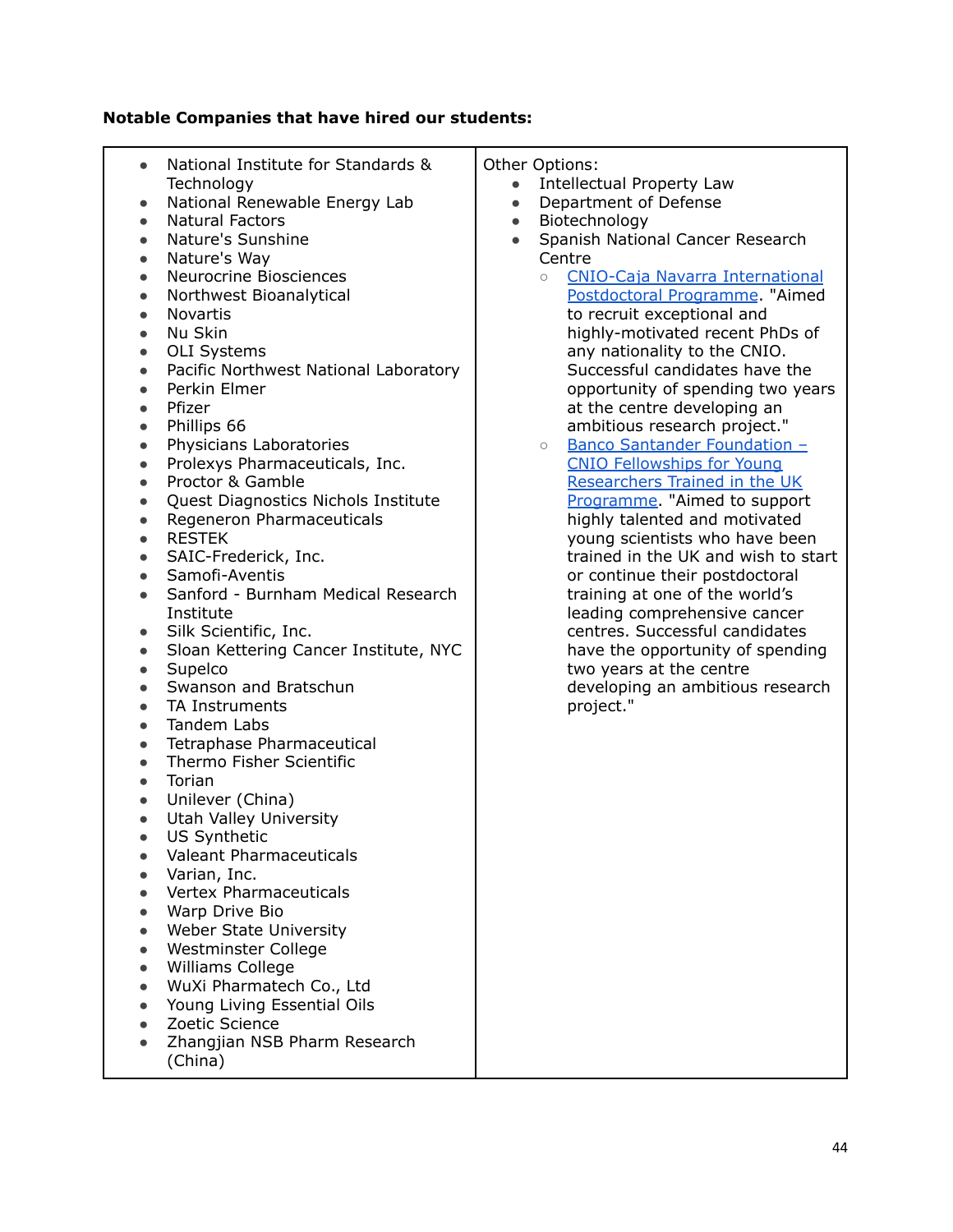# <span id="page-44-0"></span>Awards & Recognition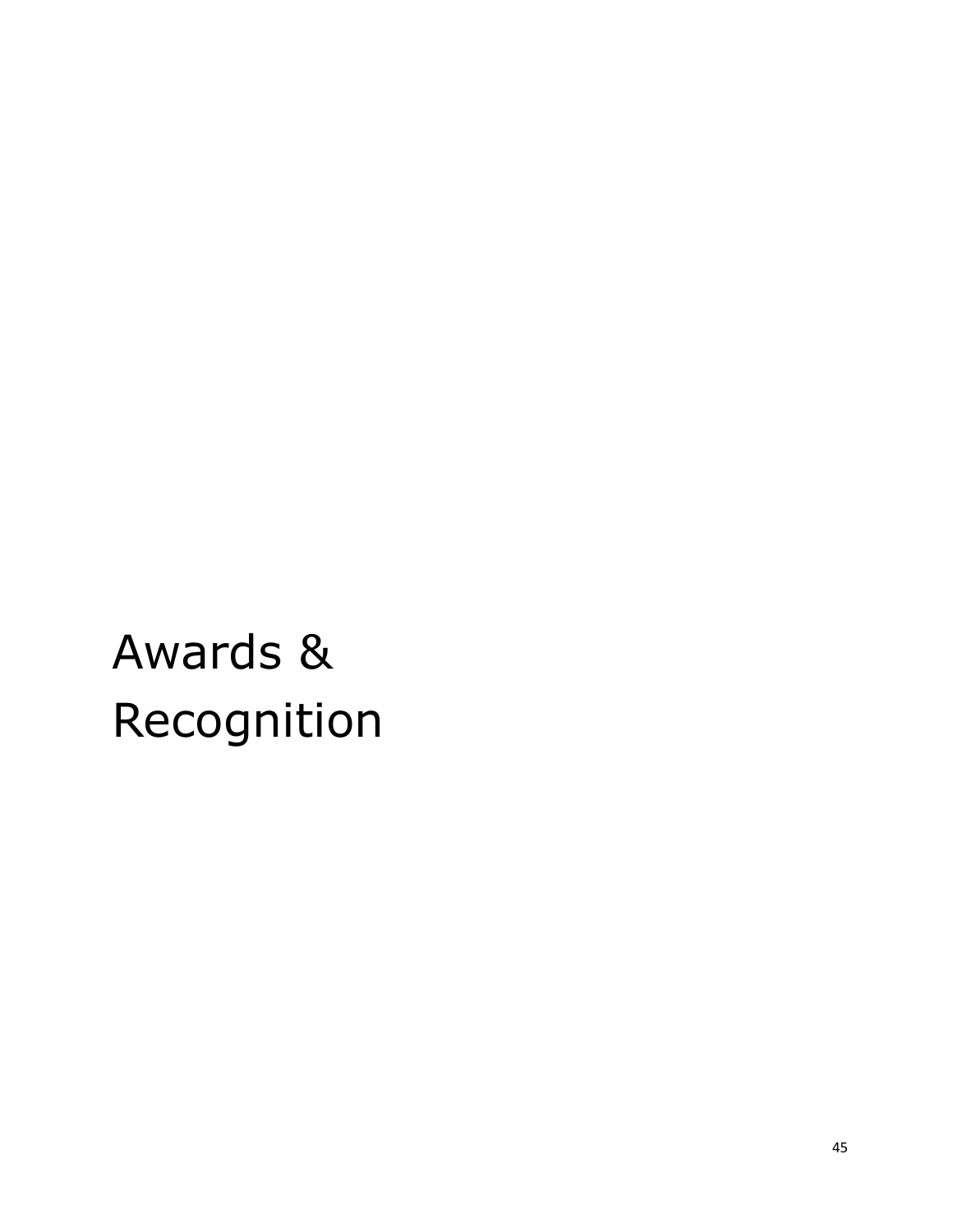# **Department Scholarships**

Nominations of students for specific awards are generally submitted by the student's faculty advisor. The award decisions are made by a committee consisting of the graduate coordinator, assistant graduate coordinator, chair and associate chairs, and administrative assistant. All are one-time only awards, and may be given in the form of cash or research support.

| <b>Name</b>                                         | <b>Recipient</b>                                                            | Award                                               |
|-----------------------------------------------------|-----------------------------------------------------------------------------|-----------------------------------------------------|
| Nicholes-Maw Awards                                 | Outstanding entering<br>student                                             | \$1,000-2,000 in addition<br>to regular stipend     |
| Loren C. & Maurine F. Bryner<br>Award               | Outstanding scholarship<br>and research<br>achievement                      | \$1,500 in addition to<br>regular stipend           |
| Garth L. Lee Award                                  | Outstanding overall<br>performance in service,<br>religion, and scholarship | \$2,000 in addition to<br>regular stipend           |
| Albert D. & Jennie R.<br>Swensen Award              | Outstanding scholarship<br>and research<br>achievement                      | \$1,500 in addition to<br>regular stipend           |
| Telford & Frank Woolley<br>Award                    | Outstanding scholarship<br>and achievement in<br>cancer research            | \$1,500 in addition to<br>regular stipend           |
| Alumni Gifts Fellowships                            | Outstanding scholarship<br>and research<br>achievement                      | Half stipend for one full<br>year                   |
| Stanley & Leona Goates<br>Research Fellowship       | Outstanding scholarship<br>and research<br>achievement                      | Research stipend for<br>Spring-Summer               |
| Charles E. & Margaret P. Maw<br>Research Fellowship | Outstanding scholarship<br>and research<br>achievement                      | Research stipend for one<br>full year, plus \$2,000 |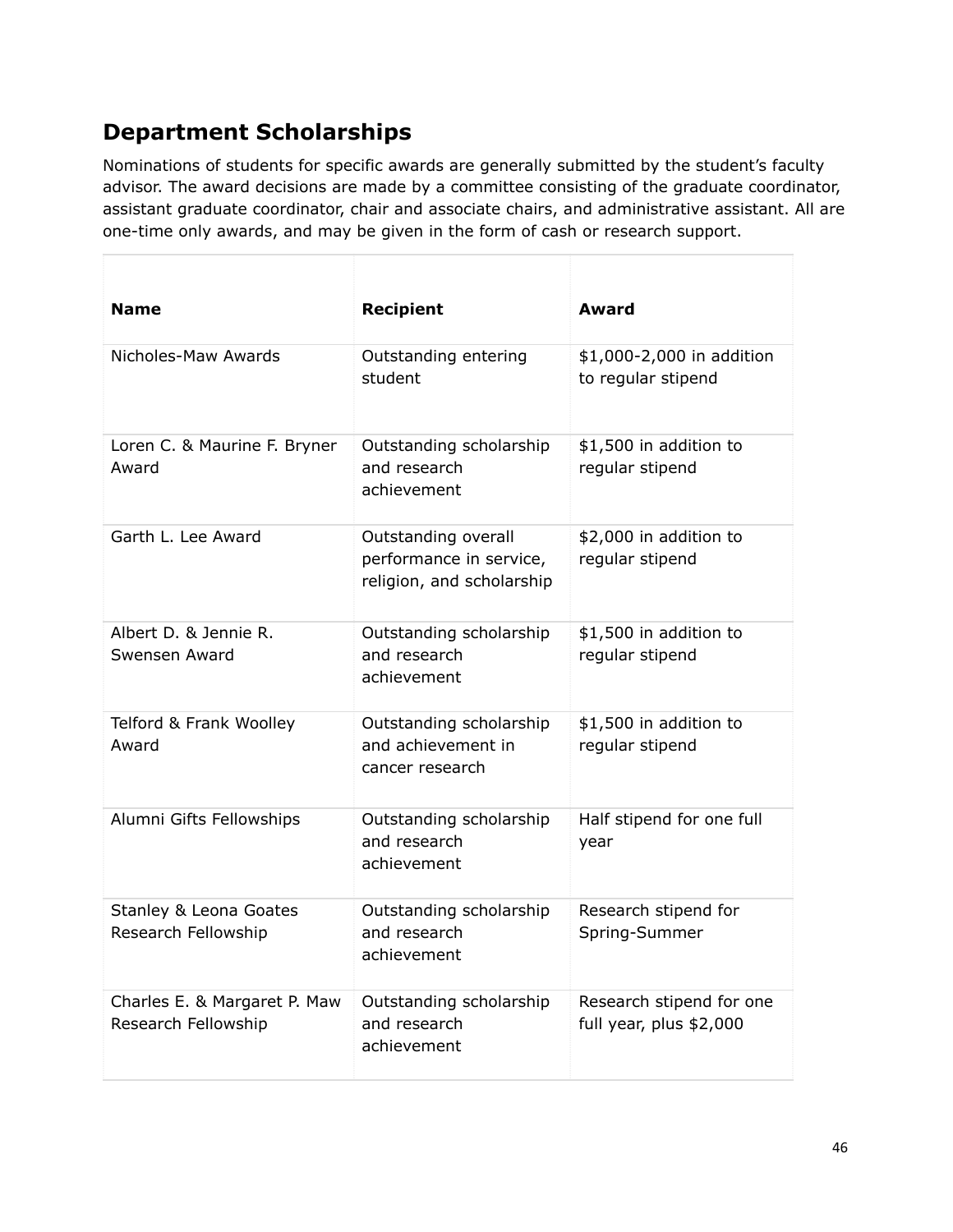| <b>Name</b>                                                        | <b>Recipient</b>                                                                                         | Award                                                                                                                 |
|--------------------------------------------------------------------|----------------------------------------------------------------------------------------------------------|-----------------------------------------------------------------------------------------------------------------------|
| Roland K. Robins Research<br>Fellowships                           | Outstanding scholarship<br>and research<br>achievement                                                   | Research stipend for one<br>full year, plus $$1,500$                                                                  |
| Bradshaw Graduate<br>Fellowship in Organic<br>Chemistry            | Outstanding scholarship<br>and achievement in<br>Organic research                                        | Half stipend for one full<br>year                                                                                     |
| <b>Cancer Research Fellowships</b><br>(Spring/Summer)              | Previous research<br>experience and BYU<br>student status during<br>spring and summer<br>terms required. | \$7,350 graduate and<br>\$6,600 undergraduate<br>fellowships.                                                         |
| Christine Bireley Oliver<br>Fellowship<br>(Annual cancer research) | Must be an advanced<br>graduate student.                                                                 | Fellowship covers<br>program tuition, medical<br>insurance for self and<br>dependents, and a<br>stipend for one year. |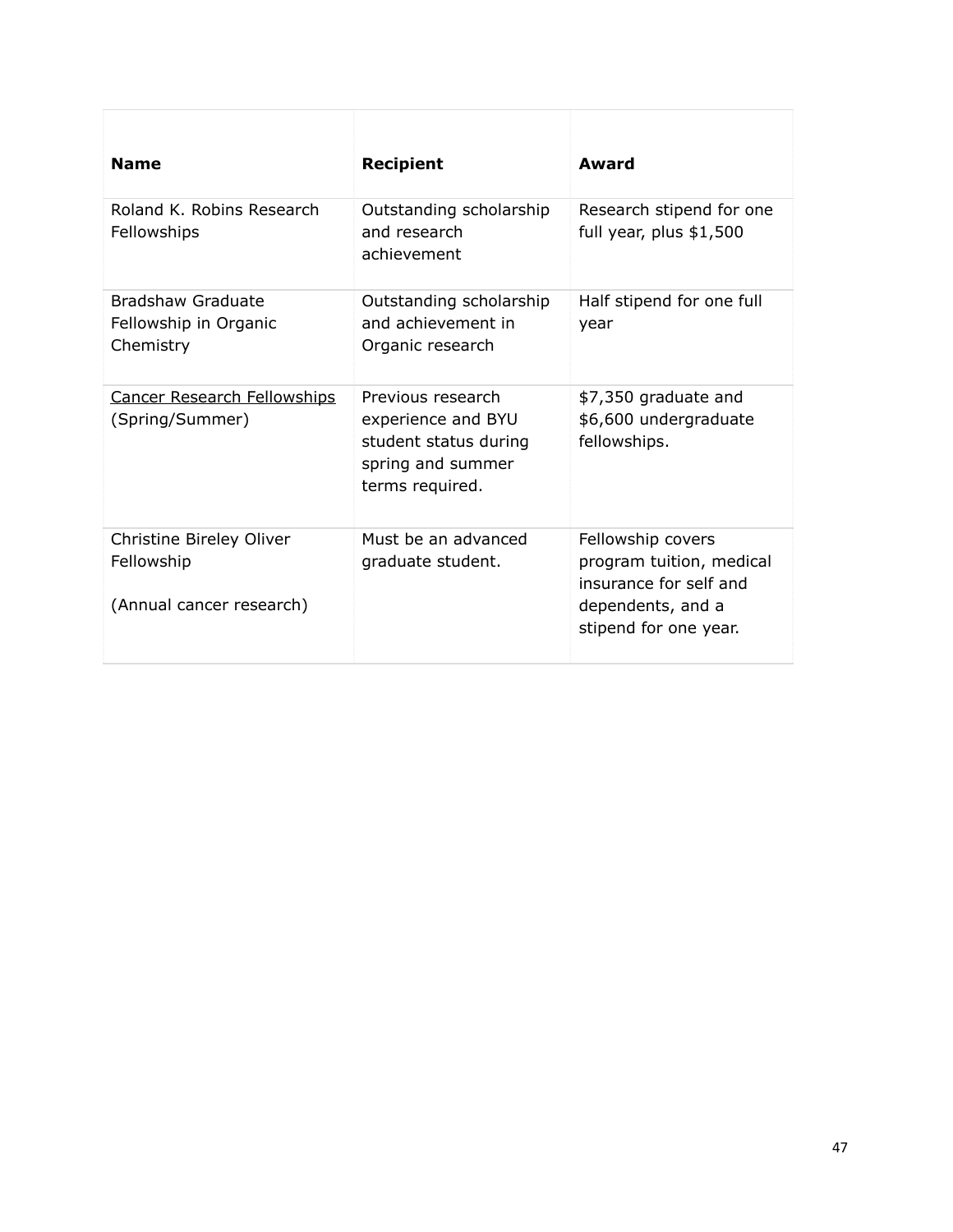# <span id="page-47-0"></span>Rules of Conduct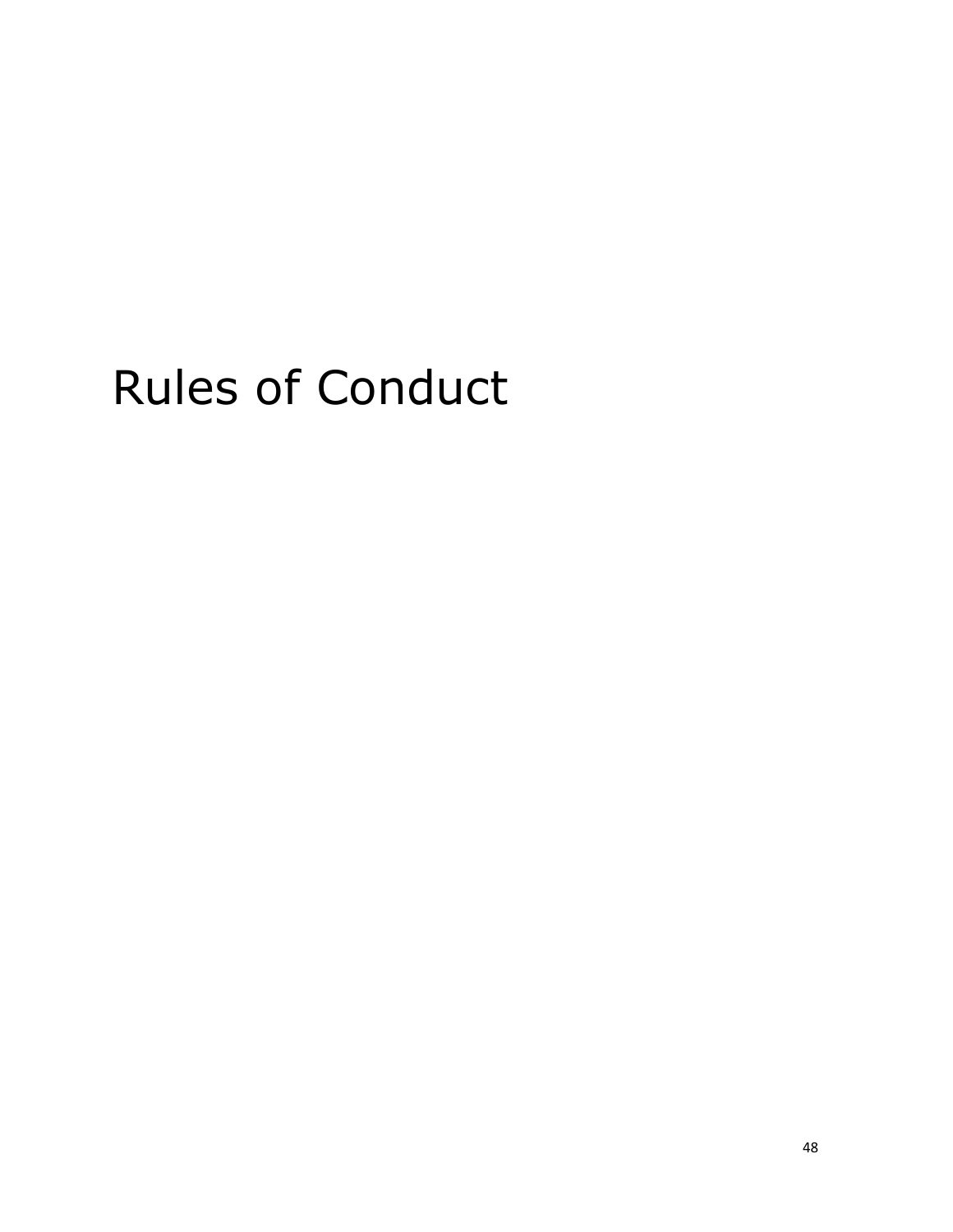## **COVID-19 Policies and Updates** <https://www.byu.edu/coronavirus/>

**All policies are listed on <https://policy.byu.edu/>**

## **Policies**

## **Brigham Young University Honor Code**

Brigham Young University, Brigham Young University-Hawaii, Brigham Young University-Idaho, and LDS Business College exist to provide an education in an atmosphere consistent with the ideals and principles of The Church of Jesus Christ of Latter-day Saints. That atmosphere is created and preserved through commitment to conduct that reflects those ideals and principles. Members of the faculty, administration, staff, and student body at BYU, BYU-H, BYU-I, and LDSBC are selected and retained from among individuals who voluntarily live the principles of the gospel of Jesus Christ. Observance of such is a specific condition of employment and admission. Those individuals who are not members of The Church of Jesus Christ of Latter-day Saints are also expected to maintain the same standards of conduct, except church attendance. All who represent BYU, BYU-H, BYU-I, and LDSBC are to maintain the highest standards of honor, integrity, morality, and consideration of others in personal behavior. By accepting appointment on the faculty, continuing in employment, or continuing class enrollment, individuals evidence their commitment to observe the Honor Code standards approved by the Board of Trustees "at all times and…in all places" (Mosiah 18:9).

*We believe in being honest, true, chaste, benevolent, virtuous, and in doing good to all men....If there is anything virtuous, lovely, or of good report or praiseworthy, we seek after these things.* (Thirteenth Article of Faith.)

As a matter of personal commitment, the faculty, administration, staff, and students of Brigham Young University, Brigham Young University-Hawaii, BYU-I, and LDS Business College seek to demonstrate in daily living on and off-campus those moral virtues encompassed in the gospel of Jesus Christ, and will:

- Be honest
- Live a chaste and virtuous life
- Obey the law and all campus policies
- Use clean language
- Respect others
- Abstain from alcoholic beverages, tobacco, tea, coffee, and substance abuse
- Participate regularly in church services
- Observe Dress and Grooming Standards
- Encourage others in their commitment to comply with the Honor Code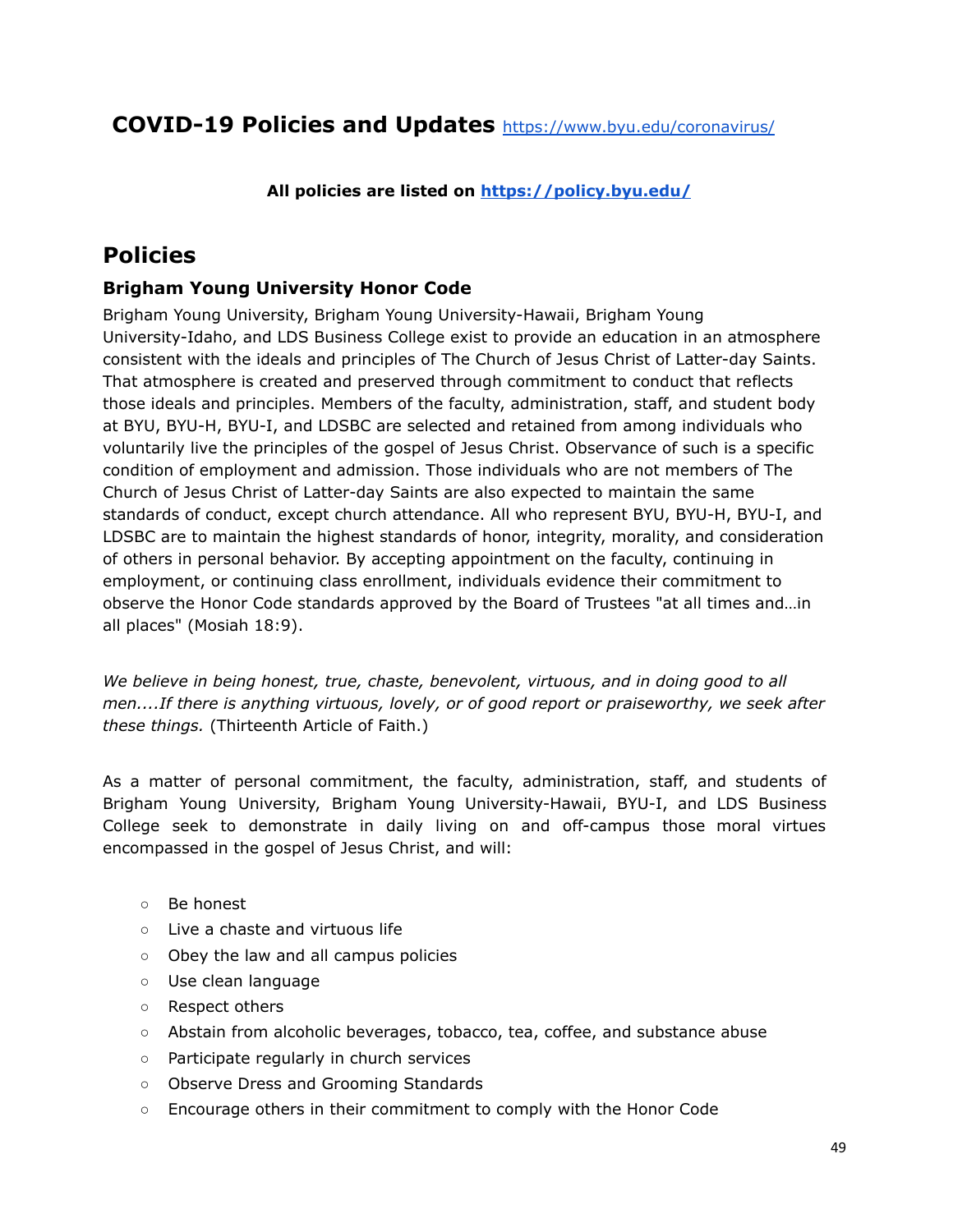#### **Specific Policies Embodied in the Honor Code**

Specific policies embodied in the Honor Code include (1) the Academic Honesty Policy, (2) the Dress and Grooming Standards, (3) the Residential Living Standards, and (4) the Continuing Student Ecclesiastical Endorsement Requirement. (Refer to institutional policies for more detailed information.)

#### **Academic Honesty Policy**

The first injunction of the Honor Code is the call to "be honest." Students come to the university not only to improve their minds, gain knowledge, and develop skills that will assist them in their life's work, but also to build character. "President David O. McKay taught that character is the highest aim of education" (The Aims of a BYU Education, p.6). It is the purpose of the BYU Academic Honesty Policy to assist in fulfilling that aim.

BYU students should seek to be totally honest in their dealings with others. They should complete their own work and be evaluated based upon that work. They should avoid academic dishonesty and misconduct in all its forms, including but not limited to plagiarism, fabrication or falsification, cheating, and other academic misconduct.

#### **Plagiarism**

Intentional plagiarism is a form of intellectual theft that violates widely recognized principles of academic integrity as well as the Honor Code. Such plagiarism may subject the student to appropriate disciplinary action administered through the university Honor Code Office, in addition to academic sanctions that may be applied by an instructor. Inadvertent plagiarism, which may not be a violation of the Honor Code, is nevertheless a form of intellectual carelessness that is unacceptable in the academic community. Plagiarism of any kind is completely contrary to the established practices of higher education where all members of the university are expected to acknowledge the original intellectual work of others that is included in their own work. In some cases, plagiarism may also involve violations of copyright law.

*Intentional Plagiarism* - Intentional plagiarism is the deliberate act of representing the words, ideas, or data of another as one's own without providing proper attribution to the author through quotation, reference, or footnote.

*Inadvertent Plagiarism* - Inadvertent plagiarism involves the inappropriate, but non-deliberate, use of another's words, ideas, or data without proper attribution. Inadvertent plagiarism usually results from an ignorant failure to follow established rules for documenting sources or from simply not being sufficiently careful in research and writing. Although not a violation of the Honor Code, inadvertent plagiarism is a form of academic misconduct for which an instructor can impose appropriate academic sanctions. Students who are in doubt as to whether they are providing proper attribution have the responsibility to consult with their instructor and obtain guidance.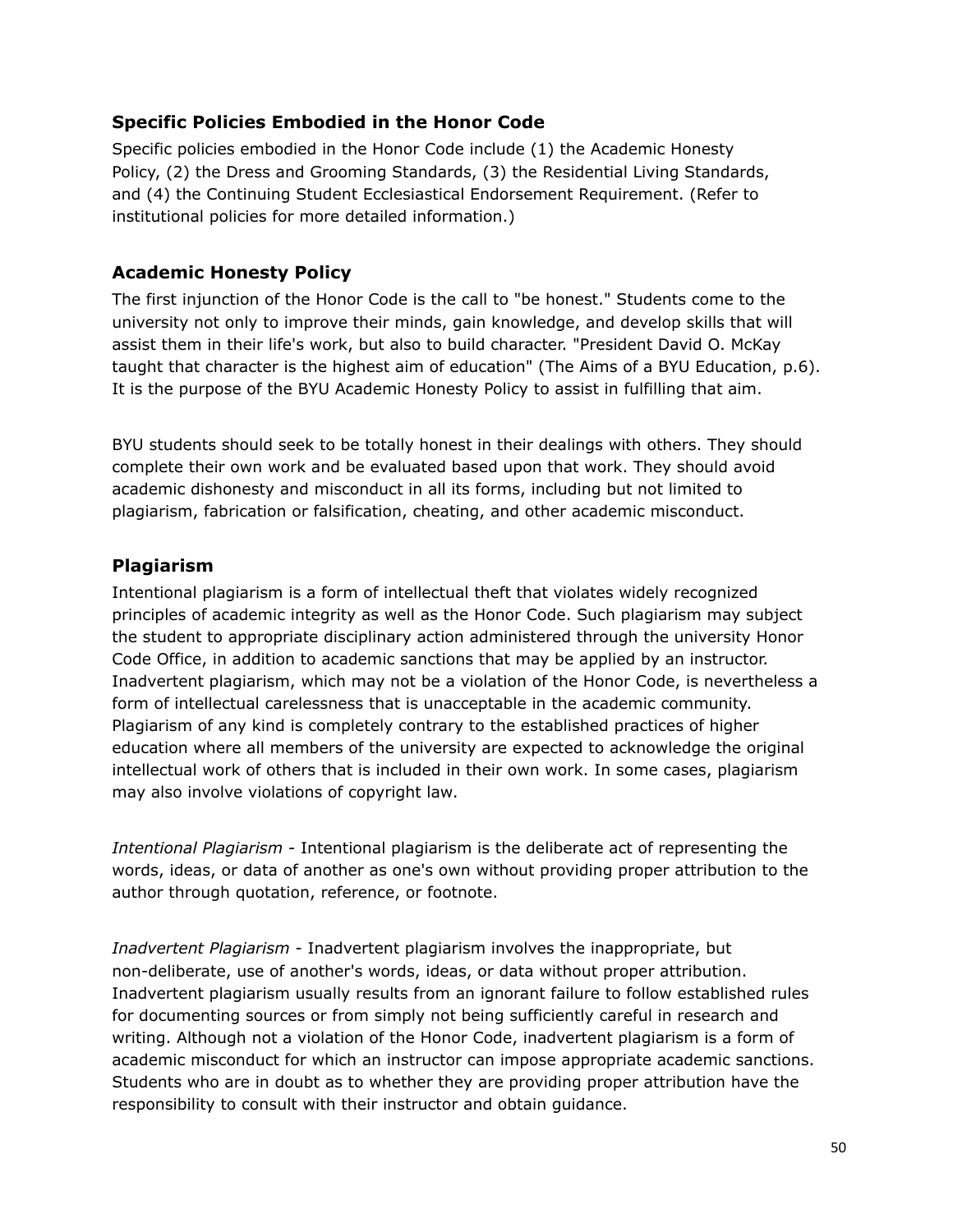Examples of plagiarism include:

*Direct Plagiarism* - The verbatim copying of an original source without acknowledging the source.

*Paraphrased Plagiarism* - the paraphrasing, without acknowledgement, of ideas from another that the reader might mistake for the author's own.

*Plagiarism Mosaic* - The borrowing of words, ideas, or data from an original source and blending this original material with one's own without acknowledging the source.

*Insufficient Acknowledgement* - The partial or incomplete attribution of words, ideas, or data from an original source.

Plagiarism may occur with respect to unpublished as well as published material. Copying another student's work and submitting it as one's own individual work without proper attribution is a serious form of plagiarism.

## **Fabrication or Falsification**

Fabrication or falsification is a form of dishonesty where a student invents or distorts the origin or content of information used as authority. Examples include:

- Citing a source that does not exist.
- Attributing to a source ideas and information that are not included in the source.
- Citing a source for a proposition that it does not support.
- Citing a source in a bibliography when the source was neither consulted nor cited in the body of the paper.
- Intentionally distorting the meaning or applicability of data.
- Inventing data or statistical results to support conclusions.

## **Cheating**

Cheating is a form of dishonesty where a student attempts to give the appearance of a level of knowledge or skill that the student has not obtained. Examples include:

- Copying from another person's work during an examination or while completing an assignment.
- Allowing someone to copy during an examination or while completing an assignment.
- Using unauthorized materials during an examination or while completing an assignment.
- Collaborating on an examination or assignment without authorization.
- Taking an examination or completing an assignment for another, or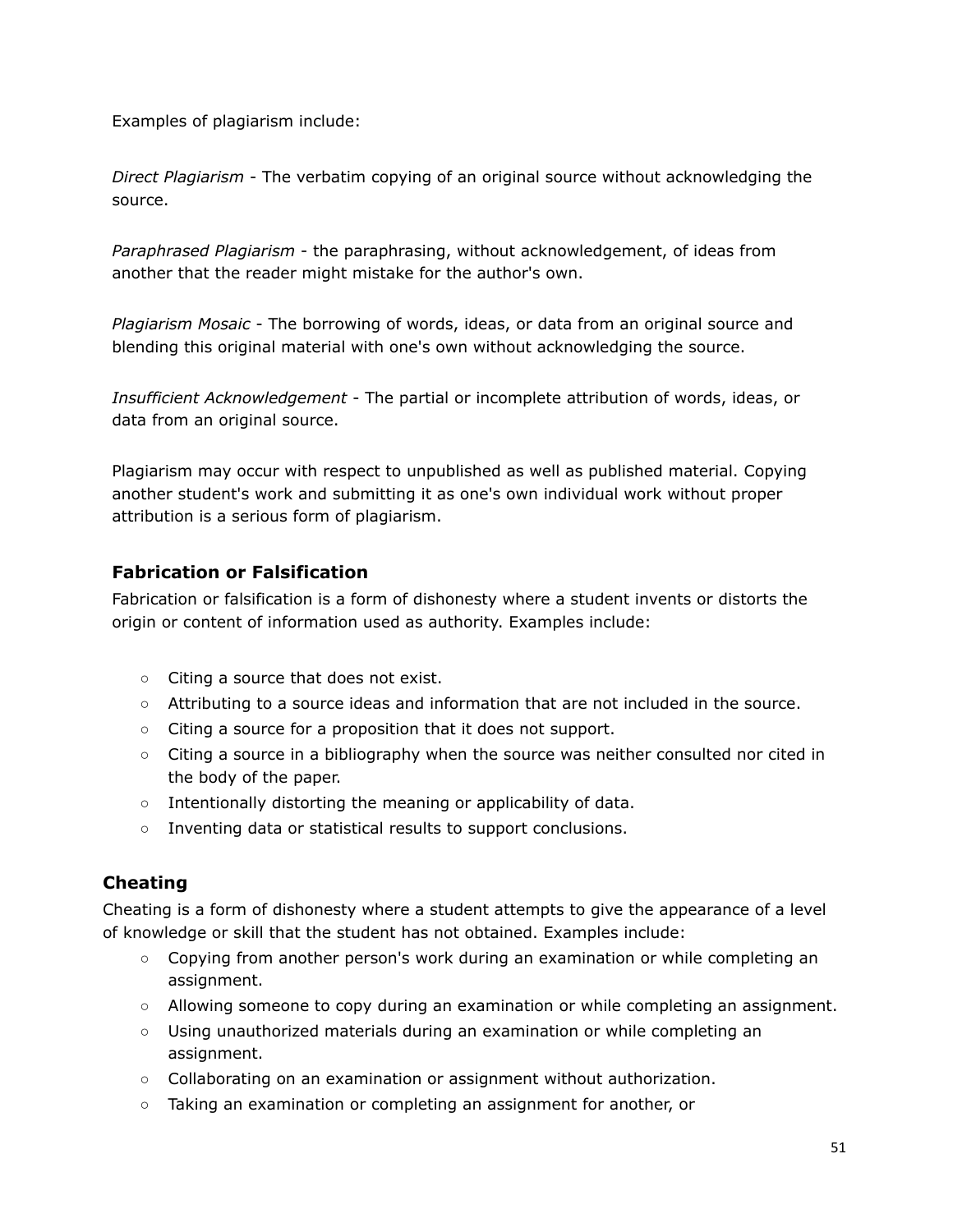permitting another to take an examination or to complete an assignment in place of the student.

## **Other Academic Misconduct**

Academic misconduct includes other academically dishonest, deceitful, or inappropriate acts that are intentionally committed. Examples of such acts include but are not limited to:

- Inappropriately providing or receiving information or academic work so as to gain unfair advantage over others.
- Planning with another to commit any act of academic dishonesty.
- Attempting to gain an unfair academic advantage for oneself or another by bribery or by any act of offering, giving, receiving, or soliciting anything of value to another for such purpose.
- Changing or altering grades or other official educational records.
- Obtaining or providing to another an unadministered test or answers to an unadministered test.
- Breaking and entering into a building or office for the purpose of obtaining an unauthorized test.
- Continuing work on an examination or assignment after the allocated time has elapsed.
- Submitting the same work for more than one class without disclosure and approval.

Faculty are responsible to establish and communicate to students their expectations of behavior with respect to academic honesty and the student's conduct in the course. Responsible instructors will investigate alleged academic dishonesty, determine the facts, and take appropriate action. In a case where academic dishonesty is determined to have occurred, the instructor must notify the Honor Code Office of the incident as a means of encouraging behavior change and discouraging repeated violations. In addition, the instructor shall consult with the Department Chair concerning disciplinary actions to be taken. If the incident of academic dishonesty involves the violation of a public law, such as breaking and entering into an office or stealing an examination, the act should also be reported to appropriate law enforcement officials. If an affected student disagrees with the determination or action and is unable to resolve the matter to the mutual satisfaction of the student and the instructor, the student may have the matter reviewed through the university's Student Academic Grievance Procedure.

## **Applicable Actions**

A wide range of possible actions exists for cases of academic dishonesty. Instructors should take actions that are appropriate under the circumstances and should attempt to reach an understanding with the affected student on the imposition of an appropriate action. In some cases, the department, the college, or the university may also take actions independent of the instructor. Examples of possible actions include but are not limited to the following: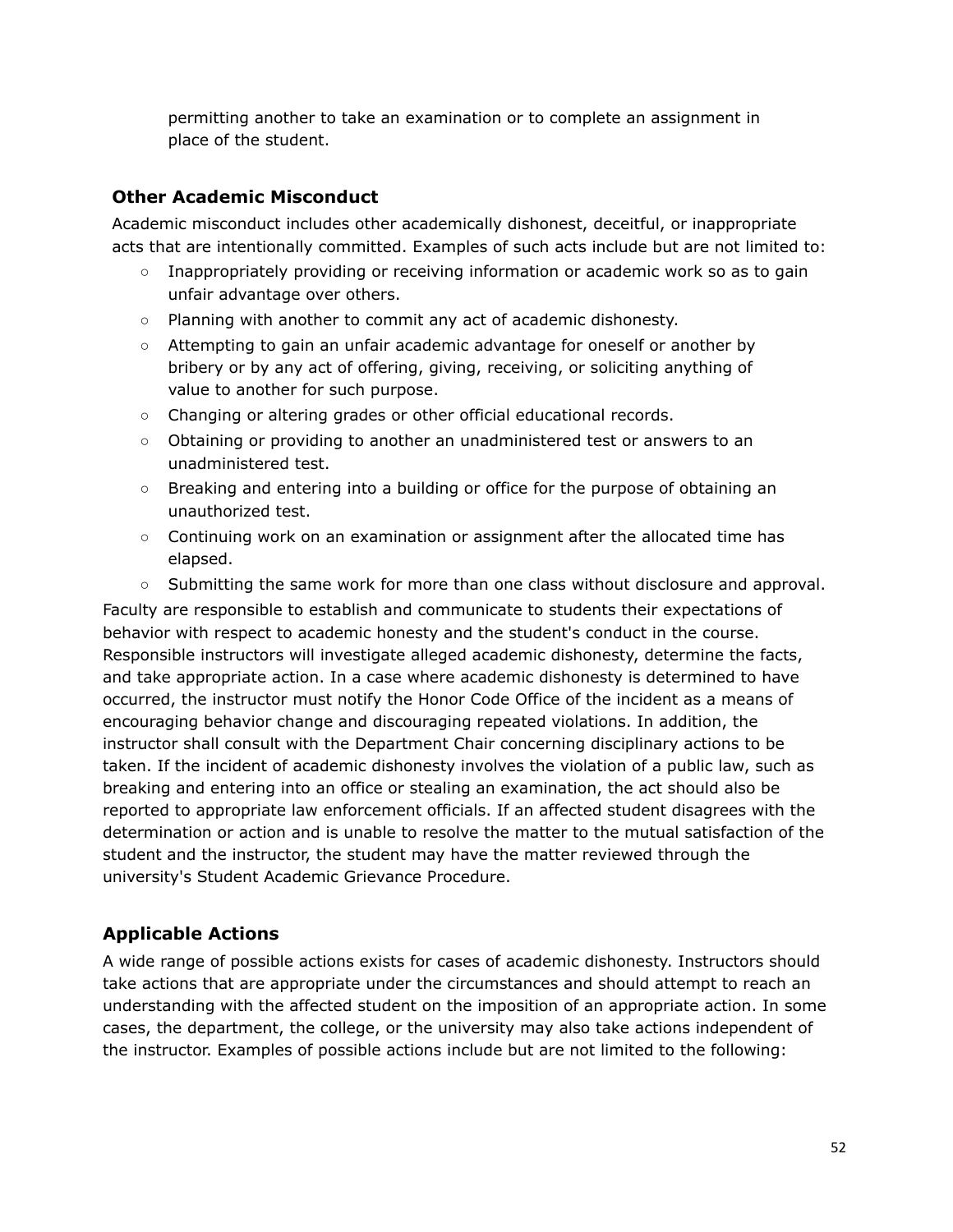**For instructors** (in consultation with the department Chair):

- Reprimanding the student orally or in writing.
- $\circ$  Requiring work affected by the academic dishonesty to be redone.
- Administering a lower or failing grade on the affected assignment or test.
- Administering a lower or failing grade for the course (even if the student withdraws from the course).
- Removing the student from the course.

#### **For departments and colleges**:

- After consulting with the Honor Code Office, dismissing the student from the program, department, or college.
- Recommending probation, suspension, or dismissal from the university.

## **For the university**:

The university may elect to discipline a student for academic dishonesty in addition to, or independently from, discipline imposed by a faculty member, a department, or a college. University discipline may be administered through the Honor Code Office or through the Dean of Students Office. The Honor Code Office will maintain a record of all violations of this Academic Honesty Policy reported to it by the faculty. The university may elect to place an affected student on probation, or to suspend or dismiss the student, and to place a temporary or permanent notation on the student's permanent academic transcript indicating that he or she was suspended or dismissed due to academic misconduct.

The university may report an incident of academic misconduct to appropriate law enforcement officials and may pursue the prosecution of an affected student if the act in question involves the commission of a crime.

#### **Shared Responsibility Policy Statement**

Students are responsible not only to adhere to the Honor Code requirement to be honest but also to assist other students in fulfilling their commitment to be honest.

## **Faculty Academic Integrity**

The substantive standards of academic honesty stated in this policy apply a fortiori to faculty. Indeed, all members of the BYU community are expected to act according to the highest principles of academic integrity.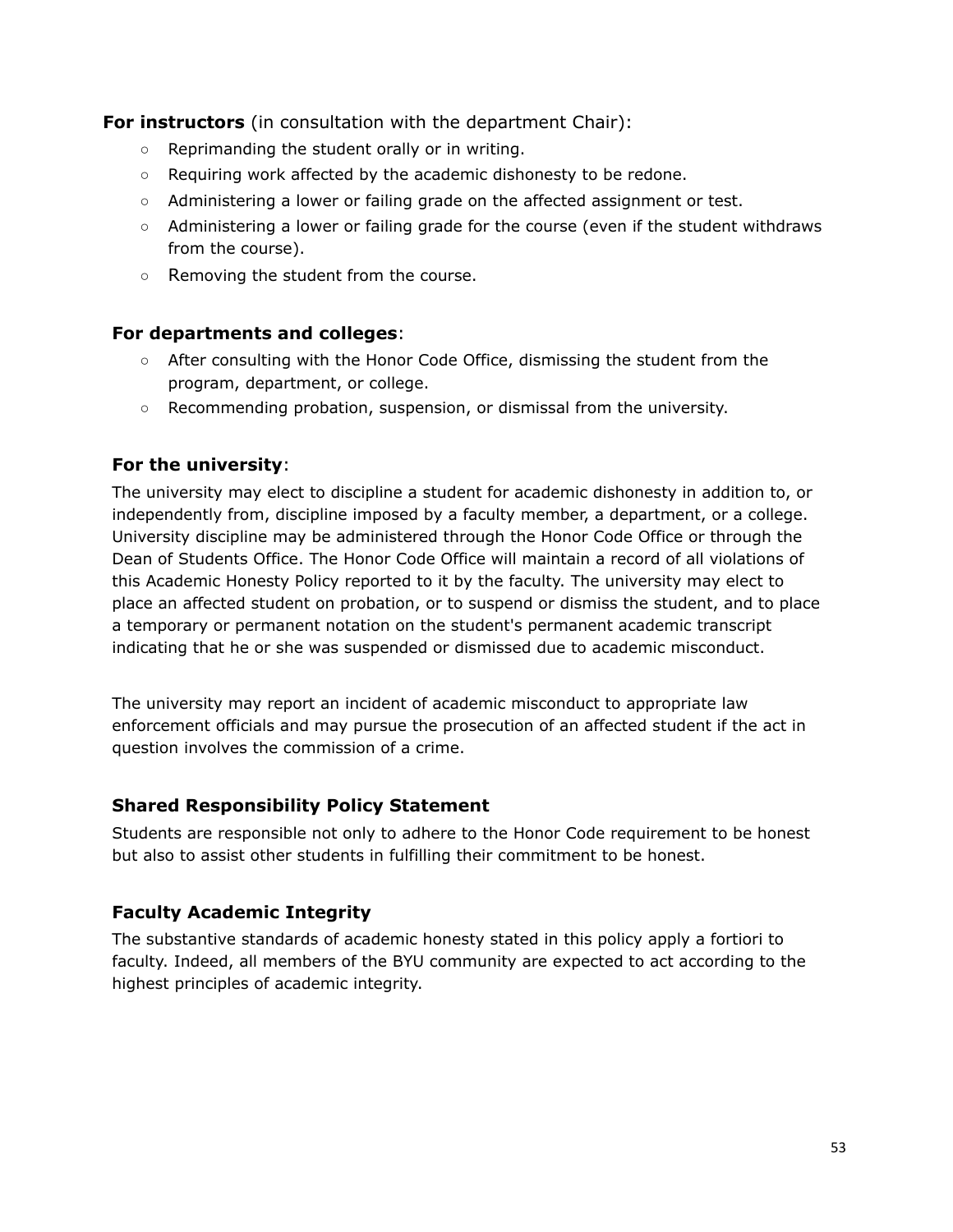## **Dress and Grooming Standards**

The dress and grooming of both men and women should always be modest, neat, and clean, consistent with the dignity adherent to representing The Church of Jesus Christ of Latter-day Saints and any of its institutions of higher education.

Modesty and cleanliness are important values that reflect personal dignity and integrity, through which students, staff, and faculty represent the principles and standards of the Church. Members of the BYU community commit themselves to observe the following standards, which reflect the direction of the Board of Trustees and the Church publication For the Strength of Youth. The Dress and Grooming Standards are as follows:

#### **Men**

A clean and well-cared-for appearance should be maintained. Clothing is inappropriate when it is sleeveless, revealing, or form fitting. Shorts must be knee-length or longer. Hairstyles should be clean and neat, avoiding extreme styles or colors, and trimmed above the collar, leaving the ear uncovered. Sideburns should not extend below the earlobe or onto the cheek. If worn, moustaches should be neatly trimmed and may not extend beyond or below the corners of the mouth. Men are expected to be clean-shaven; beards are not acceptable. Earrings and other body piercing are not acceptable. Shoes should be worn in all public campus areas.

#### **Women**

A clean and well-cared-for appearance should be maintained. Clothing is inappropriate when it is sleeveless, strapless, backless, or revealing; has slits above the knee; or is form fitting. Dresses, skirts, and shorts must be knee- length or longer. Hairstyles should be clean and neat, avoiding extremes in styles or colors. Excessive ear piercing (more than one per ear) and all other body piercing are not acceptable. Shoes should be worn in all public campus areas.

## **Residential Living Standards**

As stated in the Honor Code, Brigham Young University is committed to providing a learning atmosphere consistent with the principles of the Church. The university is likewise committed to creating such an atmosphere for students residing on and off campus and between semesters. To achieve this, BYU has established living standards to help students learn some of the high ideals and principles of behavior expected at Brigham Young University. Therefore, the university requires students to adhere to the following applicable standards:

## **Housing**

All single BYU undergraduate students who are not residing with their parents must live in university on-campus or university-contracted, sex-segregated housing unless specifically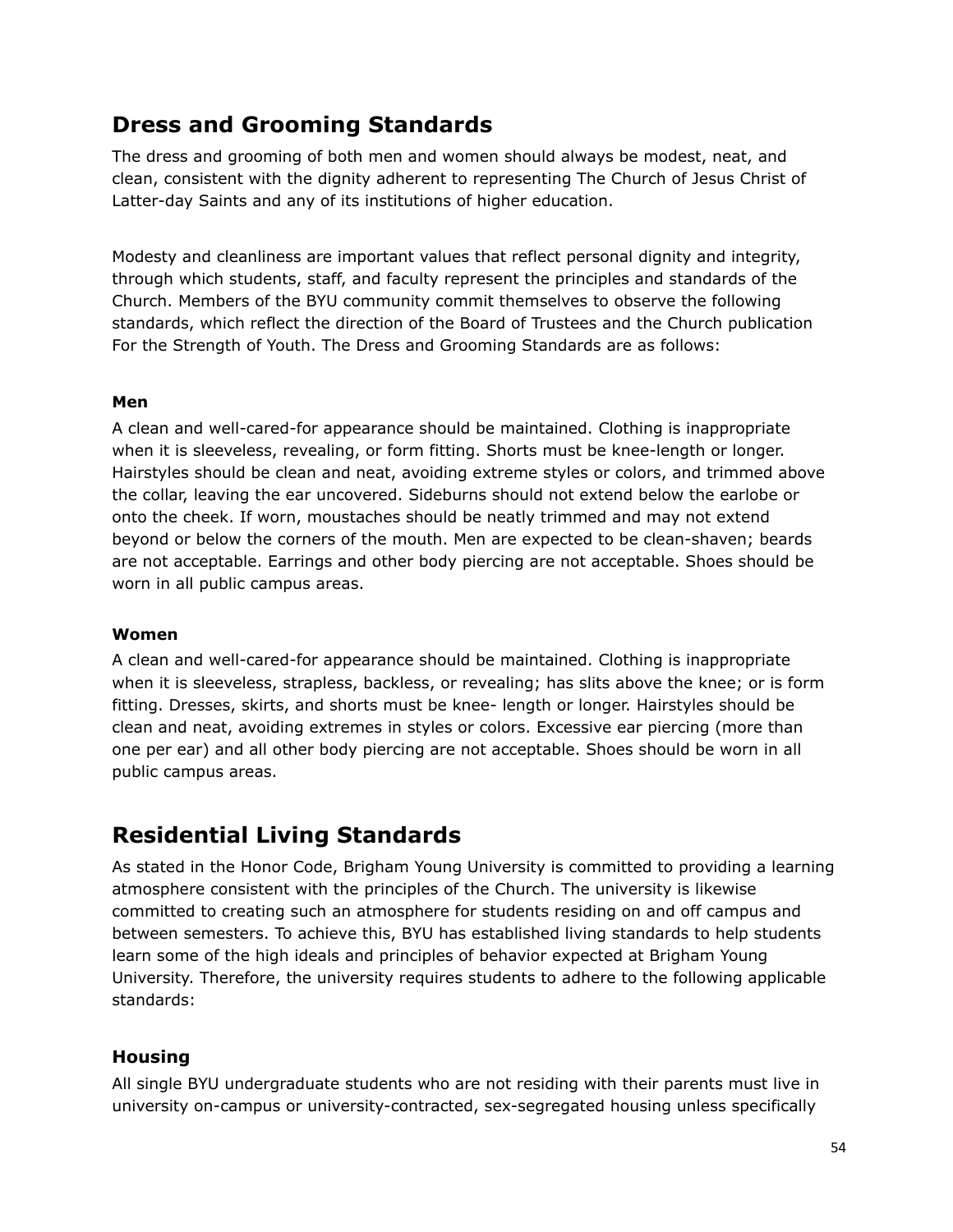excused in writing by the Off-Campus Housing Office.

#### **Visiting Hours**

#### **Off-Campus Visiting Hours, Wyview Park, and Foreign Language Student Residence**

Visitors of the opposite sex are permitted in living rooms and kitchens but not in the bedrooms in off-campus living units, Wyview Park, and the Foreign Language Student Residence. The use of the bathroom areas by members of the opposite sex is not appropriate unless emergency or civility dictates otherwise, and then only if the safety, privacy, and sensitivity of other residents are not jeopardized. Visiting hours may begin after 9:00 a.m. and extend until 12:00 midnight. Friday night visiting hours may extend until 1:30 a.m. Landlords may establish a shorter visiting period if proper notice is given to students.

#### **Guests**

All guests of students must comply with the Residential Living Standards while on the premises of university- contracted housing. Students are expected to help their guests and other residents understand and fulfill their responsibility under the Residential Living Standards and the Honor Code. Approval forms must be submitted for all guest requests, and are available from hall advisors and area offices. Approved guests may stay a maximum of three nights.

#### **Maintaining the Standards**

Violations of these standards may be reported to the Honor Code Office, 4440 WSC, (801) 422-2847, or the Off- Campus Housing Office, (801) 422-1513.

## **Continuing Student Ecclesiastical Endorsement**

Students are required to be in good Honor Code standing to be admitted to, continue enrollment at, and graduate from BYU. In conjunction with this requirement, all enrolled continuing undergraduate, graduate, intern, and Study Abroad students are required to obtain a Continuing Student Ecclesiastical Endorsement for each new academic year. Students must have their endorsements completed, turned in, and processed by the Honor Code Office before they can register for Fall semester or any semester thereafter. To avoid registration delays, endorsement should be submitted to the Honor Code Office by March 15. Those applying to BYU should use the new-student Admissions Application Part 3 endorsement and submit to Admissions, D-155 ASB.

**LDS students** may be endorsed only by the bishop of the ward (1) in which they live and (2) that holds their current Church membership record.

**Non-LDS students** are to be endorsed by (1) the local ecclesiastical leader if the student is an active member of the congregation, (2) the bishop of the LDS ward in which they currently reside, or (3) the nondenominational BYU chaplain.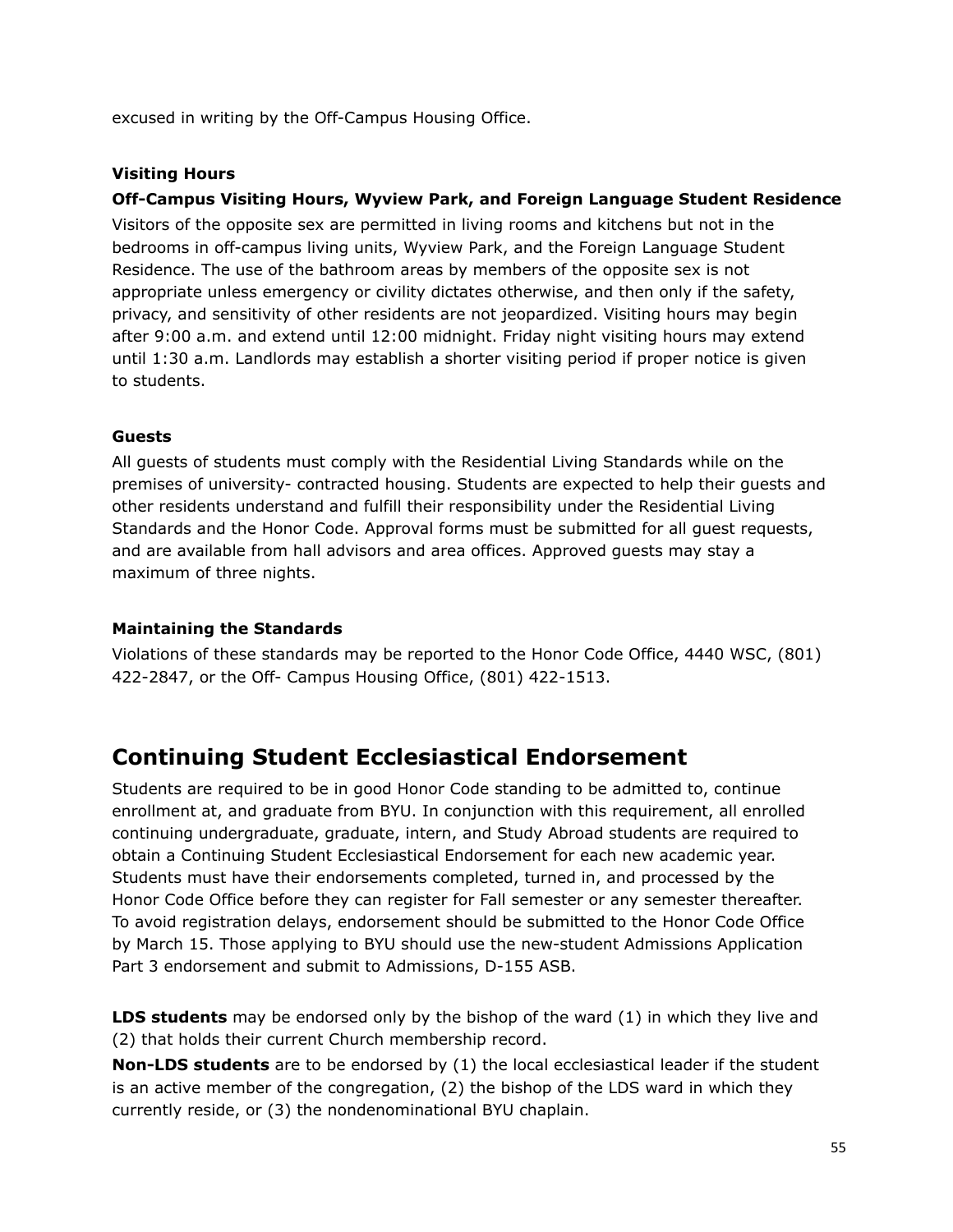**Former LDS students** are not eligible to receive an ecclesiastical endorsement (See Withdrawn or Denied Ecclesiastical Endorsement below).

#### **Requirements**

Whether on or off campus or between semesters, all students are expected to abide by the Honor Code, which includes (1) the Academic Honesty Policy, (2) the Dress and Grooming Standards, and (3) the applicable Residential Living Standards. Students are required to be in good Honor Code standing to graduate.

LDS students must fulfill their duty in The Church of Jesus Christ of Latter-day Saints, attend Church meetings, and abide by the rules and standards of the Church on and off campus.

Students who are not members of The Church of Jesus Christ of Latter-day Saints are also expected to maintain the same standards of conduct. They are encouraged to participate in services of their preferred religion. All students must be in good Honor Code standing to graduate, to receive a diploma, and to have the degree posted.

## **Withdrawn or Denied Ecclesiastical Endorsement**

An ecclesiastical leader may withdraw a student's endorsement at any time or may decline to endorse a continuing student if the leader determines that the student is no longer eligible for the endorsement. If an endorsement is withdrawn or if a Continuing Student Ecclesiastical Endorsement is denied, no confessional information is exchanged without authorization from the student. The withdrawal of a student's ecclesiastical endorsement automatically results in the loss of good Honor Code standing. Students who are not in good Honor Code standing must discontinue enrollment. Also, they are not eligible for graduation, even if they have otherwise completed all necessary coursework. Excommunication, disfellowshipment, or disaffiliation from The Church of Jesus Christ of Latter-day Saints automatically results in the withdrawal of the student's ecclesiastical endorsement and the loss of good Honor Code standing. Disaffiliation is defined for purposes of this policy as removal of an individual's name from the official records of the Church.

The decision to withdraw an ecclesiastical endorsement or to deny a Continuing Student Ecclesiastical Endorsement may be appealed through appropriate ecclesiastical leaders only. As a matter of practice, BYU does not intervene in ecclesiastical matters or endorsements. However, a student may petition the Dean of Students Office to allow an exception to the ecclesiastical endorsement requirement. As part of the petition, the student must (i) complete an Application for Exception to Policy (this form may be obtained from the Dean of Students Office); (ii) prepare a written statement outlining the reasons why the university should allow an exception; and (iii) within five business days of receiving notice that the ecclesiastical endorsement has been withdrawn or that a Continuing Student Ecclesiastical Endorsement has been denied, submit the completed application and relevant statements to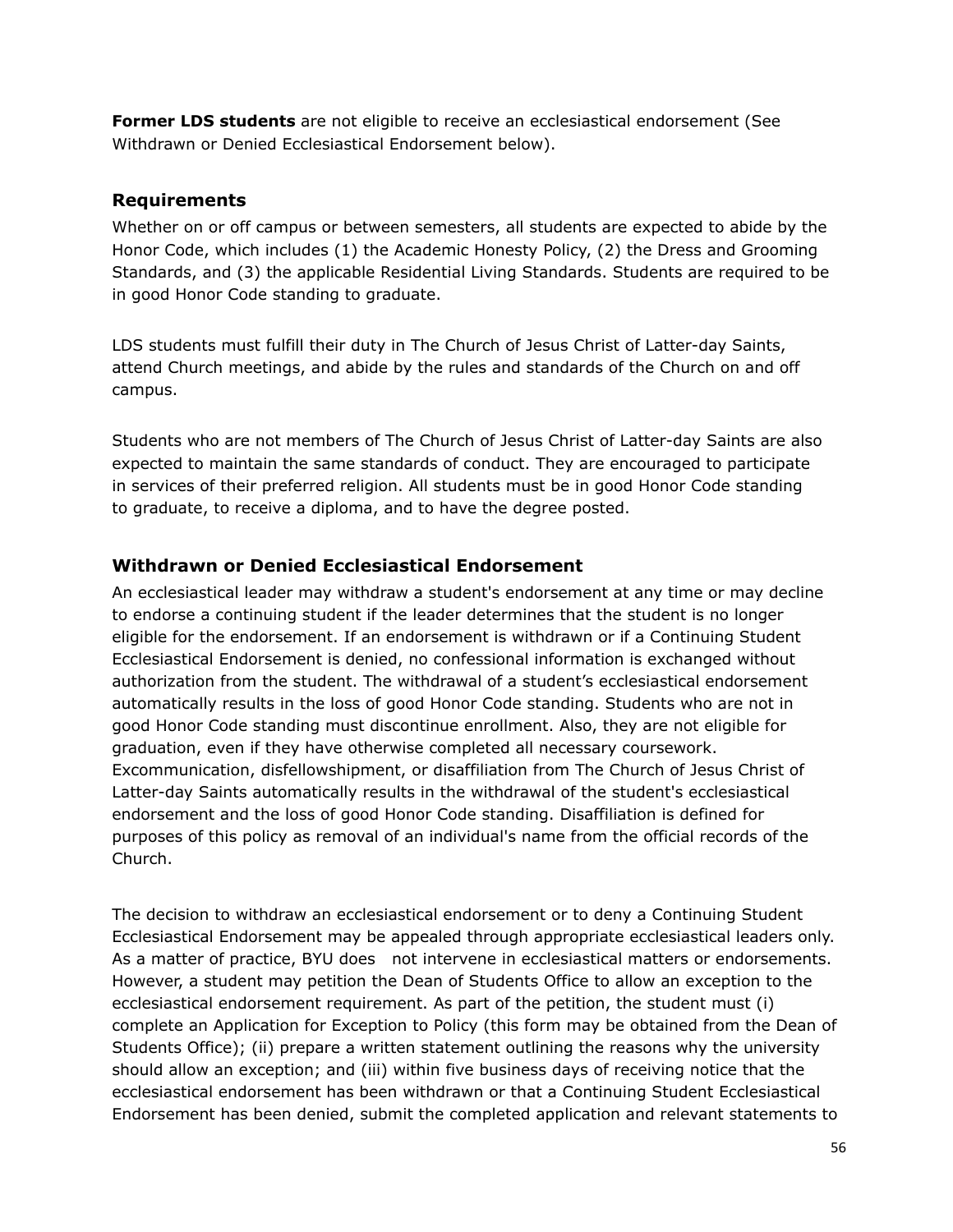the Dean of Students Office for consideration.

When considering the petition, the dean of students will determine whether the student has observed and continues to observe the standards of the Honor Code or has demonstrated other sufficiently compelling grounds to warrant an exception to the university's ecclesiastical endorsement requirement. The dean of students will not review the ecclesiastical leader's decision to withdraw or deny endorsement or the process for reaching that decision. The dean of students and other university officials will not discuss confidential matters with the student's present or former ecclesiastical leaders unless the student voluntarily signs a release allowing that communication. The dean of students may also choose to personally interview the student, who may further explain the circumstances which might justify an exception to the ecclesiastical endorsement requirement. The student bears the burden of persuasion that he or she should be considered to be in good Honor Code standing, notwithstanding the lack of an ecclesiastical endorsement. The dean of students' decision regarding the petition will be reviewed by the vice president of student life if requested by the student. The decision by the vice president of student life is final.

The Admission Policy provides a separate Application for Exception process for applicants who cannot obtain an ecclesiastical endorsement in support of their application for admission to the university.

# **Conduct**

All students shall be required to conduct themselves in a manner consistent with the principles of The Church of Jesus Christ of Latter-day Saints and the BYU Honor Code. Furthermore, all students are required to abstain from possessing, serving, or consuming alcoholic beverages, tobacco, tea, coffee, or harmful drugs. Involvement with gambling; pornographic, erotic, or indecent material; disorderly, obscene, or indecent conduct or expressions; or with other offensive materials, expressions, or conduct or disruption of the peace that, in the sole discretion and judgment of the university, is inconsistent with the principles of the Church and the BYU Honor Code is not permitted in student housing. All guests of students must comply with the Residential Living Standards while on the premises of university-approved housing. All students are required to know the Dress and Grooming Standards and abide by them. (The standards expressed above apply to students at all times whether on or off campus.)

# **EEO Statement on discrimination and harassment**

Title IX of the Education Amendments of 1972 prohibits sex discrimination against any participant in an educational program or activity that receives federal funds. The act is intended to eliminate sex discrimination in education and pertains to admissions, academic and athletic programs, and university-sponsored activities. Title IX also prohibits sexual harassment of students by university employees, other students, and visitors to campus. If you encounter sexual harassment or gender-based discrimination, please talk to your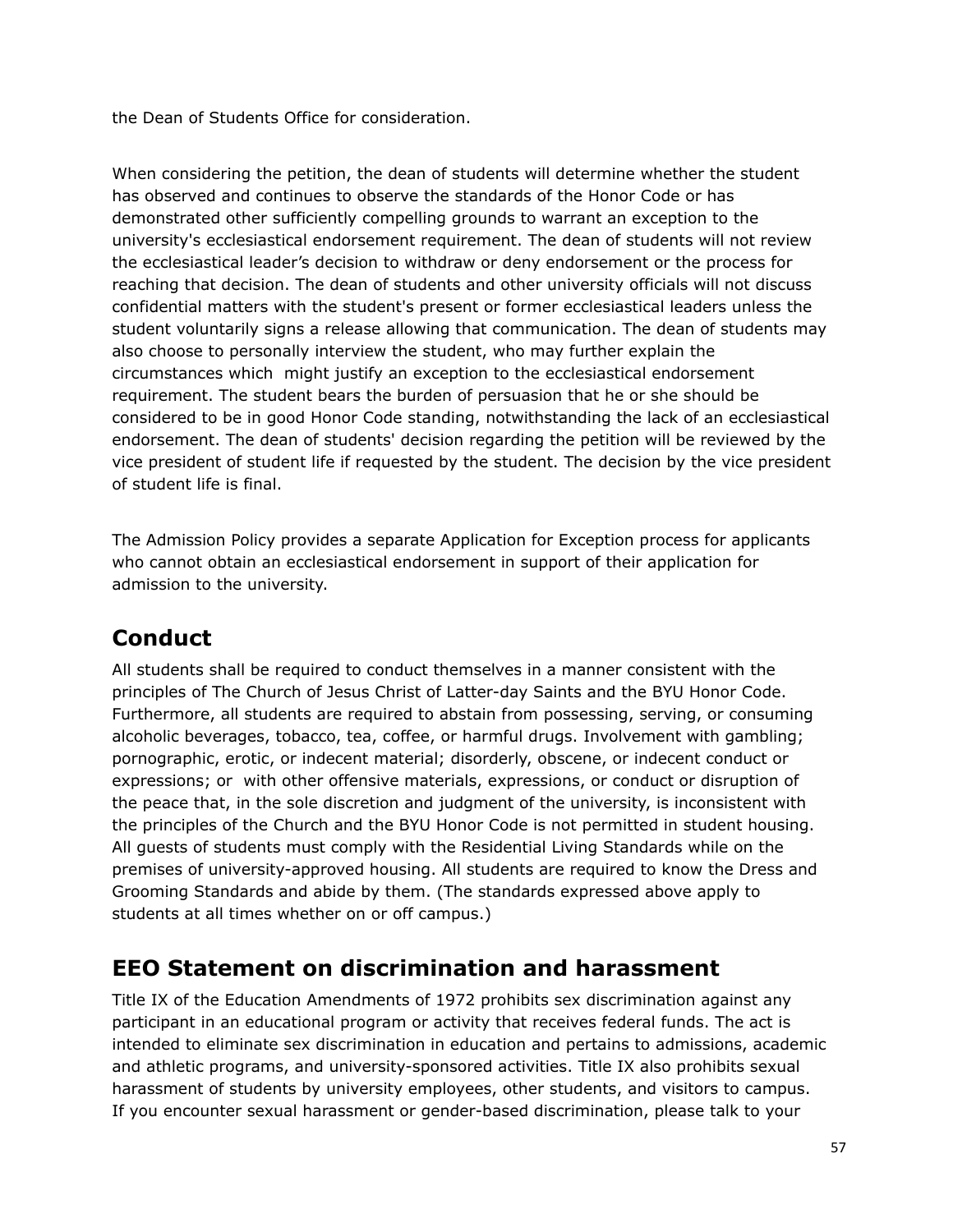professor or the Graduate Coordinator; contact the Equal Employment Office at 801-422-5895 or 1-888-238-1062 (24-hours) or **http://www.ethicspoint.com**; or contact the Honor Code Office at 801-422-2847.

## **Sexual Misconduct Policy**

Brigham Young University is committed to promoting and maintaining a safe and respectful environment for the campus community. The university will not tolerate sexual harassment, sexual violence, domestic violence, dating violence, or stalking (collectively "Sexual Misconduct") perpetrated by or against any university students, university employees, participants in university programs and activities, or visitors to its campus. This policy prohibits Sexual Misconduct by university employees (which include all faculty, staff, and administrative employees) and students, whether the behavior occurs on or off campus. This policy also prohibits Sexual Misconduct by or against visitors to the university (such as independent contractors, vendors, visiting lecturers, and visiting student-athletes).

The university will take immediate and appropriate steps to stop Sexual Misconduct, prevent its recurrence, and address its effects. Any person who violates this policy may be subject to discipline up to and including termination of employment, suspension, dismissal, and a ban from campus, depending on the circumstances and the severity of the violation and the violator's status as an employee, student, or visitor.

The university will work to prevent Sexual Misconduct and address reports of Sexual Misconduct by

- educating members of the campus community about this policy and applicable laws;
- promptly addressing and resolving reports of Sexual Misconduct in accordance with this policy;
- protecting the rights of all parties involved in a complaint; and
- imposing appropriate discipline against those who have engaged in Sexual Misconduct.

Individuals should seek to resolve incidents of Sexual Misconduct by following the procedures set forth in Section IV of this policy.

The Department of Chemistry has a copy of the entire policy on file in the front office. Students are welcome to stop by the office to read the document or to go to [https://policy.byu.edu/view/index.php?p=155.](https://policy.byu.edu/view/index.php?p=155)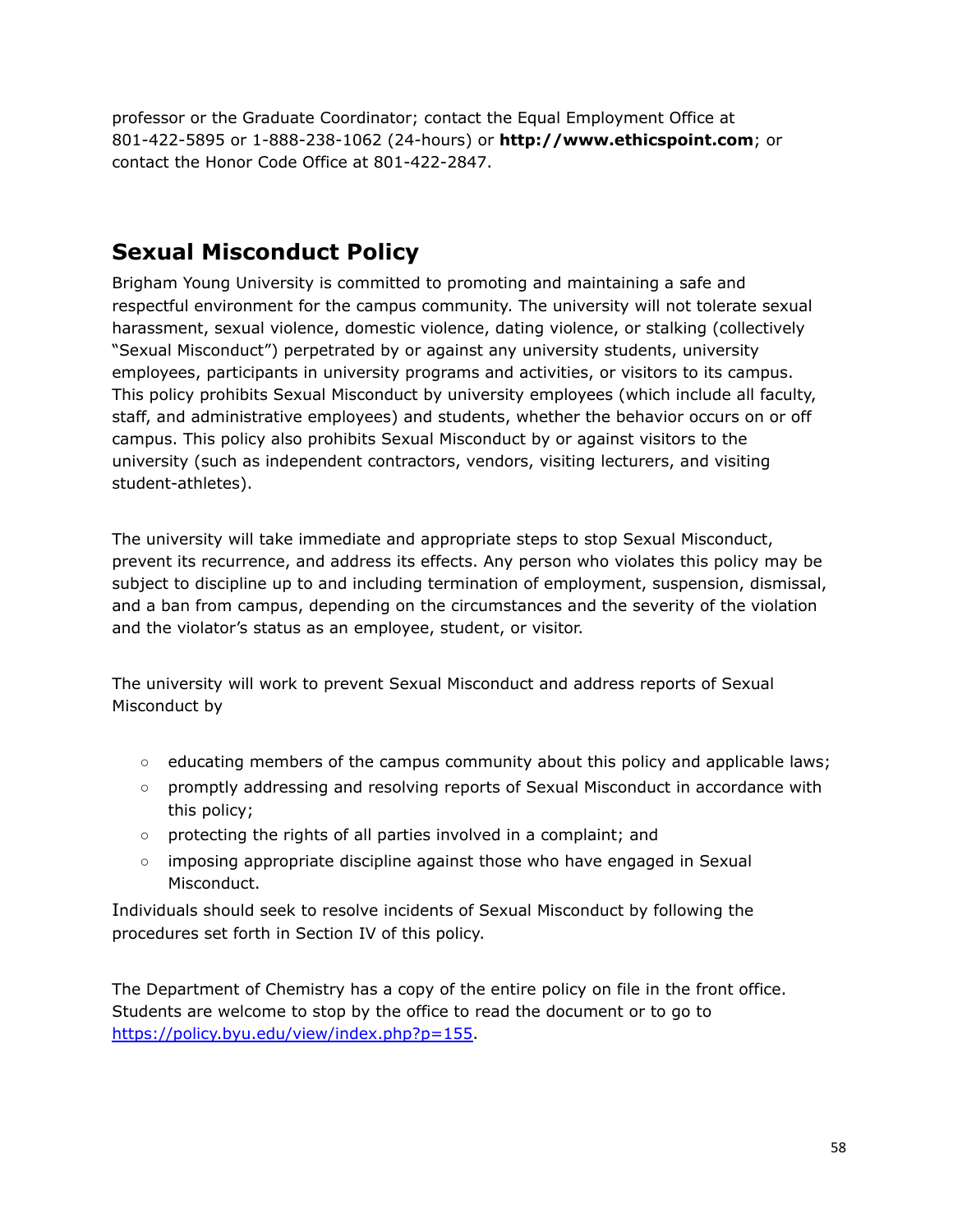# **Ownership of Research**

Brigham Young University strives to maintain an environment of open inquiry for the pursuit of truth. In connection with your graduate studies and Brigham Young University, you will be given various assignments and opportunities to engage in scholarly work. Both the research for your thesis or dissertation are examples of this type of scholarly work. You may or may not receive direct financial assistance (research assistantships, scholarships, tuition waivers, etc.) in connection with this work. However, you do receive indirect support for your education; the university and its sponsor, The Church of Jesus Christ of Latter-day Saints, provide approximately two-thirds of the cost of your education. Therefore, Brigham Young University retains all rights (including rights to income from sales or licensing), ownership, and title to any scholarly work you perform in connection with your education here. This includes, but is not limited to, data, formulae, computer programs, projects, reports, research papers, copyrights, process patents and other technical information developed by you to satisfy course requirements or department assignments.

This retention of ownership allows the university to carry out its academic mission, fulfill external obligations, and ensure access to scholarship in the future. You have the right to copyright your project or thesis if you desire.

# **Confidentiality of Research**

As a graduate student, in order to work for the Department of Chemistry you must sign a Nondisclosure Agreement indicating your willingness to respect the confidentiality of certain research or other work you might perform for the department. This agreement is necessary to participate in research or consulting activities at Brigham Young University. You should sign this agreement during the first week of your initial semester or term as a graduate student and turn it in to Amy Royer.

To receive a comprehensive list of all Brigham Young University policy, please go to [https://policy.byu.edu/.](https://policy.byu.edu/)

# **Department Policy on TA expectation and Research**

## **TA expectations**

The Chemistry and Biochemistry Department has a policy that it is unacceptable for TAs to date or show any flirtatious interest in their students. It has been found to invite uncomfortable feelings of favoritism or sexual harassment. TAs who participate in such inappropriate behavior will be disciplined. If you encounter such behavior, you should report it to your advisor or to the graduate student coordinator.

## **Time Devoted to Research**

The number of hours a graduate student devotes to study and research each week (in addition to the time required to fill teaching assistant assignments) is between the student